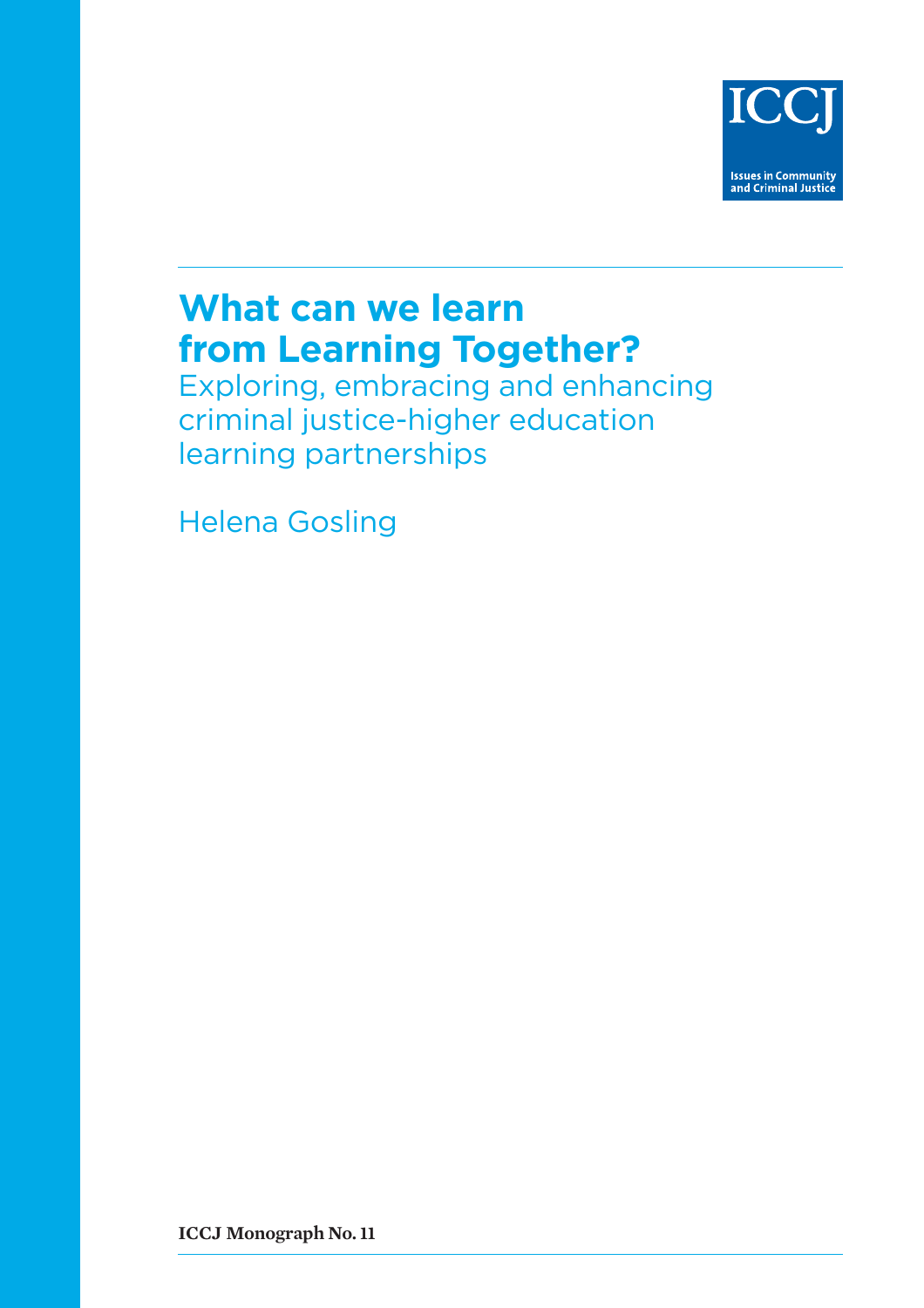#### **Aims and scope**

Established in 2002 Issues in Community and Criminal Justice (ICCJ) aims to inform and advance community and criminal justice policy and practice through detailed consideration of important and emerging issues. We invite contributions that can engage a wide readership in contemporary debates about the causes and consequences of criminal behaviour and the response of the State through criminal justice and wider socio/economic responses. Submissions may be based on empirical research, literature review or consideration of contemporary debates. ICCJ is peer reviewed by academics and professionals who have an established profile (including national and international) in the field of community and criminal justice.

#### **Sources of contributions**

Monographs can be initiated specifically for publication in the ICCJ series. Alternatively, they may be based on high quality research projects, local/national initiatives, MA/MSc dissertations, PhD theses, conference papers, etc. The most important criterion for publication is an informed, relevant and incisive approach to the material presented. Submissions may be based on empirical research, literature review, practice reflection or consideration of contemporary debates. They may be based on one author s work or a compilation of pieces provided there is a strong unifying theme.

#### **Review Process**

The peer review process of the Probation Journal will be utilised to ensure that the series reflect real quality and the key consideration will be the relevance of the material to the current issues, debates and problems affecting community and criminal justice. Submissions are therefore encouraged from practitioners, managers, academics, students, policy makers and anyone with a contribution to make. As part of the peer review process the ICCJ will also draw upon additional expert resources that are linked to the specific topic of individual submissions.

#### **Series Editor**

Steve Collett, Universities of Liverpool John Moores, Liverpool & Manchester (Honorary positions) Email: probation.journal@gmail.com

#### **Managing Editor**

Emma Cluley, National Probation Service (North West) probation.journal@gmail.com

#### **Editor**

Nicola Carr, University of Nottingham

#### **Editorial Board**

Olivia Henry, NPS (South West South Central) Shelly-Ann McDermott, Independent (probation) Fergus McNeill, University of Glasgow Jake Phillips, Sheffield Hallam University, David Raho, London CRC Gwen Robinson, University of Sheffield, Pete Marston, NPS (North West)

#### **Submissions:**

All queries and submissions should be sent to: Emma Cluley, Managing Editor Email: probation.journal@gmail.com

#### **Purchase details:**

Copies of previous Monograph publications and current ICCJ can be purchased securely online from www.napo.org/publications Each copy costs £5.00, including postage. If you buy 4 copies, the fifth one is free.

Design by www.infinitedesign.com Printed and produced by Trust

ISSN 1478-3649 ISBN13 978-0-901617-27-9

©Napo 2019



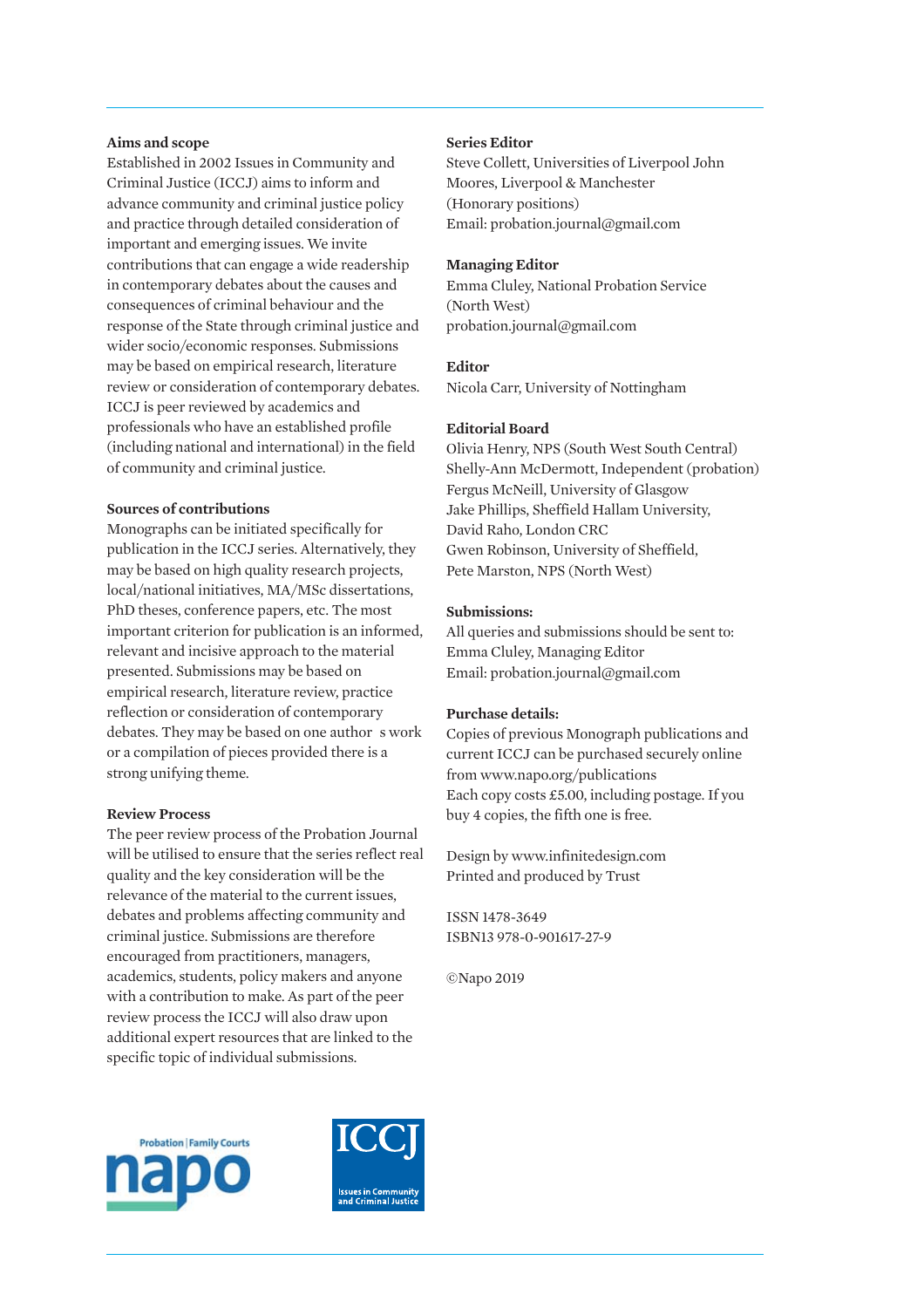# **What can we learn from Learning Together?**

Exploring, embracing and enhancing criminal justice-higher education learning partnerships

Helena Gosling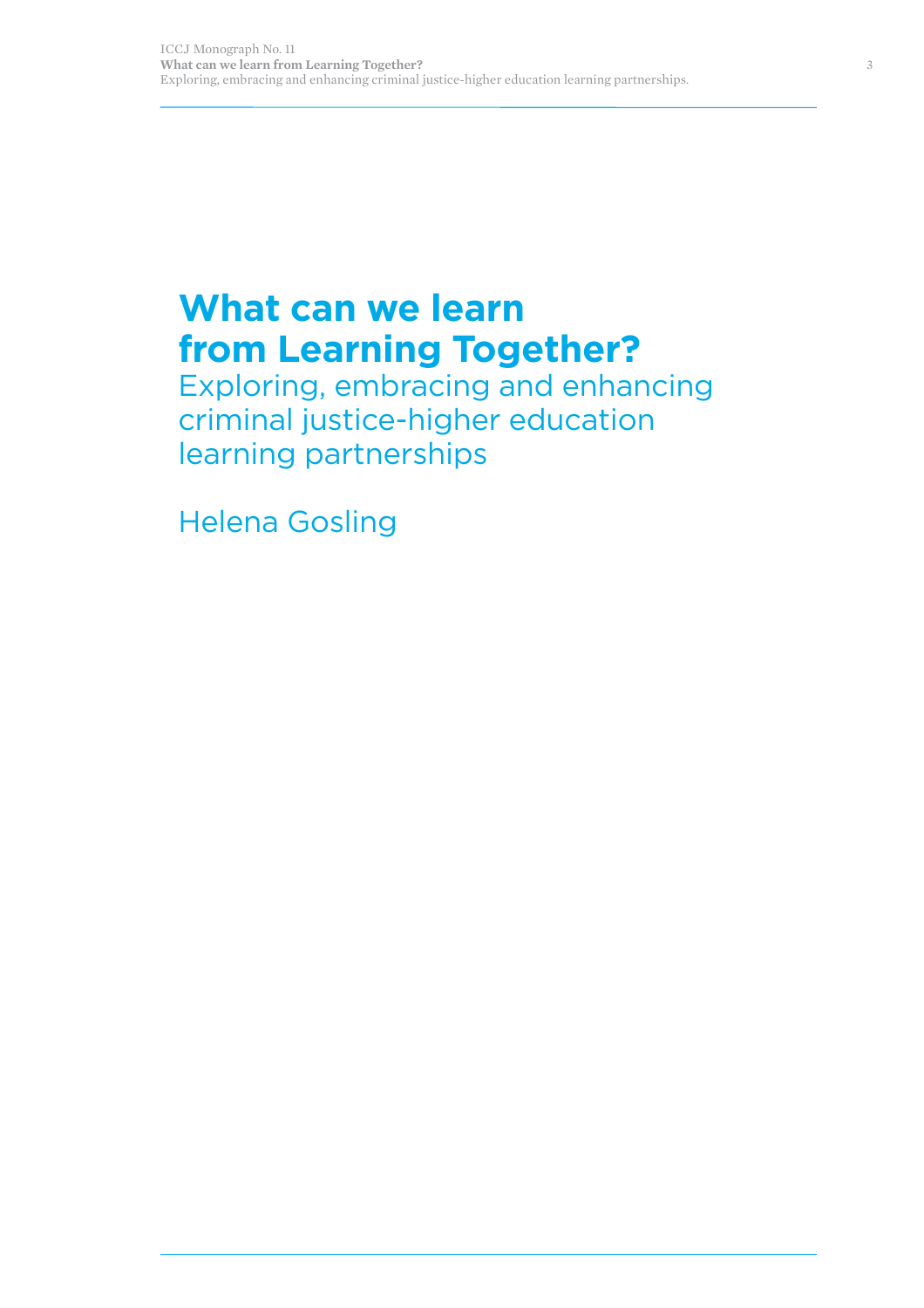# **Contents**

| Foreword<br>Prologue<br>Acknowledgements<br>About the author                       |    |
|------------------------------------------------------------------------------------|----|
| <b>Chapter 1</b><br><b>Introduction</b>                                            | 11 |
| <b>Chapter 2</b><br><b>Literature Review</b>                                       | 14 |
| <b>Chapter 3</b><br>An Over-view of Learning Together<br>(beyond the prison gates) | 19 |
| <b>Chapter 4</b><br>Methodology                                                    | 22 |
| <b>Chapter 5</b><br><b>Findings and Discussion</b>                                 | 26 |
| <b>Chapter 6</b><br>Conclusion                                                     | 42 |
| <b>References</b>                                                                  |    |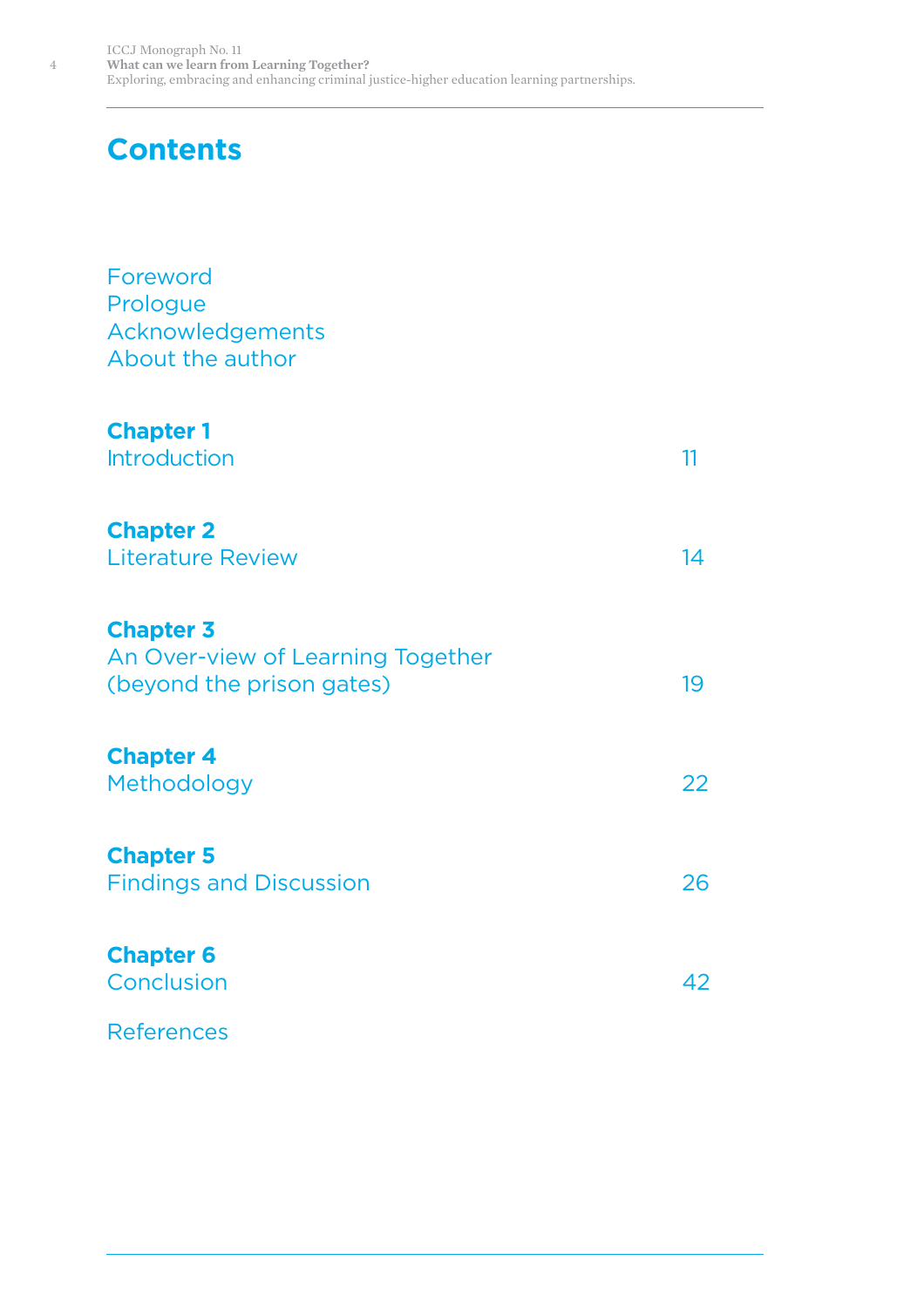# **Foreword**

This monograph is the 11th in the ICCJ series and as with all previous publications, we have encouraged the submission of work that critically reflects upon current issues and developments in community and criminal justice. Helena Gosling's work continues that tradition. In her ethnographic approach to researching the evidence for the efficacy and indeed, the critical importance of the *Learning Together* initiative, she outlines, analyses and ultimately provides a moving account of the bravery and tenaciousness of students with current or recent experience of the criminal justice system engaging in higher education.

There are many examples of initiatives whereby serving prisoners gain access to a variety of forms of further and higher education. However, as Gosling highlights, bespoke opportunities for people to participate in higher education beyond the prison gates are generally non-existent. This is disappointing in the light of the widening participation agenda championed by the New Labour government (1997-2010) to improve the number of university students from non-traditional backgrounds through targeted outreach initiatives and financial support. Indeed, the widening participation agenda claimed to pay attention to the very socio-economic and minority communities in which individuals with experience of the criminal justice system are overrepresented and also face significant institutional barriers.

The design and delivery of this approach to the *Learning Together* initiative is unique in that it works alongside local criminal justice service providers to create an educational opportunity (within a university setting – Liverpool John Moore University) for people who have personal and/or professional experience of the criminal justice system. In doing so, the discussion illustrates how a criminal justicehigher education partnership can be utilised to enhance both access to and experience of higher education amongst non-traditional students. Ultimately, it demonstrates that the barriers and fears of entering higher education are shared more widely than we might care to admit and that ultimately, the lessons learnt by this initiate can help educational institutions develop more nuanced and sensitive approaches to all student learning and student support. As Gosling reflects, initiatives such as*Learning Together* are able to create a unique educational interface that blur longstanding and conventional boundaries between the criminal justice and higher education sector.

Gosling draws on both pedagogical and criminal justice literature to provide a coherent framework within which *Learning Together* can be both understood on a practical level and theorised in terms of concepts that that will be familiar to many criminal justice professionals – desistance, reintegration and rehabilitation, reflective practice, belonging and edgework (Lyng 2005, Mawby and Worrall 2013). She also draws on different forms of personal evaluation of learning including the use of photovisual presentations of experience that have been used successfully in describing and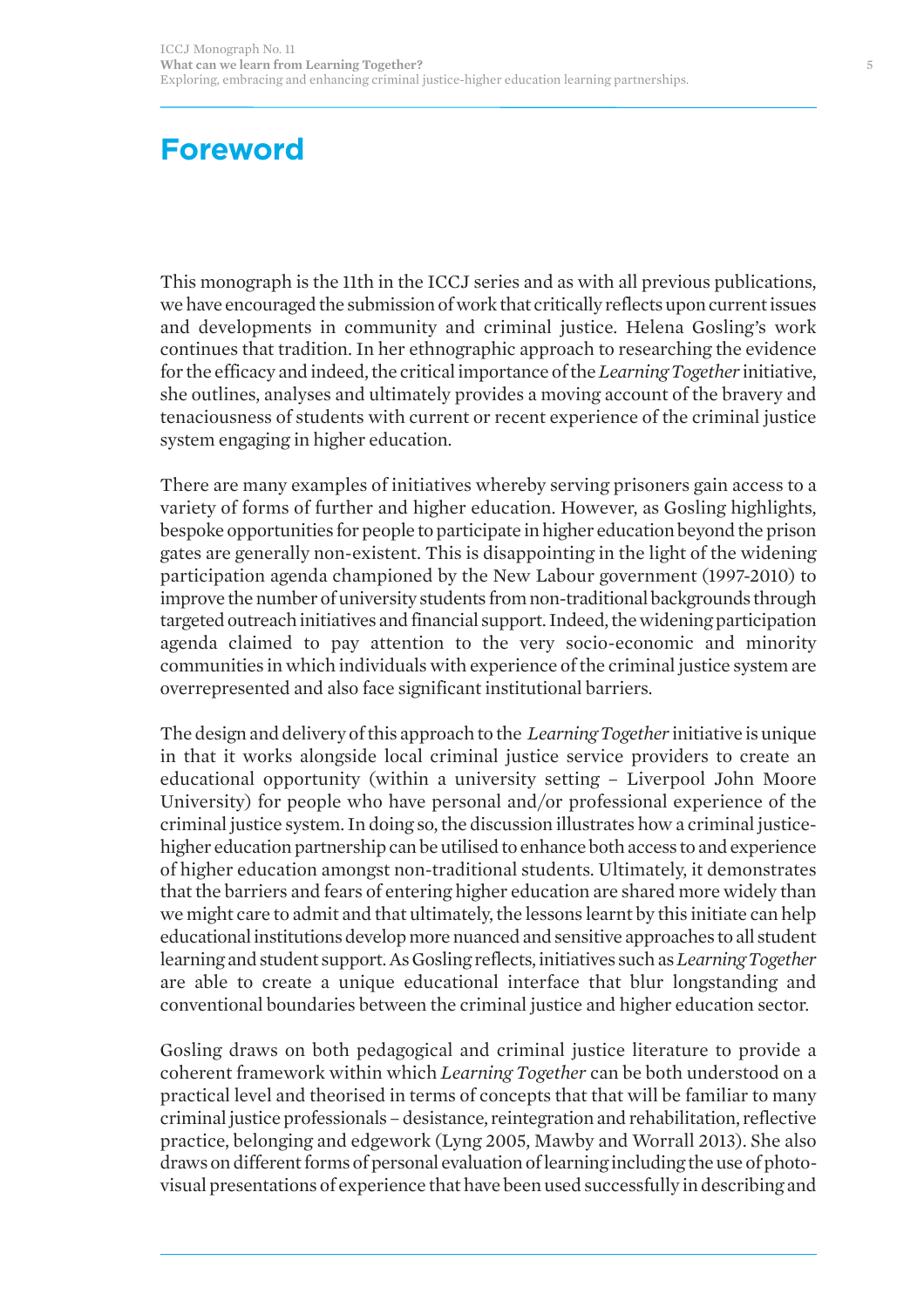explaining the experience of criminal justice supervision by its subjects (Fitzgibbon and Stengel 2017).

On a personal level, it is perhaps unusual for an editor to have been directly involved in a specific initiative that subsequently becomes the focus of their editorial responsibilities but I have witnessed at first hand the incredibly powerful combination of post-graduate students, local criminal justice professionals and current or recent recipients of imprisonment and community supervision learning together. It invokes immediate respect, not only for the academic and intellectual contributions of the individuals involved, but for the barriers and hurdles some students face before they can, with trepidation, place their student card on the electronic reader that allows them from the outside world into the academic institution.

Finally, the institution of Liverpool John Moores University and a range of its senior staff have demonstrated what can be achieved when traditional thinking about the role and bureaucratic controls inherent in university cultures are critically reappraised. The *Learning Together* initiative is a lesson in risk taking on many levels and as Gosling reminds us, innovative practice, responsible risk-taking and compassion can go some way to changing longstanding conversations about what it means to learn, and indeed belong, in a university setting

#### **Steve Collett**

*Series Editor*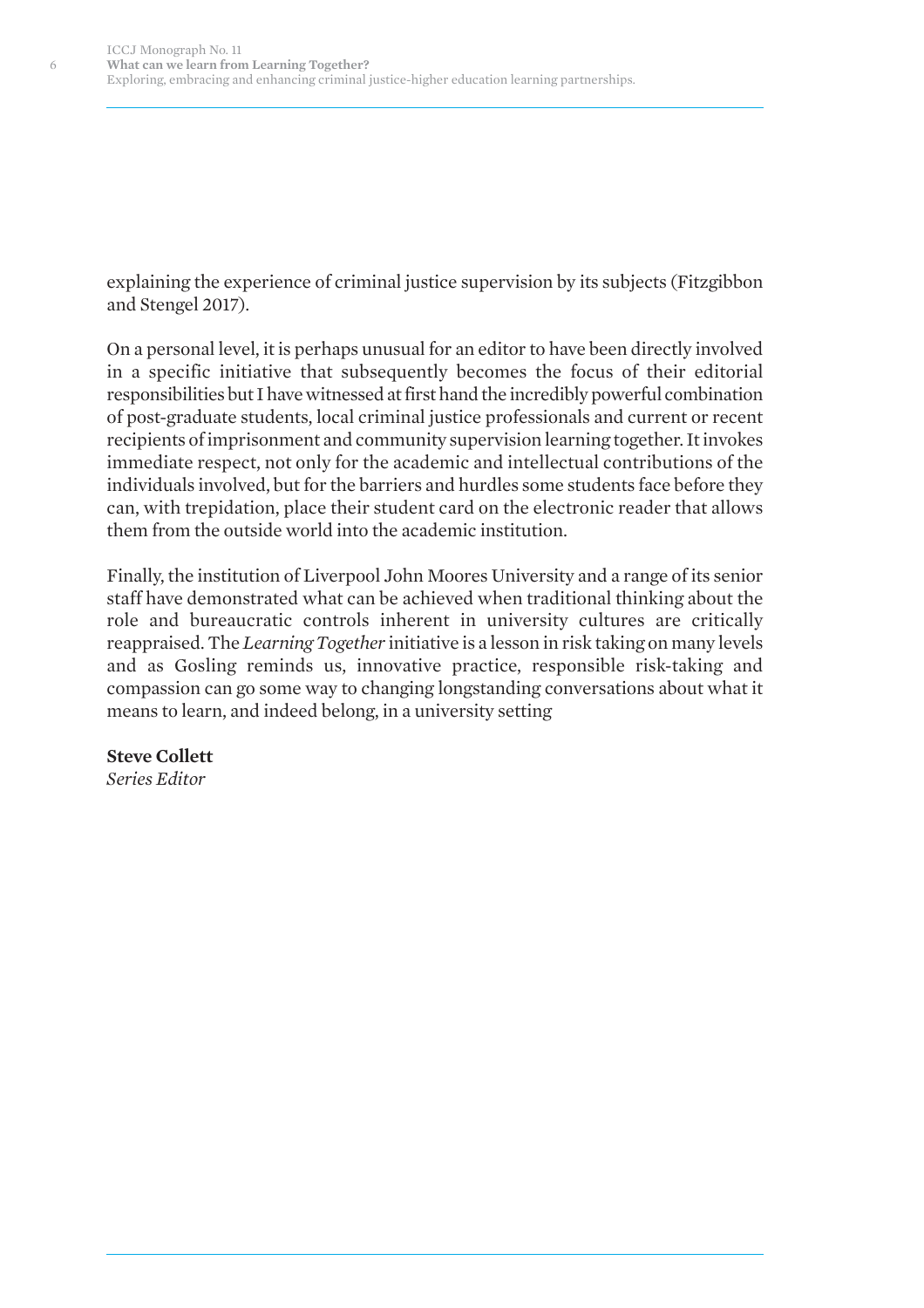## **Prologue**  Professor Lol Burke

When the author approached me to discuss an idea she had for developing an innovative (and perhaps somewhat radical) learning programme, I have to admit that my first reaction was a mixture of intrigue and trepidation. Intrigued by the idea and the possibilities but apprehensive about the challenges involved. Helena had been influenced by the *Learning Together*network established by Ruth Armstrong and Amy Ludlow at Cambridge University and was keen to do something similar at Liverpool John Moores University (LJMU) where we are both based. Drawing on extensive experience of working in both prison and community settings, Helena identified an inherent dilemma for those with previous criminal convictions. Education has been identified as a pathway to rehabilitation and resettlement (Social Exclusion Unit 2002, Home Office 2004). However, there are limited opportunities – on a national and local level - for those with a history of involvement within the criminal justice system to access higher education. This may be due to their criminal convictions, confidence and self-esteem or lack of educational attainment in their younger years. Access to higher education remains a barrier to resettlement and re-integration despite it providing an opportunity for people with criminal convictions to connect with and learn from prosocial peers, strengthen their visions of an alternative lifestyle and improve their employment prospects. This is a widening participation issue because people with criminal convictions share characteristics that The Universities and Colleges Admissions Service (UCAS) and the government call 'disadvantaged' and are considered to be least likely to progress to university (Unlock 2018).

In an attempt to tackle this longstanding issue, since September 2016 under Helena's leadership, we have offered a pioneering learning opportunity for people who have personal and/or professional experience of the criminal justice system to learn alongside postgraduate criminal justice students. *Learning Together: an introduction to Criminal Justice* consists of fifteen, 2-hour interactive sessions covering theory, policy and practice of criminal justice in England and Wales. Since its introduction, over 50 students (and some practitioners from local criminal justice agencies) have participated in the programme and it has guided several students with previous criminal convictions into higher education.

Helena's work is a testimony to the transformative impact of higher education. She has developed an educational model that illustrates the benefits of co-operative learning; providing a working blueprint for similar initiatives to be established across the university and the higher education sector more broadly. The inclusive approach adopted has broken down barriers between those with lived experience of the criminal justice system, students, academics, and professional support services. Those of us who have worked alongside Helena on the programme can vouch that none of this would have been possible without her drive, enthusiasm and personal qualities.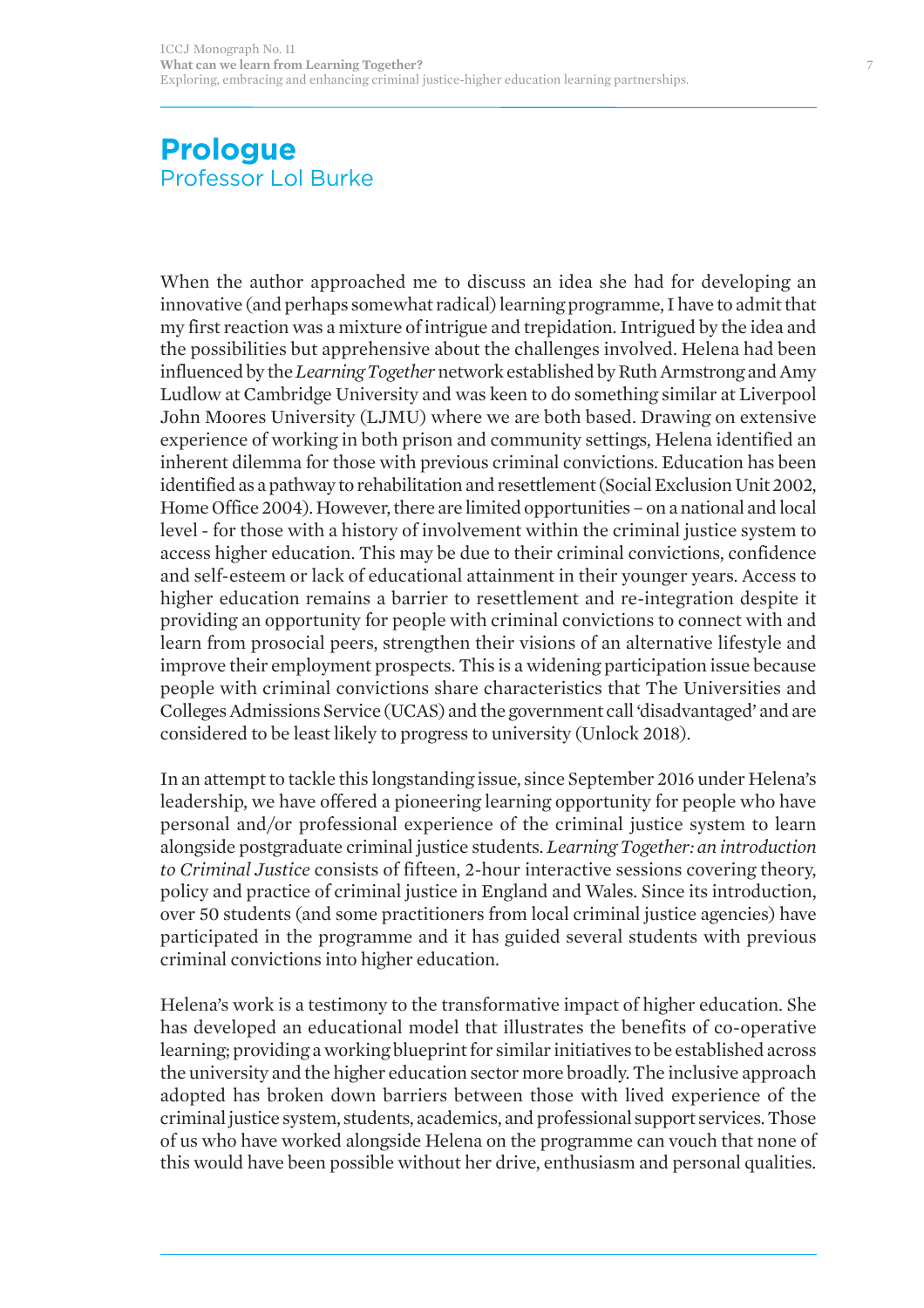8

In this monograph Helena charts the development of the *Learning Together* programme outlining both the benefits and challenges inherent in developing a learning opportunity of this type. However, it is much more than the story of how the programme has progressed. She provides a developed theoretically informed analysis of the educational needs of those individuals with criminal convictions and locates them within the broader desistance literature. Interspersed with the words of the *Learning Together* students, she vividly traces their personal journeys from *outsider* to *belonging* and their changed sense of identity from *offender* to *student*. In this respect this monograph should not only be of interest to educationalists but to all those interested in supporting the process of *going straight*.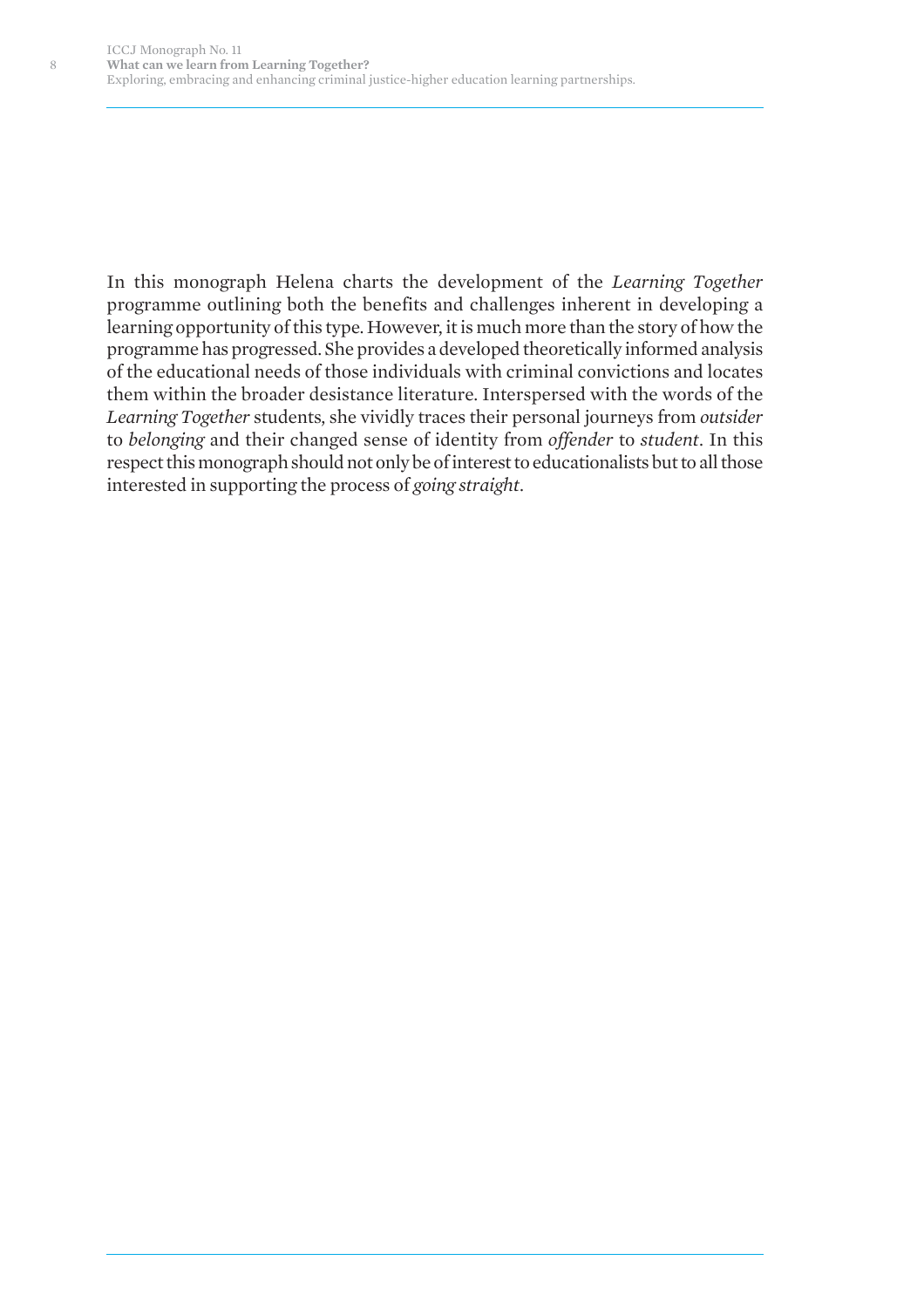# **Acknowledgements**

It would not have been possible to write this monograph without the help and support of the kind people around me, to only some of whom it is possible to give a mention here. I would like to express deep gratitude to my mum, Bernadette, and dad, John for their patience and unwavering commitment to grandparent duties. Above all, I would like to thank my beautiful baby boys, James and Daniel, for their love and laughter. You are, and always will be, my world.

I would like to take this opportunity to extend my sincere thanks to Professor Lol Burke. You are the salt of the earth and have made a difficult few years seem more manageable. Thank you, Lol. You are one in a million.

I would also like to thank the *Learning Together* family both within and beyond Liverpool John Moores University. With particular thanks to Sarah MacLennan, Ian Thomas, Marie Ward and Becky Williams.

To all students who have participated in *Learning Together* – thank you. Thank you for sharing a small part of your journey with us at Liverpool John Moores University. Together, we have created something special.

Finally, sincere thanks to Steve Collett and Emma Cluley for their ongoing support and guidance.

#### **Helena Gosling**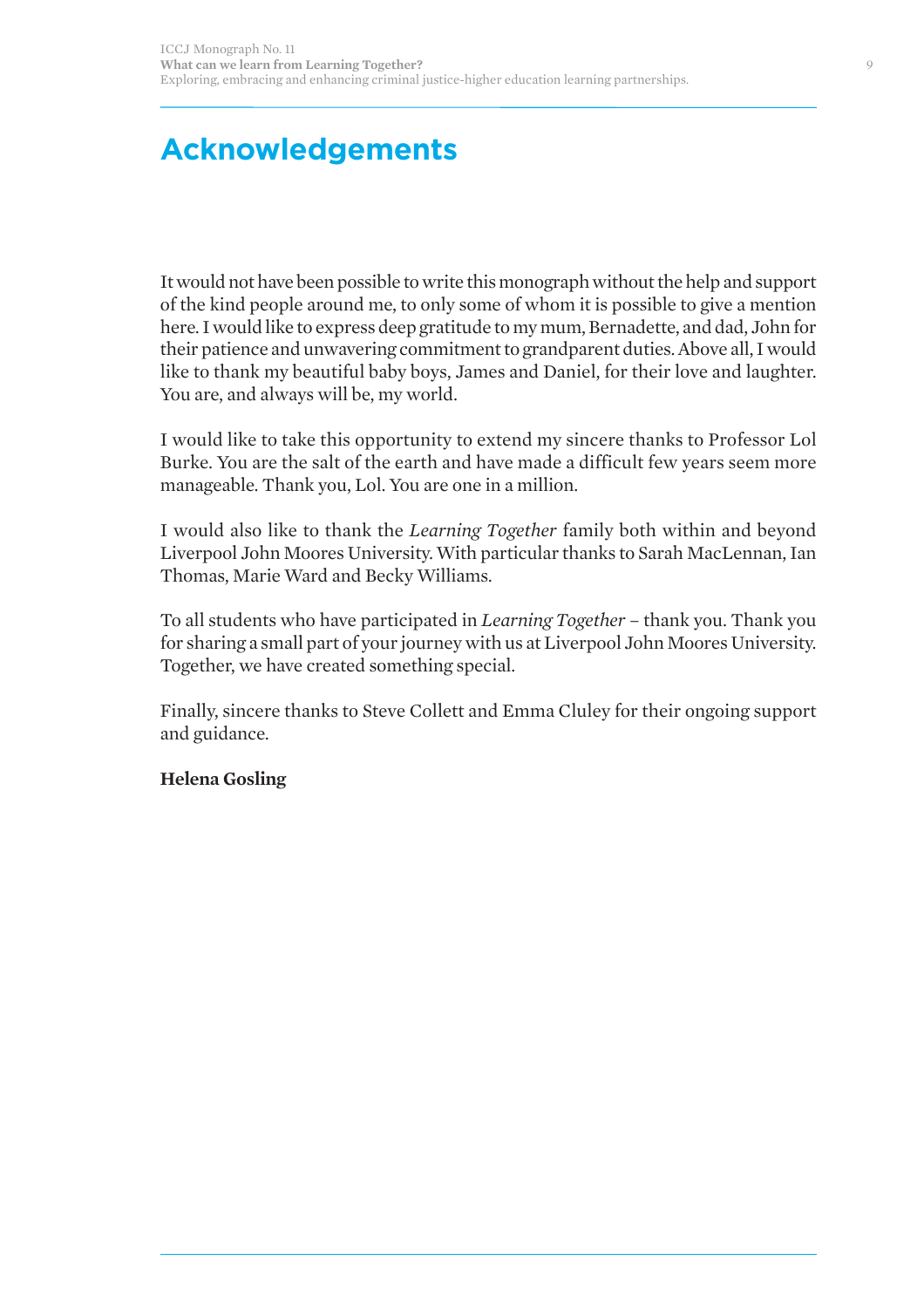# **About the author**

**Helena Gosling** is a Senior Lecturer in Criminal Justice at Liverpool John Moores University. Prior to becoming an academic, she worked in the drug rehabilitation sector across community, residential and custodial settings. Helena completed a PhD in 2015 entitled *An invitation to change? An Ethnographic study of a residential Therapeutic Community for substance use*. The study offers a unique insight into the innovative design, delivery and intricate workings that take place in a residential Therapeutic Community. Conducted at a time of great change and uncertainty in the theory and practice of drug policy and service provision – as the implications of Payment by Results (PbR) in the sector takes hold – the study captures the tensions at work in realising in practice the theoretical ambitions of the Therapeutic Community and the very real challenges of reconciling increasingly commercial/business orientated decisions within public health models of thinking. Since completing the PhD, her main research interests are situated in the design, delivery and commissioning of innovation and alternative practice within and beyond the criminal justice system.

More recently, through her work on *Learning Together*, Helena has developed and extended her research interests to focus on ways in which higher education can work alongside current and potential students with experience of the criminal justice system in a more meaningful way. To date, Helena has published articles in a number of leading journals such as (but not limited to) *Criminology and Criminal Justice; Critical Social Policy, International Journal of Crime, Justice and Social Democracy, Howard Journal of Criminal Justice* and *Journal of Prisoner Education and Re-entry*.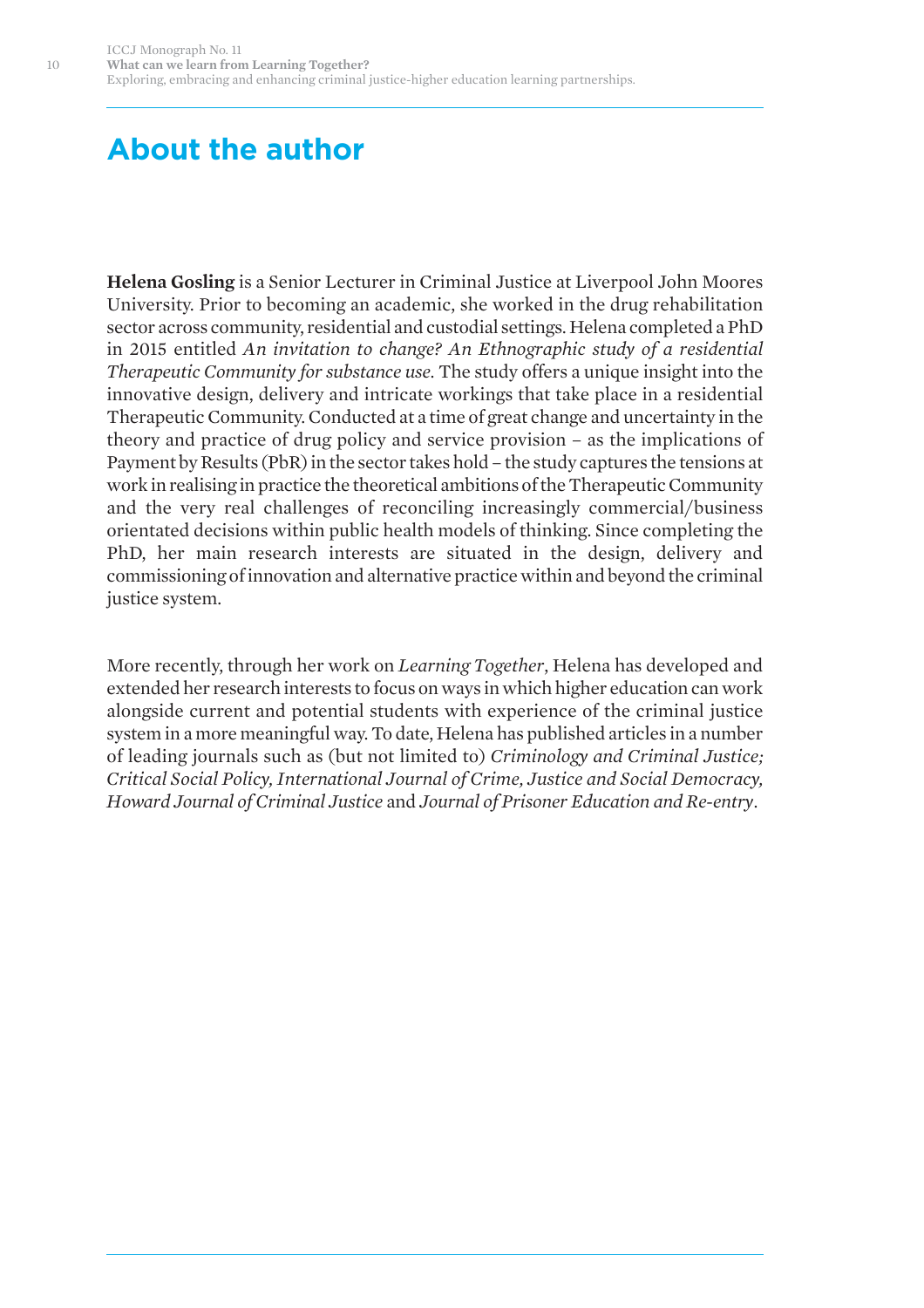## **Chapter 1:**  Introduction

*Education should be aspirational. It must offer a learning journey that is truly transformational and enables progression to higher levels.* 

(Coates 2016: 46)

The involvement of people with criminal convictions in higher education is anything but a new phenomenon (Connor and Tewksbury 2012). Indeed, there is a long British history of people in universities and prisons learning alongside each other that dates to the 1950s (Armstrong and Ludlow 2016). Although prison-university learning partnerships have occupied a small corner of the custodial landscape for a substantial amount of time, initiatives that take university students into prison to learn alongside serving prisoners are experiencing a significant revival, with the Coates Review (2016) identifying three prison-university learning partnerships as examples of good practice (an Inside-Out partnership *<sup>1</sup>*between the University of Durham and HMP Durham, a Learning Together partnership between the University of Cambridge and HMP Grendon and a convict criminology partnership between HMP Pentonville and University of Westminster). In 2017, as a response to the growing number of prisonuniversity learning partnerships, the Prisoners' Education Trust launched *Prison University Partnerships in Learning*, colloquially referred to as PUPiL, to map, promote and support all forms of prison-university learning partnerships through shared experience, evaluation and expertise (Prisoners' Education Trust 2018a). At the time of publication, Champion (2018) had identified 35 prison-university learning partnerships within the United Kingdom (UK).

Although prison-university learning partnerships are multiplying, current links between prisons and universities within the local community are not always strong (Coates 2016) - less than 16% of people leaving prison having education or training in place upon release (Ministry of Justice Information Release 2015). A meta-analysis conducted by Davies *et al*. (2013, citied in Champion 2018) found prison education programmes connected to the local community to be more effective in terms of reducing re-offending. With this in mind, Mukamal *et al*. (2015: 01) suggest 'our colleges and criminal justice agencies must break out of their silos and share a commitment to high-quality education for all students whether they are learning in prison or the community. Our policy makers must enable partnership and collaboration between education and criminal justice fields.'

<sup>1</sup> *There are various forms of prison-university learning partnerships guided by divergent aims, objectives and theoretical underpinnings. The Inside-Out programme began in the United States before expanding to the United Kingdom and other countries. It involves a rigorous academic module taught to prison learners ('inside students') and university learners ('outside students'). See https://www.insideoutcenter.org/ for more information.*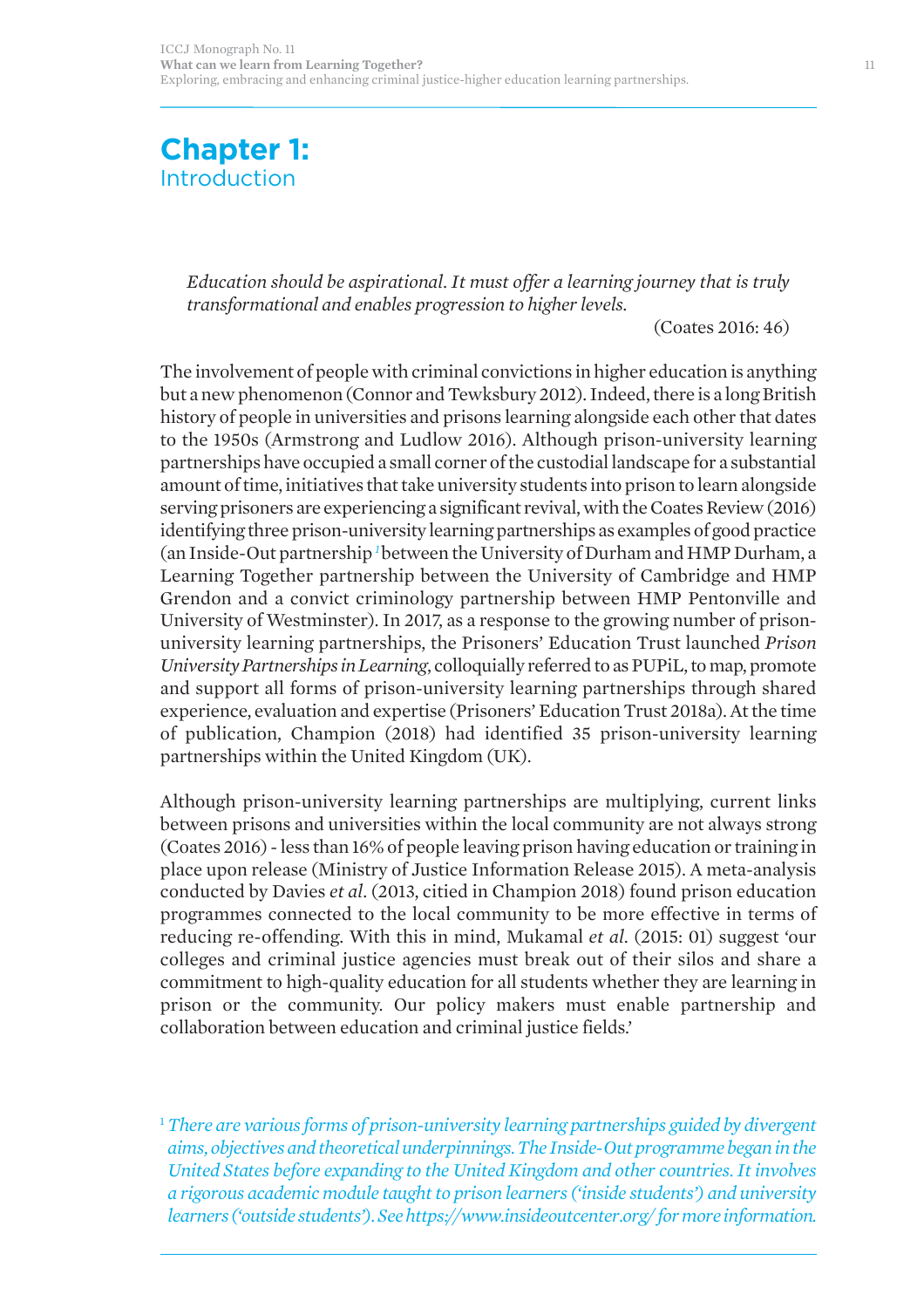Despite calls to align education and criminal justice services, there are still limited opportunities – on a local and national level – for people with criminal convictions to access higher education within the local community (Gosling and Burke, 2019). This may be due to unspent criminal convictions (Unlock 2018), limited confidence and self-esteem (Champion and Noble 2016), a lack of previous educational attainment (Prison Reform Trust 2017) and/or the presence of risk-averse bureaucratic university admission processes (Bhattacharya *et al*. 2013). All these factors can combine with a general lack of appetite (in comparison to our American counterparts) to create pipelines to university for people who have lived experience of the criminal justice system. Although the Secure Environments programme at the Open University help people serving a custodial sentence to access higher education, bespoke opportunities for people to participate in higher education beyond the prison gates are generally non-existent.

Until now, the UK higher education sector has largely failed to develop pipelines to university for people who have been and/or are currently involved with criminal justice services within the community. This has subsequently hindered opportunities, both directly and indirectly, for people with lived experience of the criminal justice system to connect with and learn from prosocial peers (Runell 2015), strengthen visions of a crime free future (Maruna *et al*. 2004) and improve employment prospects (Ministry of Justice 2018). This is a significant issue for the sector and society more broadly, providing a stark contrast to the inclusive rhetoric of the widening participation agenda (Gosling and Burke 2019). The widening participation agenda was championed by the New Labour government (1997-2010) to increase and improve the number of university students from non-traditional backgrounds through targeted outreach initiatives and financial support (Burke 2012) in an attempt to restructure the higher education sector based on the notion of equality (Armstrong 2008). In doing so, the widening participation agenda claims to pay particular attention to those who are from lower socio-economic groups and/or considered to have limited participation in schools and local neighbourhoods (Armstrong 2008). Research suggests that those who are at greatest risk of experiencing social exclusion as a result of factors such as poverty, lack of education, unemployment and/or being a member of a minority ethnic group are disproportionately likely to end up in the criminal justice system (Mair and May 1997, Smith and Stewart, 1998). It is therefore unsurprising to find that along with mature and first-in-family students, people with criminal convictions typically share characteristics that the Universities and Colleges Admissions Service (UCAS) and UK government call disadvantaged (Unlock 2018).

Despite the presence of a widening participation agenda, people with criminal convictions are typically under-represented in the higher education sector. This is primarily due to arbitrary and unfair admission practices (Prisoners' Education Trust 2018b). A recent social movement, pressuring organisations to 'ban-the-box' went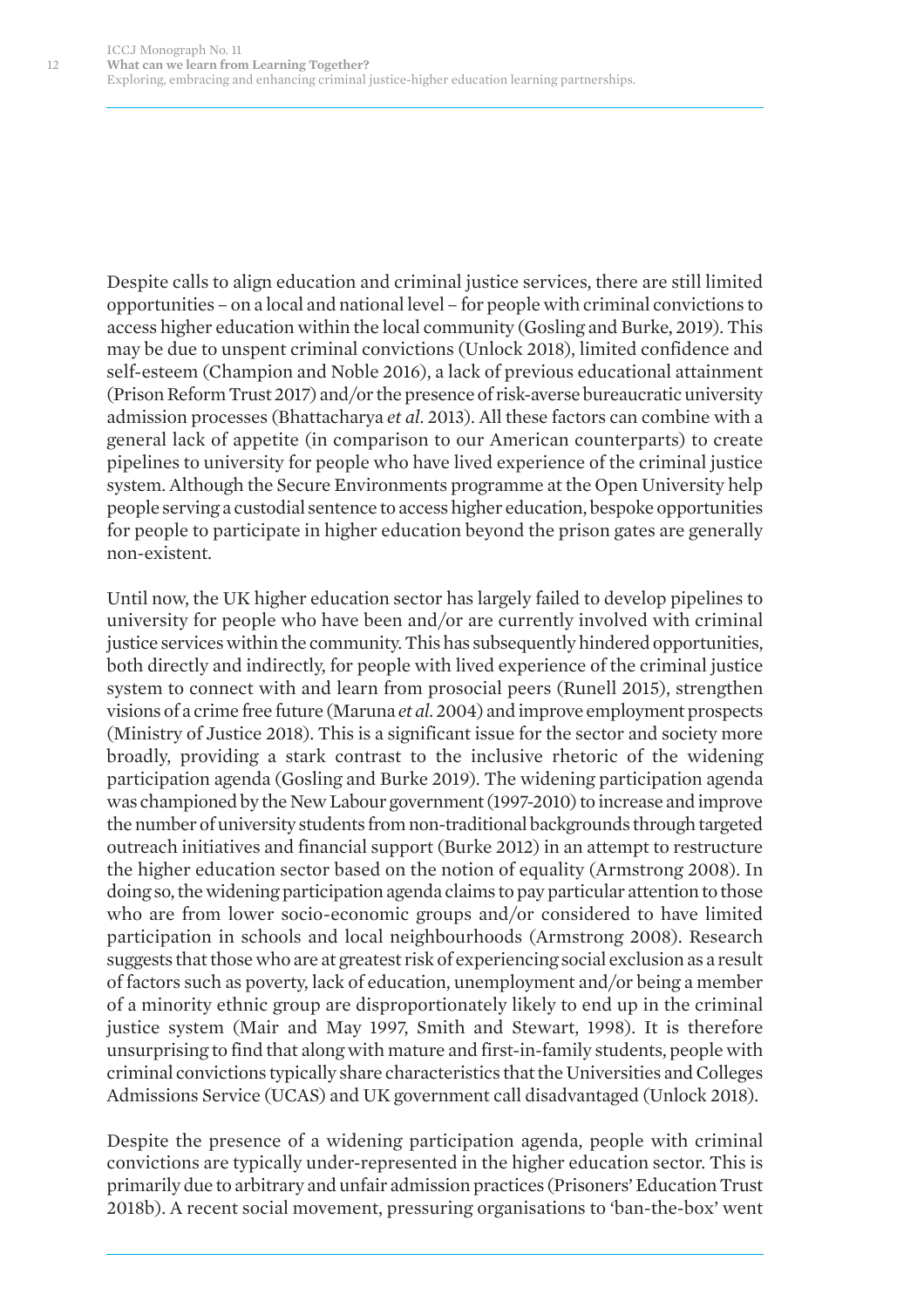some way to rectify this longstanding issue, playing an instrumental role in a recent UCAS decision to remove the criminal convictions disclosure box from university application forms (Weale 2018). Although a step in the right direction, it is important to note that access to higher education will not naturally improve for people with criminal convictions (Gosling and Burke 2019). Rather than eradicating the criminal convictions screening process, UCAS have merely displaced the process. With responsibility now firmly placed at the door of each individual higher education institution (Gosling and Burke 2019). If the sector is to demonstrate a genuine commitment to widening participation, efforts ought to extend beyond seemingly positive rhetoric and socio-political discussions about access, towards a genuine attempt to engage with the complex, multifaceted issues that face people with criminal convictions who wish to engage in higher education. With this in mind, the forthcoming discussion will explore the design and delivery of a unique *Learning Together* initiative that works alongside local criminal justice service providers to create an educational opportunity (within a university setting) for people who have personal and/or professional experience of the criminal justice system. In doing so, the discussion illustrates how criminal justice-higher education partnership working can be utilised to enhance both access to and experience of higher education amongst non-traditional students.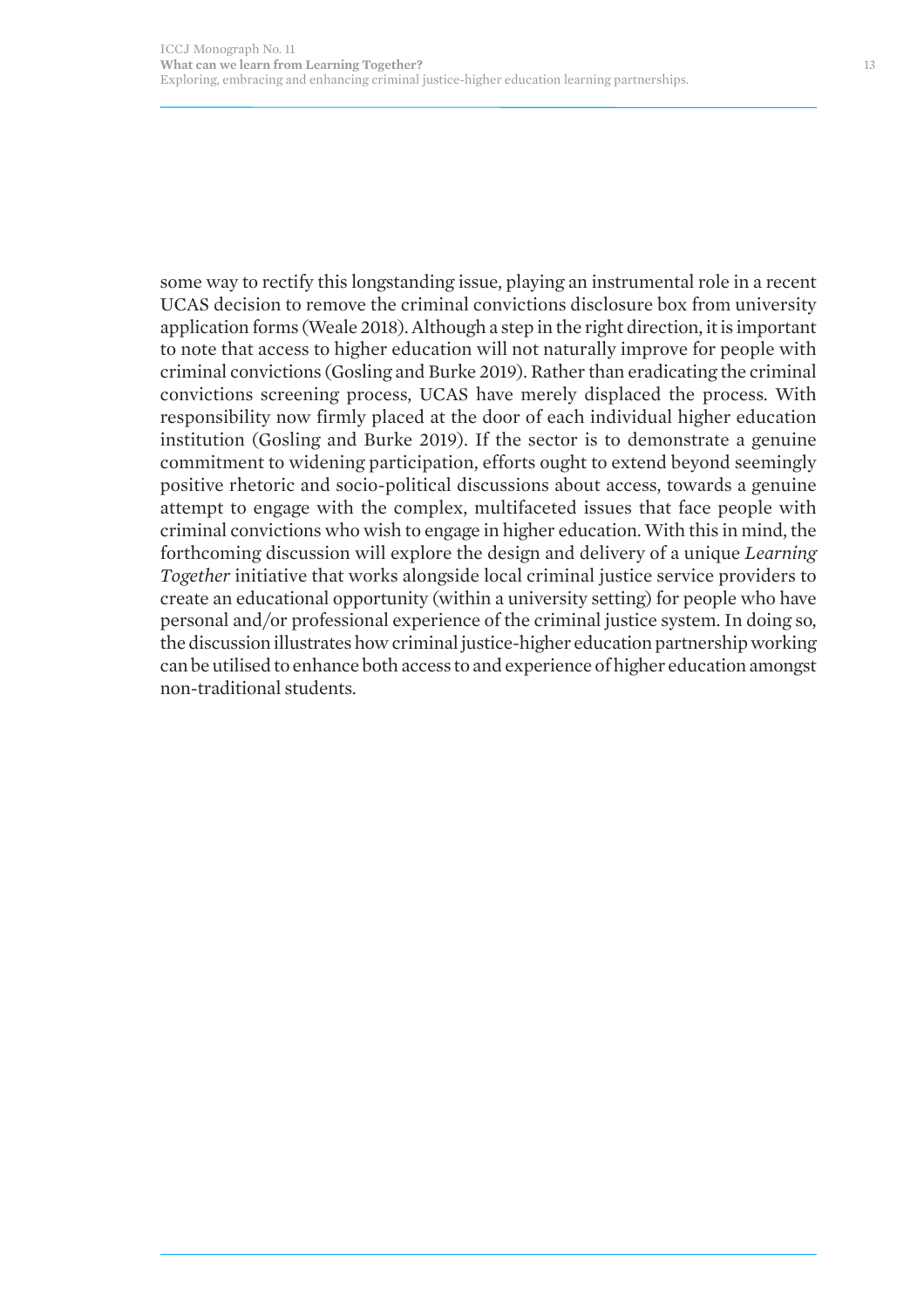## **Chapter 2:**  Literature Review

*Transformational learning begins with a disorienting event which exposes a discrepancy between what a person has always assumed and what has been experienced.* 

(Cranton 2002: 66)

Both criminological and educational theory inform the design and delivery of *Learning Together* (Armstrong and Ludlow 2016). In particular, there is a specific focus on what we know about stigma, marginalisation and the role of intergroup contact in reducing prejudice and what we know about desistance and what we know about how people can be best supported to engage with, and develop through, learning (Ludlow and Armstrong 2019). In an attempt to build upon this sentiment, the following discussion provides a concise over-view of the desistance literature followed by an insight into the role of higher education in the desistance process. The forthcoming section draws upon the desistance literature as a theoretical starting point given that *Learning Together* students are learning about, engaging in and/or bearing witness to the process of desistance. It is in no way an attempt to draw conclusions between participation in *Learning Together* and desistance from crime. Rather, it is an attempt to provide a theoretical base from which parallels between two typically distinct bodies of literature (from within the field of criminology and education respectively) can be drawn.

#### **Desistance: An overview**

In the early 1990s, Gottfredson and Hirschi claimed individuals who are more likely to commit a crime are often found to be impulsive risk-takers and exhibit low levels of self-control. As a result, they are more likely to act impulsively based on their feelings; take risks and engage in criminal activity. According to Gottfredson and Hirschi (1990) low self-control is the product of ineffective parenting where there are weak attachments between a parent and child; and in families where parents fail to recognise and correct their children's wrong behaviour. Although an important contribution to desistance studies, Gottfredson and Hirschi have since been critiqued by scholars such as Polk (1991) and Gibbons (1994), who suggest too much crime falls outside the boundaries of their definition for the theory to be generalised. Sampson and Laub (1993) went on to offer a theory of age-graded social control, which attempts to explain the development of criminal careers. The central idea behind this theory is the bond between an individual and society which, according to Sampson and Laub (1993), consists of the extent to which an individual has emotional attachments to societal goals and is committed to achieving them by legitimate means, believes the goals to be worthwhile and is able to work towards the attainment of such goals. According to Sampson and Laub (1993), individuals are more likely to participate in crime when this bond is weakened or broken. In addition, they argue that at various points in an individual's life course, formal and informal social institutions help to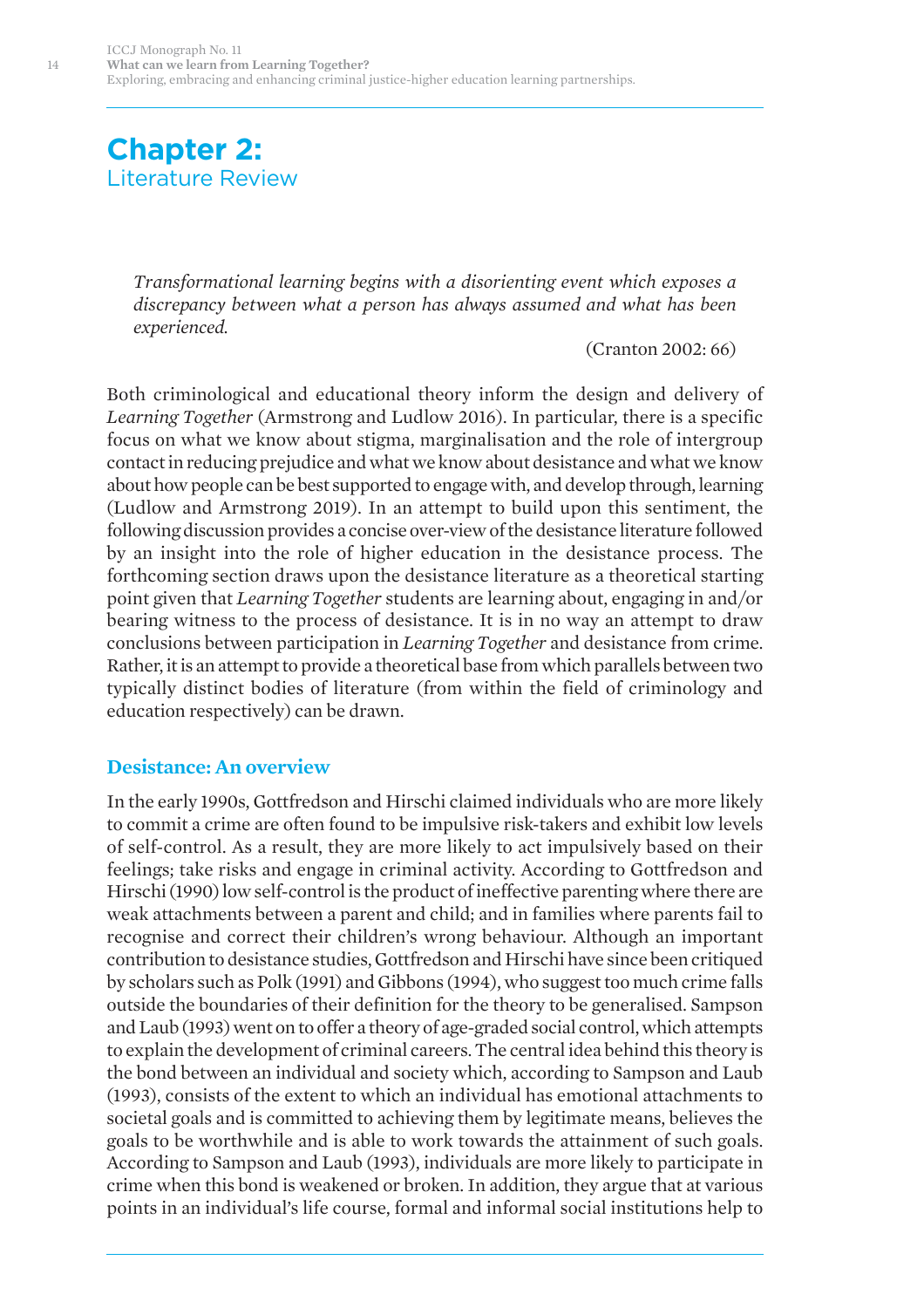cement the bond between the individual and society. For example, schooling, family ties and peer groups influence the nature of the bond between young people and their wider communities, whilst employment, marriage and parenthood operate in a similar way for adults. These institutions and the relationships between the individuals they encourage, help the formulation of social bonds, which in turn creates informal social controls. Avoidance of crime is the result of relationships formed for reasons other than for the control of crime. According to Sampson and Laub (1993), changes in an individual's relationship with these various institutions are an inevitable factor of modern life and as such are crucial to understanding criminal activity over an individual's life course. In contrast to Gottfredson and Hirschi (1990), who see low levels of self-control as an end to the matter, Sampson and Laub (1993) argue that levels of criminal propensity are open to influence and these influences are often the result of informal social control. Furthermore, unlike *rational choice* theorists, Sampson and Laub's approach enables one to view desistance as the result of a process, which stretches over time.

Giordano *et al*. (2002) also explored the significance of the bond between an individual and society as they examined how social influences and internal change contributed to an individual's decision to desist from crime. Unlike Gottfredson and Hirschi (1990) and Sampson and Laub (1993), Giordano *et al*. (2002) propose a reciprocal relationship between an individual and the environment to which he/she belongs, suggesting that desisters have not only established pro-social bonds but have also experienced cognitive shifts that have facilitated their desistance. In their cognitive transformation theory Giordano *et al*. (2002) introduced the concept of cognitive shifts as part of the desistance process. According to Giordano *et al*. (2002) the desistance process consists of four steps. The first step is an openness to change; the individual needs to realise that change is necessary and desirable and thus engage in a process of reflection and reassessment. Second is the exposure to a turning point or an opportunity to change. In this context, turning points can serve as a catalyst for change. The third step is an insight into the conventional replacement self whereby it is possible for the individuals to see themselves in a new role. The final step is the individual's transformation away from crime and a realisation that their former behaviour is undesirable (see also Colman and Laenen 2012). The first two steps focus on an individual's openness and willingness to change, whereas the third and final steps relate to the development of a new identity. According to Giordano *et al*., (2002) individuals attempting to desist from crime need to have the ability to recognise and show their openness for turning points, which require the desire and ability to change.

Farrall and Maruna (2004) went on to suggest that people who have desisted from crime have a desire to feel good about themselves and take pride in their new roles and pro-social identity. They found that when desisters found themselves praised and trusted by others it led to increases in self-esteem. Thus, desistance, on an emotional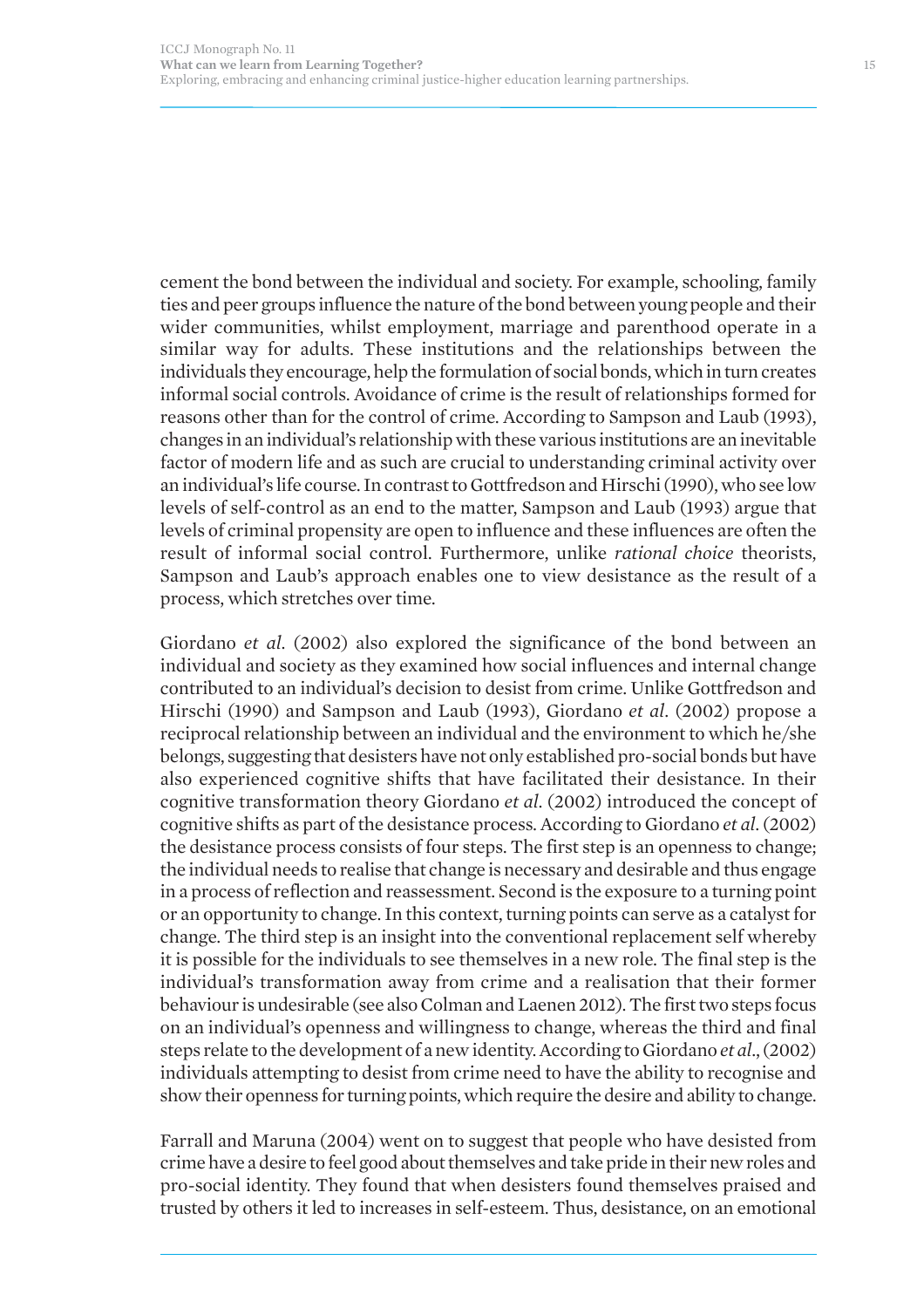level, is as much about a change in feelings as it is about a change in behaviour, family ties and employment. Farrall (2002) tracked the desistance of 199 individuals to explore the significance of personal and social circumstances. He found that desistance was related to each individual's motivations, as well as the personal and social contexts in which various obstacles to desistance were addressed. He went on to suggest that criminal justice interventions should pay greater attention to the contexts in which they are located, considering social circumstances, as the medium through which change may be achieved. Building upon the work of Farrall (2002), McNeil (2009) went on to suggest that desistance is produced through the interplay between individual choice and social forces beyond the control of any one individual. McNeil (2009) argues that persistent lawbreakers have limited social capital. They damage ties to friends and family thus forcing them to rely on illicit and criminal networks, which damages their prospects for desistance (Webster *et al*. 2006, McNeil and Whyte 2007). Beckett Wilson (2014) developed this sentiment and went on to suggest desistance is a process in which the balance of licit and illicit social capital differs.

Although the term desistance is contested and critiqued, scholars recognise three forms of desistance: primary, secondary and tertiary. Primary desistance is characterised by a period of short-term, crime-free lulls. Secondary desistance is a process by which an individual assumes a role of 'non-offender' or 'reformed person' (Farrall and Maruna 2004). It is associated with a re-organisation, by the desister, of who they are and what sort of person they wish to become, involving the construction of a positive identity and change in the way in which people see themselves (Laub and Sampson 2003; Bottoms *et al*. 2004, Farrall and Maruna 2004). The term tertiary desistance is utilised to highlight another aspect of desistance necessary for long-term change; the recognition by others that one has changed and sense of belonging (McNeil 2016 cited in Nugent and Schinkel 2016). In an attempt to extend the current discussion, the following section will provide a concise over-view of the literature surrounding desistance and higher education.

### **Higher education and desistance**

The Social Mobility Advisory Group (2016) suggest university transforms lives. Going to university leads to new ways of seeing the world, to new horizons and networks, and to significantly enhanced job opportunities. According to Darke and Aresti (2016), university holds the potential to open up a range of opportunities and prosocial life choices, with higher education providing a form of collateral that can be used as currency to negotiate stigma, commonly experienced by people who have lived experience of the criminal justice system. The transformative potential of higher education is immense and whilst it would be naïve to consider this in isolation to other important factors, including meaningful relationships, significant ties to family and/or significant others and employment, higher education has the potential to open up a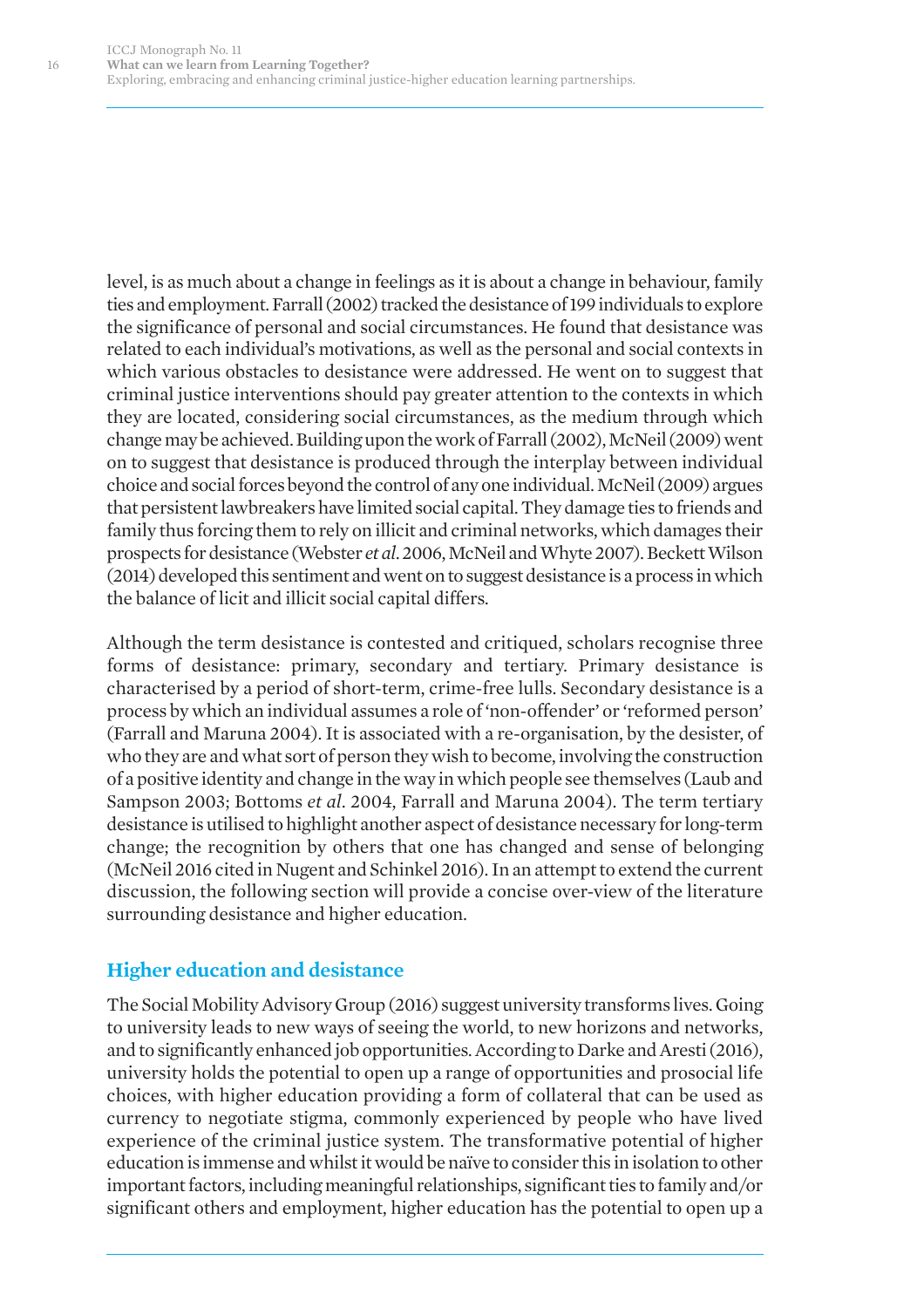range of opportunities and pro-social life choices. Research suggests that much can be gained when formerly imprisoned people pursue formal education, particularly at college or university (Maruna 2001, Holzer *et al*. 2003, Maruna *et al*. 2004, Tewksbury and Ross 2017). This is because the perceived and/or actual acquisition of social capital, through educational attainment, holds the ability to (re)attach individuals to conventional values and aspirations (Zgoba *et al*. 2008, Ford and Schroeder 2010, Lockwood *et al*. 2012 and Runell 2017).

Tewksbury and Ross (2017) suggest that working with students who have experience of the criminal justice system has many/all of the characteristics and challenges associated with working alongside any other student, as well as some specific aspects that arise directly from the label and experience of the criminal justice system. What is required is a refocus of expectation whereby the higher education sector becomes more culturally competent through a recognition of the different psychological, social and educational backgrounds that students bring with them to campus. Despite strong support for higher education as a tool of rehabilitation (Steurer *et al*. 2001, Kim and Clark 2013, Hall 2015), the means by which students with criminal convictions are supported in academic environments has been largely neglected and underresearched (Tewksbury and Ross 2017). Although the sense of belonging is a crucial component of both the desistance process (McNeil 2016) and student experience (May 2011), there is limited insight into how students with criminal convictions negotiate their experience(s) of higher education. With this in mind, the following section will draw upon material from education studies more broadly to illustrate why the concept of belonging is important for students engaging in higher education.

### **Belonging in higher education**

Belonging is a significant concept as it helps us better understand personal and academic development, connections individuals have with their environment and the changes that take place within it (May 2011). As it requires a complex, highly personal interaction with the environment (Araujo *et al*. 2014) the academic sphere is an important site for nurturing participation and engendering a sense of belonging (Higher Education Academy 2012). Kahu and Nelson (2017) suggest that a student's sense of belonging is developed and nurtured within the educational interface; a dynamic space that is different for each student involved in higher education (Edwards and McMillian 2015). Kahu *et al* (2013) suggest that the educational interface (and indeed the notion of belonging) is a variable state, influenced by a wide variety of student and institutional factors, combined with the socio-political context within which the educational interface is situated. Traditional higher education students bring economic, cultural and social capital, valued by higher education institutions, that is indicative of power (Thomas 2012). For those whose knowledge, experience and capital are not equally valued by higher education institutions, a sense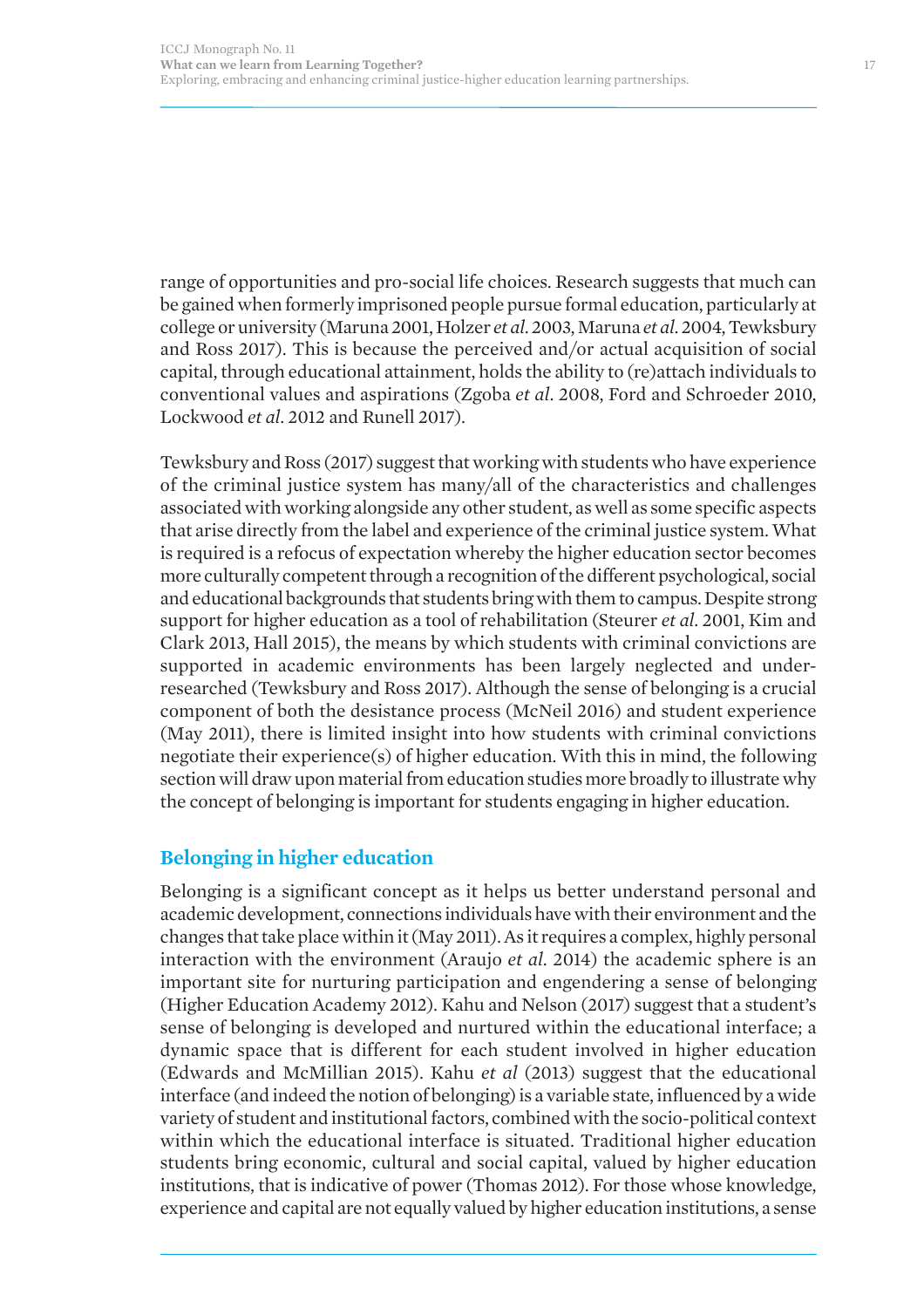of sociocultural incongruity (Devlin 2011) and alienation (Mann 2001) can develop. This is a particular concern for non-traditional students (those from disadvantaged and under-represented social groups) as the limited overlap between individual lived experience and the context of higher education means university life can be more challenging (Kahu and Nelson, 2017).

Fostering a sense of belonging is a highly complex process that involves identity and power struggles (Lea and Street 2006). This is primarily because students engage in an ongoing transformation of being that requires a navigation of difference between a student's personal culture and the practices of the academy (Barnett 2007). Emerging research suggests that building a sense of belonging amongst and between students is one of the most crucial tasks to face the higher education sector (Ahn and Davis 2016, Hughes 2017, Hellmundt and Baker 2017, Supiano 2018). Yet the mechanisms that facilitate one's sense of belonging and engagement are still to be clearly and concisely articulated (Kahu and Nelson 2017). This oversight requires urgent attention as feelings of alienation and isolation can arise from systems of inattention that ultimately have an impact on student engagement and achievement (Ern and Drysdale 2017, Naik *et al*. 2017). Meeuwisse *et al*. (2009) conducted a crossinstitutional study across four Dutch universities to examine the role of belonging on student success. The study found that if students feel that they do not fit in, their social and cultural practices are inappropriate and their tacit knowledge is undervalued, they are more inclined to withdraw from higher education early. Kahu and Nelson (2017) went on to suggest that belonging should be described as a student's connectedness to an institution, staff and other students. By drawing upon Bourdieu's (1986) theory of habitus, one can illustrate how the notion of belonging is related to the degree of fit (real and/or perceived) between an individual's habitus and that of the institution. Recognising one's sense of belonging in terms of fit also aligns with key developments in higher education. That is, the idea that the student body are to be seen as partners in the teaching, learning and assessment process (Xerri *et al*. 2018).

The literature upon which this review is based illustrates how desisting from crime and cultivating a sense of belonging in higher education are profoundly personal and social processes (Best and Laudet 2010, May 201l, Coleman and Laenen 2012, Araujo *et al*. 2014). These processes require a degree of reflexivity in order to progress, fit in and acquire a sense of belonging (Giordano *et al*. 2002, Thomas 2019) resulting (in theory at least) in social, personal and/or educational transformation (Giordano *et al*. 2002, The Social Mobility Advisory Group 2016). Establishing the aforementioned parallels between criminological and educational literature provides a way in which criminal justice and higher education institutions can begin to think about how, in theory at least, initiatives such as *Learning Together* are able to create a unique educational interface that blur longstanding and conventional boundaries between the criminal justice and higher education sector.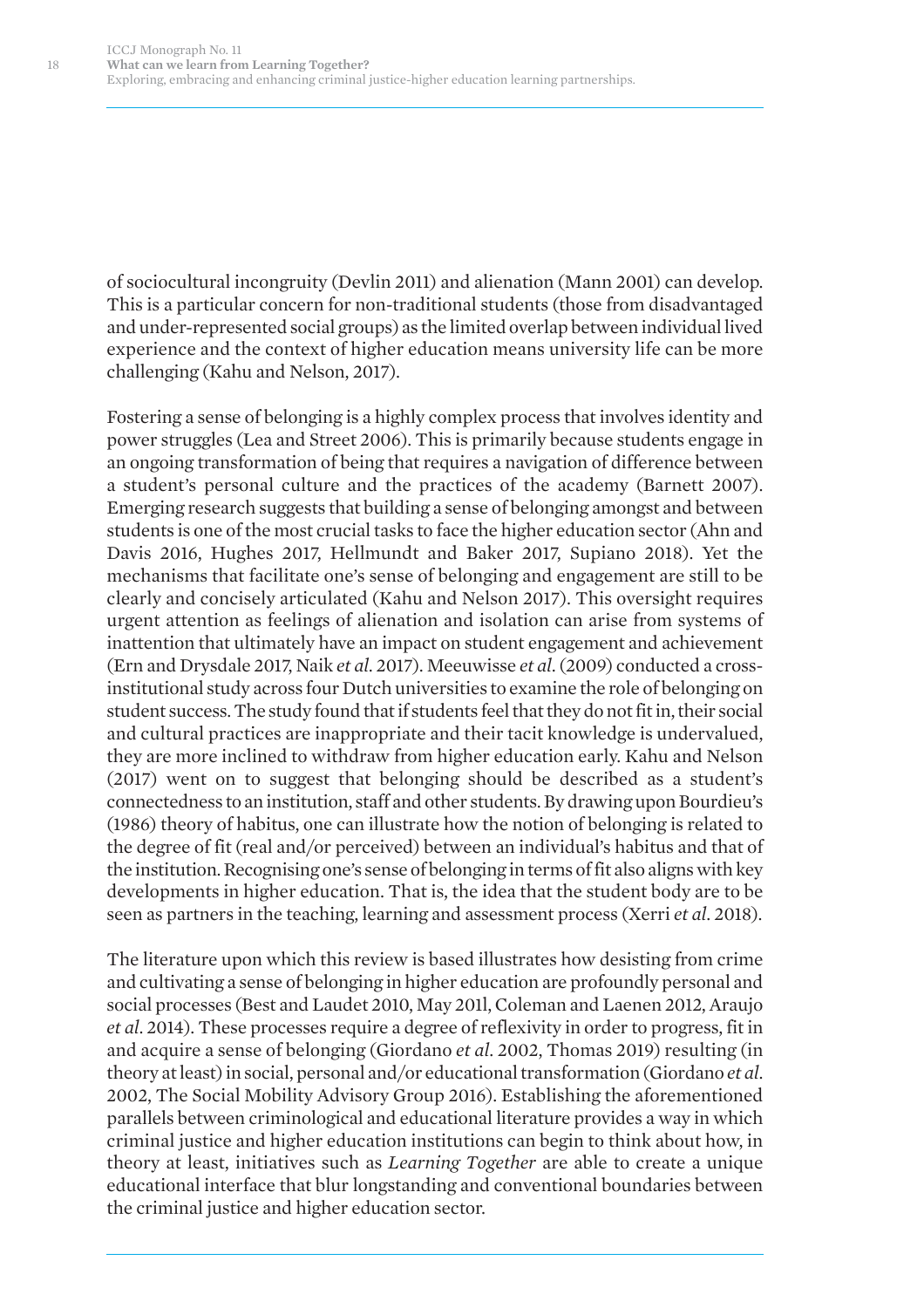## **Chapter 3:**  An Over-view of Learning Together (beyond the prison gates)

*There is little interest in understanding the pedagogical foundation of higher education as a deeply civic, political and moral practice.* 

(Freire 1996 cited in Giroux 2010: 715)

*Learning Together* was originally co-produced by Drs Amy Ludlow and Ruth Armstrong from the Institute of Criminology (University of Cambridge) and governing staff at HMP Grendon and aimed to provide an opportunity for university students to learn alongside people serving a custodial sentence. The purpose of the initiative is to promote learning amongst and between people who, ordinarily, would not have met or had the opportunity to learn from one another through the cocreation of learning spaces within custodial environments (Armstrong and Ludlow 2016). Through *Learning Together*, communities of learning develop that hold the potential to fill gaps and address deficits in current education provision in prison whilst simultaneously challenging the exclusivity that surrounds the educational experience of many university students (Armstrong and Ludlow 2016). In 2018, members of the *Learning Together* network conducted a data collection exercise that aimed to establish the scope and remit of the network. The findings reveal a network that recognises and celebrates diversity in terms of geographical location, partnership working and delivery style, whilst working collaboratively within the broad framework of a common vision, mission and set of values (Just Is: *Learning Together* 2018). At the time of publication, 587 students were studying as part of the network across 31 *Learning Together* courses delivering a diverse range of subjects within and beyond criminology (Just Is: *Learning Together* 2018).

Although the *Learning Together* initiative is delivered primarily throughout the custodial estate, it has become a springboard for promoting inclusive learning environments both within and beyond the prison gates (Gosling 2017). Since September 2016, Professor Lol Burke and this author have designed and delivered the first and only university-based *Learning Together* for males and females who have personal and/or professional experience of the criminal justice system to learn alongside postgraduate students from the host institution. It is the first *Learning Together* (based within a higher education institution) that actively works alongside local criminal justice services to create a community of practice populated by local people with academic, professional and/or lived experience of criminal justice. Lave and Wenger (1991) suggest a community of practice consists of a group of people who share a craft or profession. It can evolve naturally due to participants' experience of a particular area or be deliberately created with the goal of gaining knowledge related to a specific field of study. Communities of practice are formed by and for people who wish to engage in a process of collective learning (Wenger-Trayner and Wenger-Trayner 2015). It is through the process of sharing information and lived experiences within the group that members learn from each other and have the opportunity to develop both personally and professionally (Lave and Wenger1991).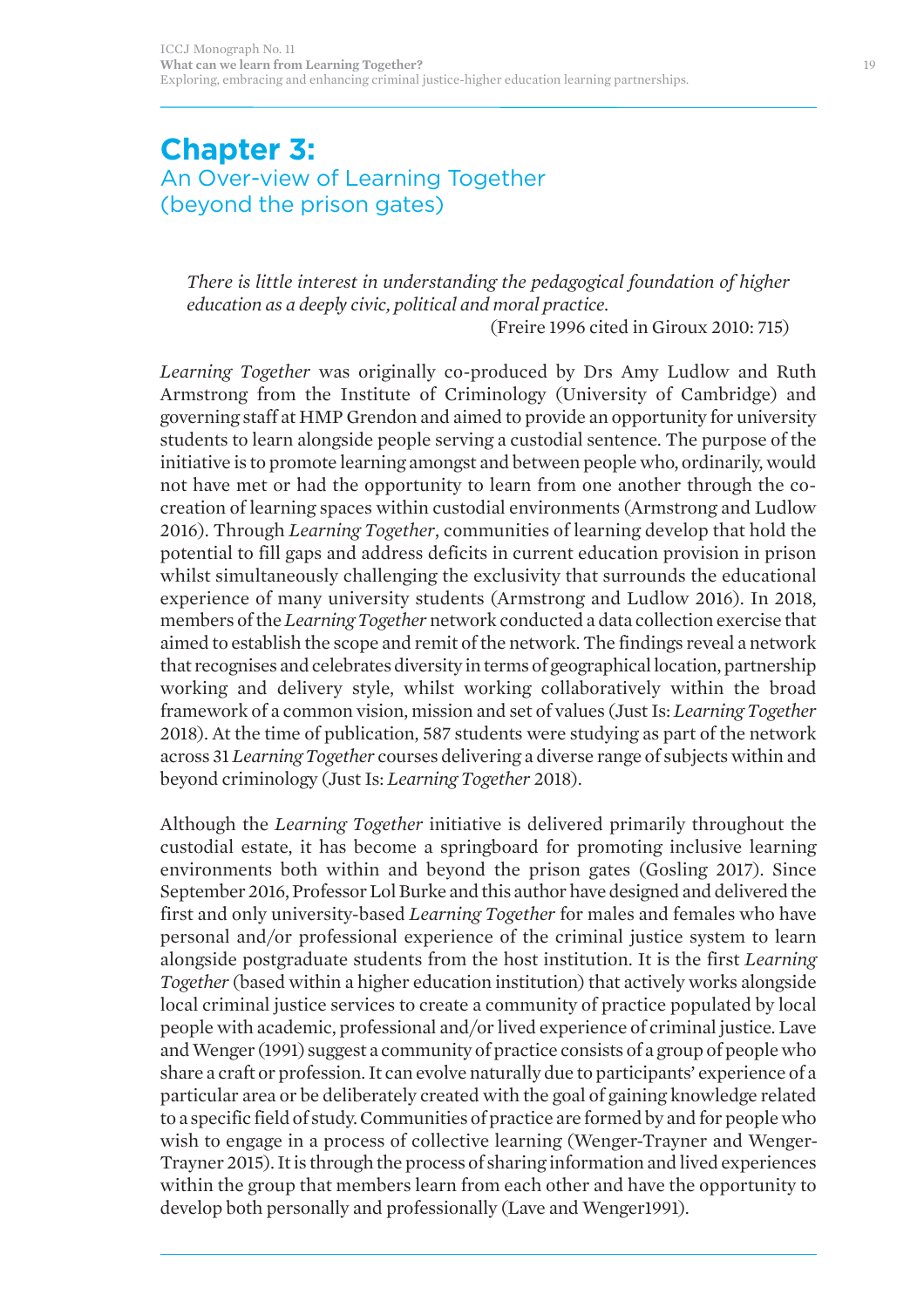*Learning Together*within the host institution consists of 15 two-hour sessions, taught across the academic year from October to April. Each taught session explores a contemporary penological issue through a series of accessible questions such as 'how do we explain crime and criminality' and 'why do people stop offending.' Although flexible, the programme aims to engage no more than 20 students per academic year. Approximately ten from the postgraduate community (from within the host institution) and ten from local criminal justice services (including practitioners and service users). Each year, the author actively over-recruits participants from the local criminal justice community due to the attrition rate (2-3 students drop out per academic year). All interested parties must apply via a bespoke application form that explores an individual's motivation for participation, hopes and fears. Applicants from outside of the institution are also required to complete a criminal convictions screening form, co-created by Professor Lol Burke, Dr Helena Gosling and Marie Ward (Head of Legal and Student Governance). All applications with unspent criminal convictions are considered at a bespoke criminal convictions screening panel that aims to mirror institutional policies and practices whilst at the same time creating a process that is transparent and progressive. This process is rooted in discussions about applications as people, with qualities and potential rather than a catalogue of criminal convictions with a name (Gosling and Burke 2019).

| Academic<br>year | <b>MA Criminal</b><br><b>Justice students</b><br>from host<br>institution | <b>Criminal Justice</b><br>practitioners<br>from local<br>community | <b>Criminal Justice</b><br>service users<br>from local<br>community | <b>Total number</b><br>of Learning<br>Together<br>students |
|------------------|---------------------------------------------------------------------------|---------------------------------------------------------------------|---------------------------------------------------------------------|------------------------------------------------------------|
| 2016/2017        | 15                                                                        | 2                                                                   | 16                                                                  | 33                                                         |
| 2017/2018        | 10                                                                        |                                                                     | 9                                                                   | 20                                                         |
| 2018/2019        | 8                                                                         | $\overline{2}$                                                      | 11                                                                  | 21                                                         |

#### **Figure 1: Student numbers**

*Learning Together* aims to create a safe space for criminal justice academics, students, service users and practitioners alike to come together and form a unique community of practice whereby scholarly activity, life events and professional experience are recognised, applied and practiced within and beyond the classroom (Gosling and Burke 2019). As *Learning Together* has grown and developed within the host institution, course co-creators have recognised how community engagement as a pedagogical framework holds the ability to reduce cultural distance between academic researchers and the communities in which they work (Gosling and Burke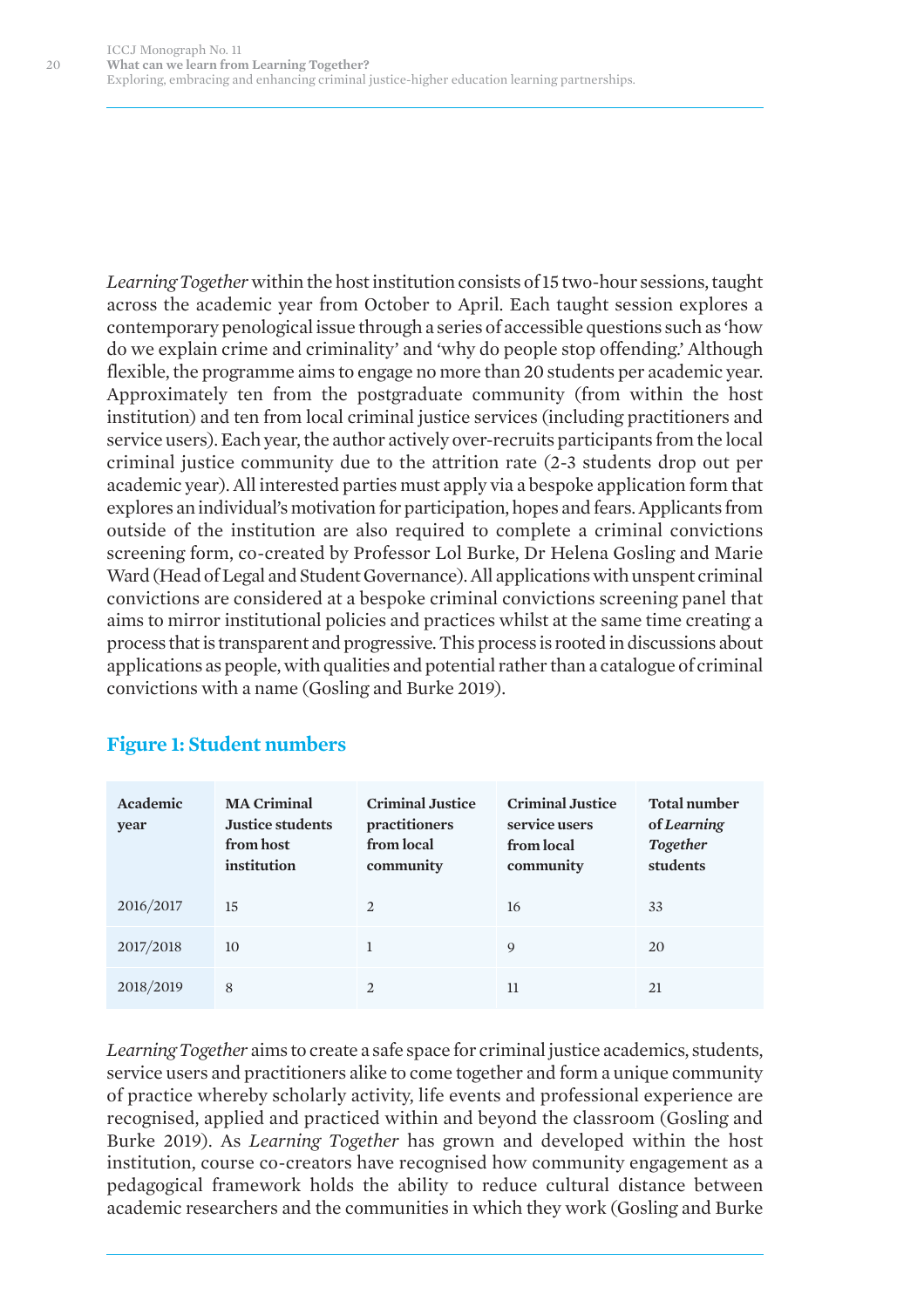2019) whilst at the same time enriching learning and strengthening communities (Rubin *et al*. 2012, Power 2010). Community engaged pedagogy embraces a form of experiential education that encompasses both curricular and co-curricular activities, where learning occurs through a cycle of action and reflection as both students and teachers seek to achieve real objectives for the learning community as well as a deeper understanding of skills for themselves (Brandy 2018). It provides a way in which academic insight and lived experiences can be integrated to create organic teaching and learning opportunities whereby students, staff and community services are all educators, learners and generators of knowledge. Community engaged pedagogy is an important tool for *Learning Together* (within a university setting) as it provides a way in which the traditions, norms and expectations of the academy can be stretched and diversified to reduce sociocultural incongruity (Devlin 2011) and alienation (Mann 2001) amongst and between traditional and non-traditional students.

As *Learning Together*has grown and developed within the host institution, course cocreators have witnessed an increasing number of students, originally from the local criminal justice community, express a desire to continue their studies. With this in mind, the author is currently developing a unique pipeline to university for students who successfully complete their *Learning Together* journey. Although in its infancy, the pipeline has already supported six *Learning Together* students to apply for a foundation year degree and a further five to apply for postgraduate studies within the host institution. To date, all applications have been successful, with students securing a place on their chosen study path. In addition, the author is currently working alongside senior managers within the institution from admissions, outreach and governance to develop institutional policy and strengthen pastoral practice for students (both current and prospective) with criminal convictions.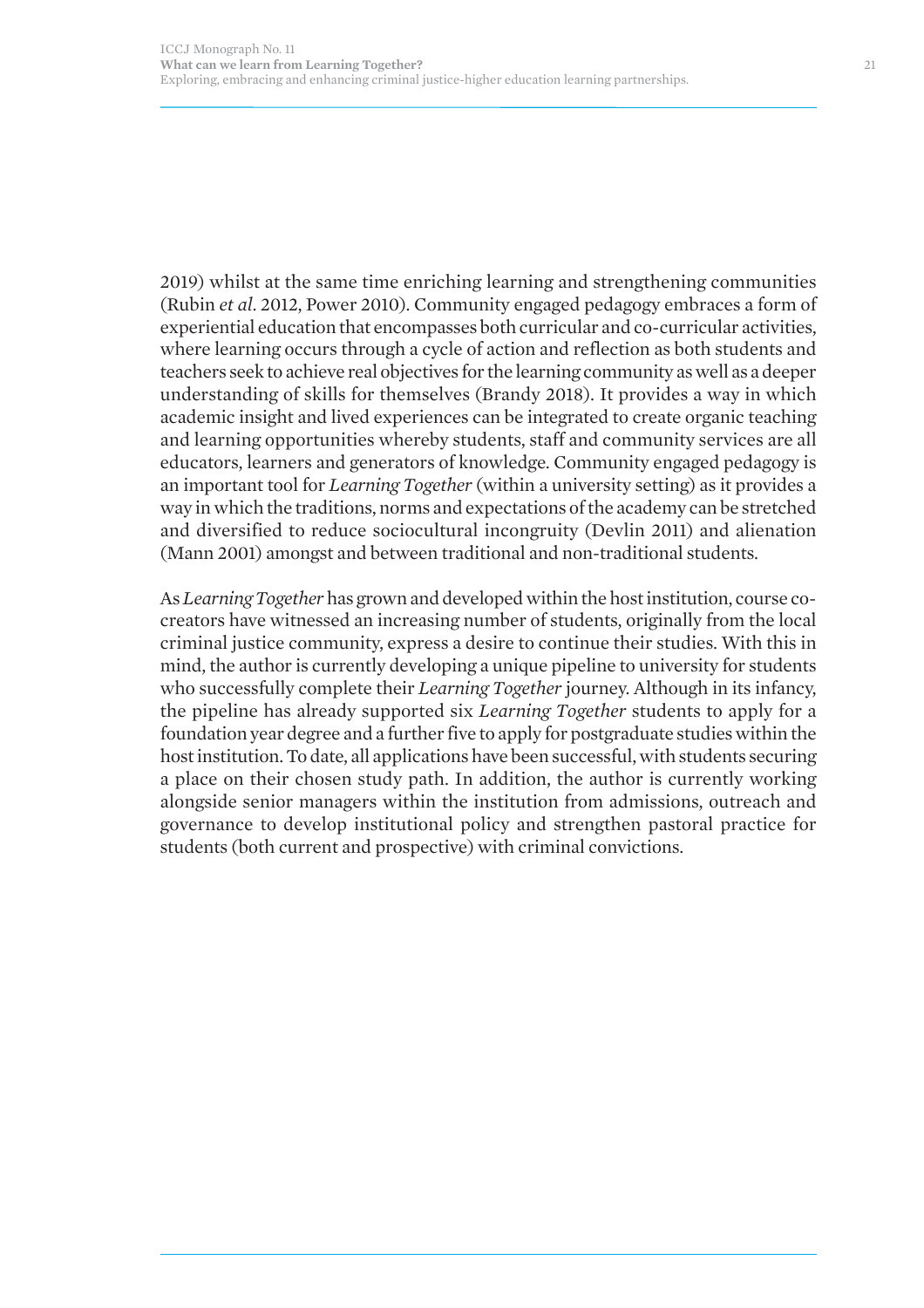## **Chapter 4: Methodology**

*Learning the practice of reflection is fundamental because it allows people to engage into a thoughtful relationship with the real world and gain an awake stance about ones lived experience.*

(Mortari 2015: 01)

The author conducted a longitudinal ethnographic study of one situated *Learning Together* initiative - within a university setting - over three academic years (2016-17, 2017-18 and 2018-19). Given the infancy of the initiative, combined with the fact that this is the first of its kind, the author was keen to capture and learn from all participants' experience of *Learning Together* (including her own). The inductive nature of ethnographic fieldwork combined with the fluidity of not having to begin with a precise research question (Charmez, 2006), appreciation of unstructured data (Lett 1990, Barnes 1996) and emphasis on the continuous interplay between data collection and analysis (Strauss and Corbin 1990, Dey 1999) allowed the author to build reflexivity into the teaching, learning and research process. Reflexivity is an important tool for any ethnographer as it invites dialogue with readers about the worth of interpretation and explanation (Lichterman 2015). It also allows ethnographers to recognise that they are unable to put their own knowledge of the social world to one side in the hope of achieving objectivity because both the researcher and researched tend to draw upon the same resource(s) to establish meaning (Glynis 2003). Ruby (1980) suggests that in order to be reflective, researchers must systematically reveal their methodology and indeed, themselves, as an instrument of both data collection and generation. In doing so, reflexivity allows the ethnographer to create a balance that dissolves the traditional distinction between the ethnographer as a theoriser and participants as passive data (Bakhtin 1981, Bruner 1993). To increase the plausibility or rigour of ethnographic research, Glynis (2003) suggests that a researcher should include a reflective account in their final reports. With this in mind, the author has integrated her reflections, thoughts and insights into the forthcoming findings section.

During the first year of *Learning Together* (within the host institution), the author relied upon informal discussions, participant observation and reflective practice as sources of data. After each discussion, observation and/or *Learning Together* session, the author would record noteworthy events and points for further consideration as field-notes (usually within a 24-hour period). Such sources of data, particularly within the criminal justice and higher education sector, are typically untapped and overlooked despite their ability to help practitioners and educators alike understand and learn from people's experience. The author invested a lot of time and energy in such endeavours, spending time before and after class with the student cohort whilst actively making time within the working week to engage in reflective practice. Students enrolled on the *Learning Together* programme were required to engage in reflective practice through the creation of a reflective journal. To pass the module,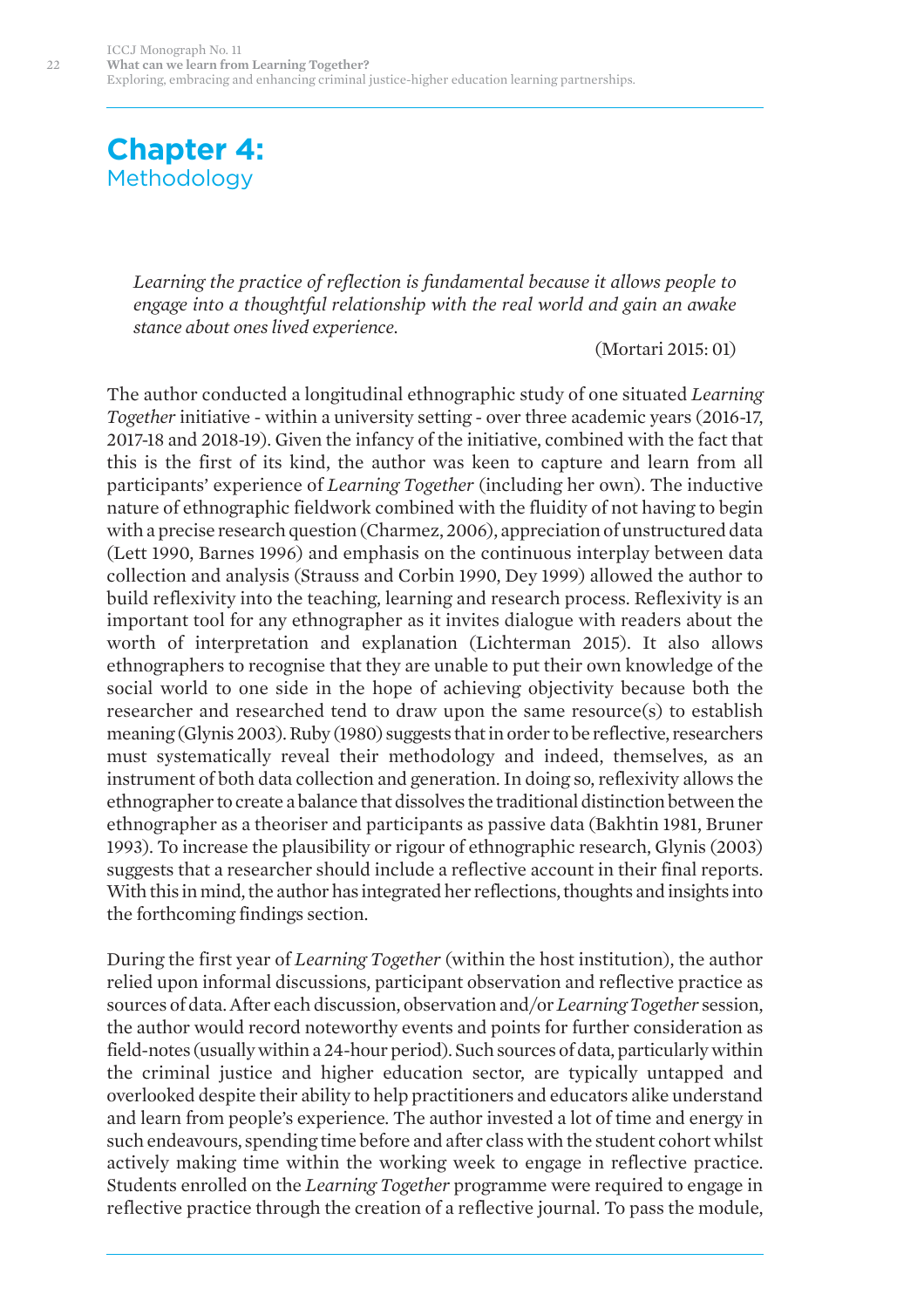students must write a 500-word reflective account each week that explores their thoughts, feelings and experiences of higher education. At the end of the course, eight students provided consent for their work to be included in the research as data.

During the second year of *Learning Together*, the author continued to collect data from informal discussions, participant observation and reflective practice. In addition, the host institution provided a small pot of funding so that two *Learning Together* students could undertake a paid internship with the author, one day per week, over a period of four months. The aim of the internship was to provide an opportunity for students to design and deliver a one-off focus group with their peers to explore experiences of higher education (Gosling and Burke 2019). During the second year of *Learning Together*, the author changed the assessment strategy from reflective journals to group presentations, in an attempt to alleviate concerns displayed by some of the previous students about writing. Although all students rose to the challenge of group presentations, the author as well as students who had engaged with both the first and second round of *Learning Together*, felt that reflective diaries were more suited to the values and ethos of the initiative within the host institution. As students had displayed concerns about writing rather than the task itself, the author decided to reinstate the use of reflective journals but change the way in which students are required to reflect upon their experiences.

During the third year, students could choose to submit either a written reflective account, a visual reflective account or creative reflective account. Written reflective accounts require students to write a 500-word reflective entry after each taught session. Visual reflective accounts require students to submit a photograph or image, accompanied by a 50-word summary to explain their thoughts, feelings and experiences of each taught session. Students were also given the opportunity to submit a creative reflective account. To submit a creative reflective account, students were required to attend a weekly creative response class (directed by Sarah MacLennan) to support the production of poetry, short stories, flash fiction and creative non-fiction in and around themes that are important to them and their experience of higher education. At the end of the course, four students gave permission for their creative reflective account to be included in the research as data. Seven gave permission for their visual reflective diaries to be included and a further seven gave permission for their written reflective accounts to be included.

Although the ability of the arts and creativity in criminal justice settings to improve well-bring and interest in learning has been documented (see National Criminal Justice Arts Alliance 2019), little is known about how such methods can be utilised to better understand and indeed, communicate the learning experience amongst students in higher education with lived experience of criminal justice. The author was keen to introduce the concept of creativity into *Learning Together* to push boundaries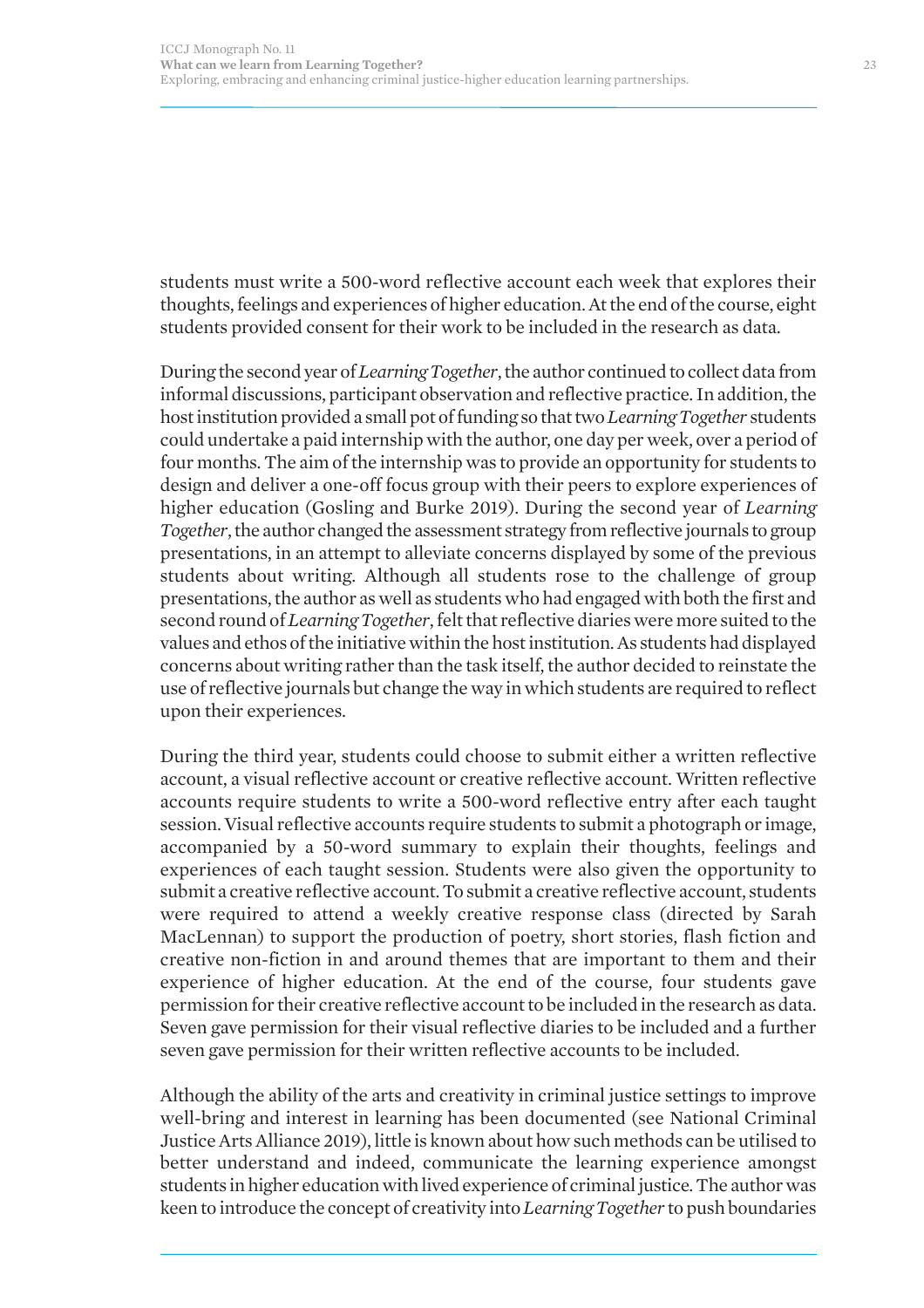and engage in genuine conversations about what the university experience looks and feels like to those who have experience of the criminal justice system. In addition, given the varied and often negative experiences (and perceptions) of education, the author was keen to ensure all *Learning Together* students felt engaged with at least one of the assessment options. Fitzgibbon and Stengel (2017) discuss the role of photovoice (a research method which involves providing research participants with cameras to photograph their experiences and understandings of the phenomena of study) in criminological inquiry. Building upon this work, the following discussion utilises imagery from *Learning Together* students as a method of *pedagogical inquiry*. Anderson (2016) suggests that imagery can carry stories across barriers of language, culture, space and time and as a result, is one of the best, most accessible mediums to raise awareness around social justice issues. It is important to note, that the imagery included throughout the forthcoming discussion provides a visual representation of how pedagogical inquiry is a profound, social justice issue.

Data from the one-off focus group ( $n = 3$ ) and written reflective accounts ( $n = 15$ ) has been transcribed and subject to thematic analysis via NVivo - a software programme used for qualitative and mixed-methods research (Kent State University 2018). As NVivo typically works with unstructured text, the author felt this was an appropriate way in which to make sense of a large body of unstructured data and generate significant themes for further discussion. Through NVivo, the author conducted a word frequency analysis (including a search of most frequent words and a search of most frequent stemmed words) to uncover three over-arching themes: reflection/reflexivity, belonging and identity. In addition, the author created a word cloud to represent, in a visual format, the results of the word frequency analysis (Figure 2). All methods of data collection and analysis obtained unconditional approval from the host institutions research ethics committee. Although the author drew upon informal discussions and participant observation to inform and complement field notes, such material has not been cited within the forthcoming discussion. Full informed consent has been obtained from students whose work, comments and opinions have been quoted (verbatim) throughout the forthcoming discussion. As you will see, to conclude each quotation there is a participant number, set of initials and date (for example, Participant 1, FG, 2016). Every student who gave consent for their material to be included in the study has a participant number to protect their identity. Each quotation includes a set of initials that locates the original data source. *FG*stands for focus group. *WRA*stands for written reflective account and *VRA* stands for visual reflective account. To conclude, each quotation includes the year from which the data was collected.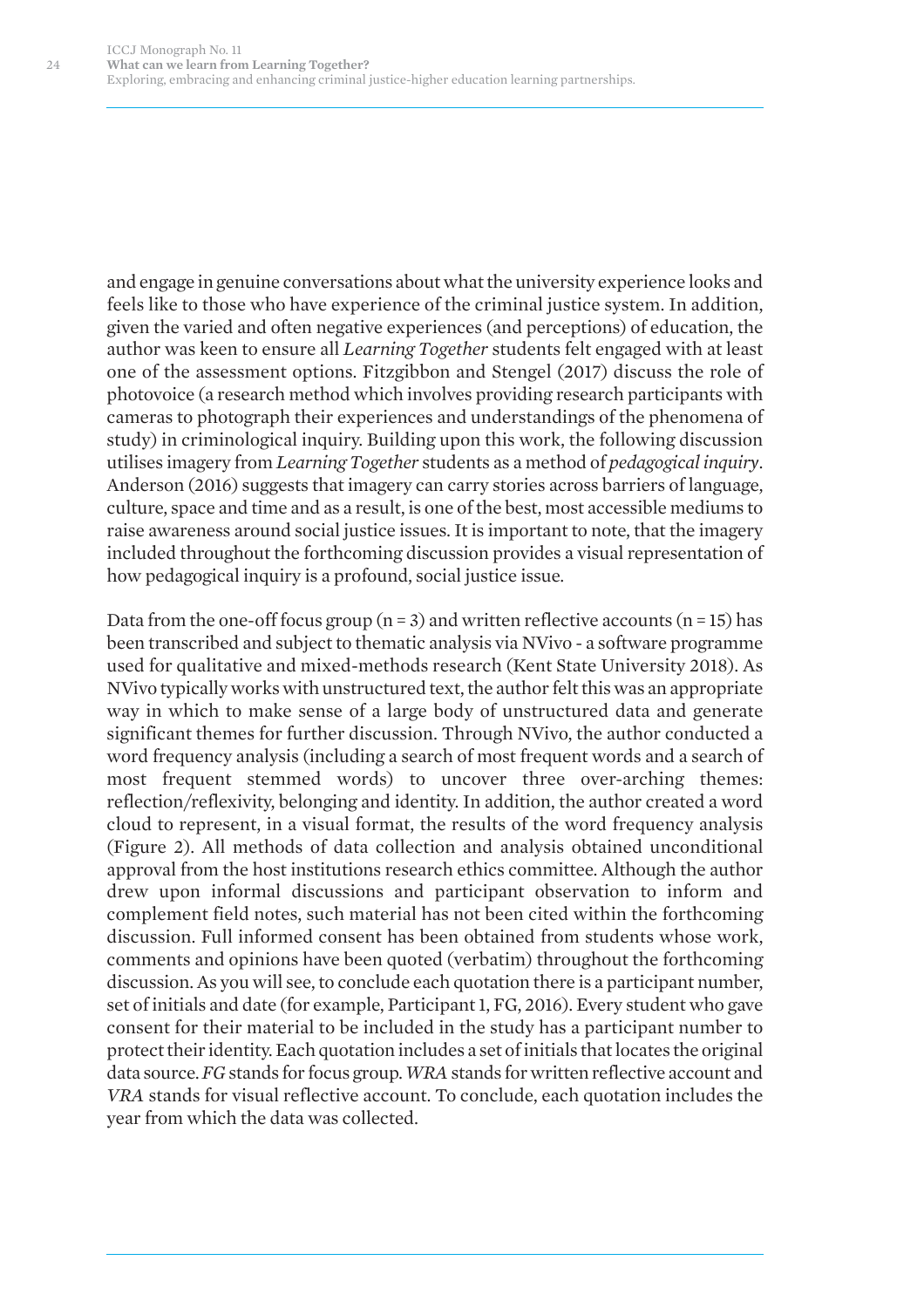## everyone ooking aking anything ideas ecture ımpact saving obation offenders thoughts $\Xi$ though 5thing education

#### **Figure 2: Results from NVivo word frequency analysis**

Although the approach to data collection and analysis has allowed the author to open up the subject area, it is important to recognise that the gains offered by ethnographic research are met with certain limitations. These include characteristically small sample sizes, the inability to generalise findings to a wider population with confidence (Gray 2009) and fundamental questions surrounding the reliability and validity of ethnographic research and its subsequent findings (LeCompte and Goetz 1982, Hammersley 1990). Despite such limitations, as ethnographic fieldwork employs an array of research methods over an elongated period of time - that provide an opportunity for continual data analysis and comparison to refine constructs and capture participant reality (LeCompte and Goetz 1982) - the author felt that this was an appropriate way to open up the subject area. The grounded nature of ethnographic fieldwork allowed the author to make sense of *Learning Together* as and when it unfolded. Undertaking research in real time as the initiative developed meant that the author relied upon the voice and experience of students to shape the design and delivery of *Learning Together*within the host institution. Although the findings cannot be generalised beyond the time, setting, place and people involved, the forthcoming discussion provides an interesting insight into the challenges and rewards that surround working with non-traditional students on an untraditional project within one situated higher education institution.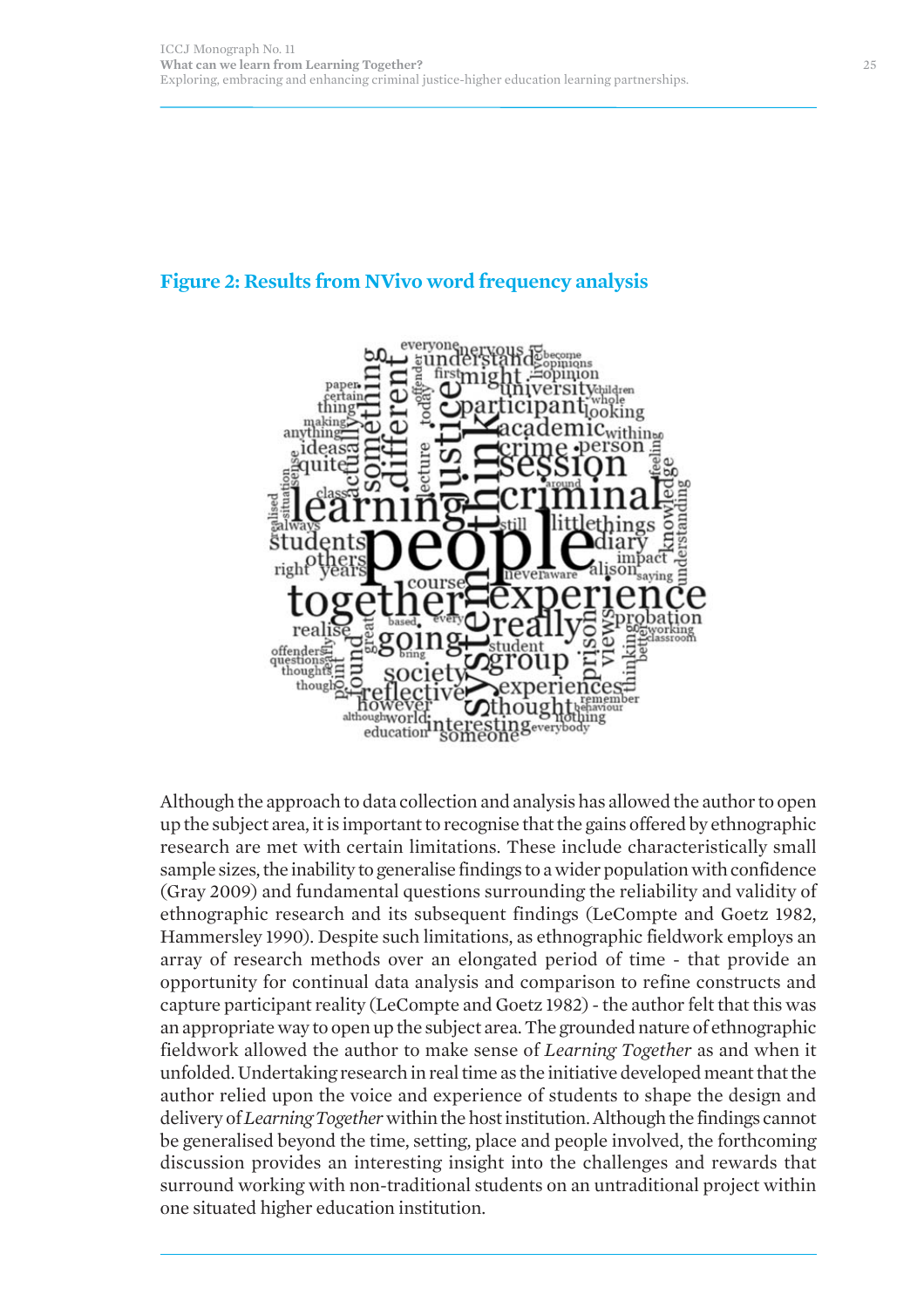## **Chapter 5:**  Findings and discussion

*Education…is eminently political because it offers students the conditions for selfreflection, a self-managed life and critical agency. Pedagogy in this sense connects learning to social change;...* 

(Giroux 2010: 336)

Reflective practice is the heartbeat of *Learning Together* within the host institution. It helped students to narrate their experiences (both past and present) and express feelings (both positive and negative) about the future. As the forthcoming findings suggest, reflexivity helped students to embrace commonality, negotiate difference and make sense of the unknown, which contributed towards the creation and indeed maintenance of a unique intellectual milieu both within and beyond the classroom. According to Trow (1968), an intellectual milieu is created by a group of people who share specific intellectual interests and discuss them together recurrently in special places. It is within these milieus that some of the most important work of a college or university goes on, as they involve recurrent interactions about shared and differential interests. The process of shared reflexivity highlighted a series of poignant issues amongst *Learning Together* students, typically situated in discussions about belonging and identity:

*Given the nature and intention behind Learning Together, I knew that at some point I would be likely to reveal at least some details about my background. I am quite open about this and in the right context am happy to discuss in detail. But, we all make judgements all of the time – about almost everything. That's just the reality of the world we live in. Ideally, I would prefer people to judge me for the person I am and my relationship with them. However, and whilst it is by no means all of the time, far too often I am negatively (and repeatedly) judged because of my offender status and the nature of the offence and subsequent prison sentence. This is complicated by my claim of innocence and fight against the conviction, however I recognised that much of the emotions and concerns I felt stemmed from these repetitive negative experiences. This is unfortunately a deeply embedded reality for me and the potential reaction from others is always a cause for concern* (Participant 1, WRA, 2017).

This quotation illustrates how although people were keen to share their lived experience of the criminal justice system, there was an air of caution when doing so. This apprehension was reportedly due to a fear of judgement in relation to the status that society has imposed upon people who had been and/or were currently involved in the criminal justice system. The term *master status* was coined by Everett Hughes to indicate a characteristic, which from the perspective of other people, is a primary identifying feature of a given individual (Van den Scott and Van den Hoonard 2016). A *master status* has exceptional importance for one's social identity as it often shapes a person's entire life. It has the greatest impact on identity and appearance to others that individuals usually organise their lives around it, as it becomes their main social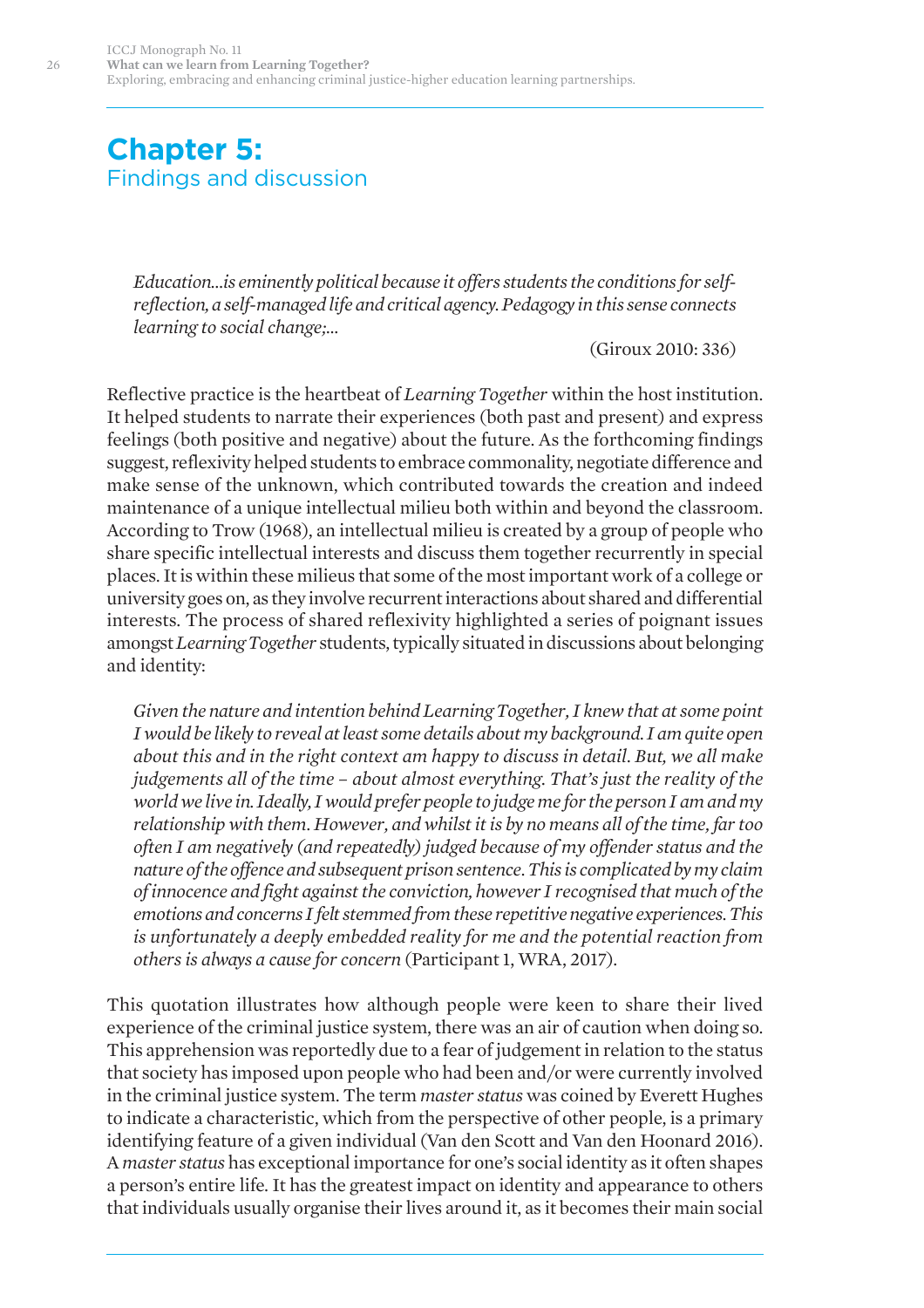identity. For those who have been processed through the criminal justice system, labels such as 'lawbreaker' and '(ex)offender' become an all-encompassing, *master status*. So much so that one's ability to see themselves as anything other than, or different to, this *master status*is lacking. As the above quotation illustrates, this leads to uncertainty about one's ability to belong and fit into wider society, which leads to self-judgement as well as judgement of others. The master status imposed upon many *Learning Together* students had a profound impact upon how they saw themselves and how they made sense of new experiences (such as going to university) - the majority of students who were new to the host institution, believing university was not a place for them. The sense of unsuitability amongst students who had lived experience of the criminal justice system was palpable, able to invoke mixed feelings about higher education:

*I thought university would be a bit like Harry Potter. Yano [sic] with all the big tables, capes, hats (…) and words that you can't say* (Participant 2, WRA, 2018).

*Today was the day I had been dreading for a few months. I have never been so nervous in my whole life. I just didn't know what to expect* (Participant 3, WRA, 2019).

The fear of the unknown amongst students who were new to the host institution not only had an impact on how they perceived university and their ability to fit in but how they made sense of their lived experience in an academic context. Students were reassured that sharing lived experience was not a prerequisite of participation in *Learning Together*. Rather, choosing to disclose personal insight of the criminal justice system was a gift that could be given to fellow students, as and when one felt ready to do so. As the forthcoming quotations suggest students with lived experience of criminal justice found certain subjects difficult to negotiate for a variety of reasons. Although integrating lived experience into the intellectual milieu of *Learning Together* is a fundamental component of the initiative, bearing witness to the academic landscape, which ultimately grounds a highly person journey into a series of theories and research outcomes, can be bittersweet for students; harbouring the ability to create both positive and negative feelings:

*This was a session that I was looking forward to having had what might be described as extensive and significant experience of the prison system. Its impact on me has been dramatic, significant, and life changing – and will continue to be so. I acknowledge that my situation has had a similar impact on many others close to me, including family and friends. I also acknowledge that it has also impacted on the wider local community, and not least of which there has been an impact on the alleged victim and those close to them (…) the impact for everyone is magnified in light of my continued stance of innocence of any crime. Words are actually wholly inadequate to describe intimately the situation accurately without that lived experience. It is perhaps*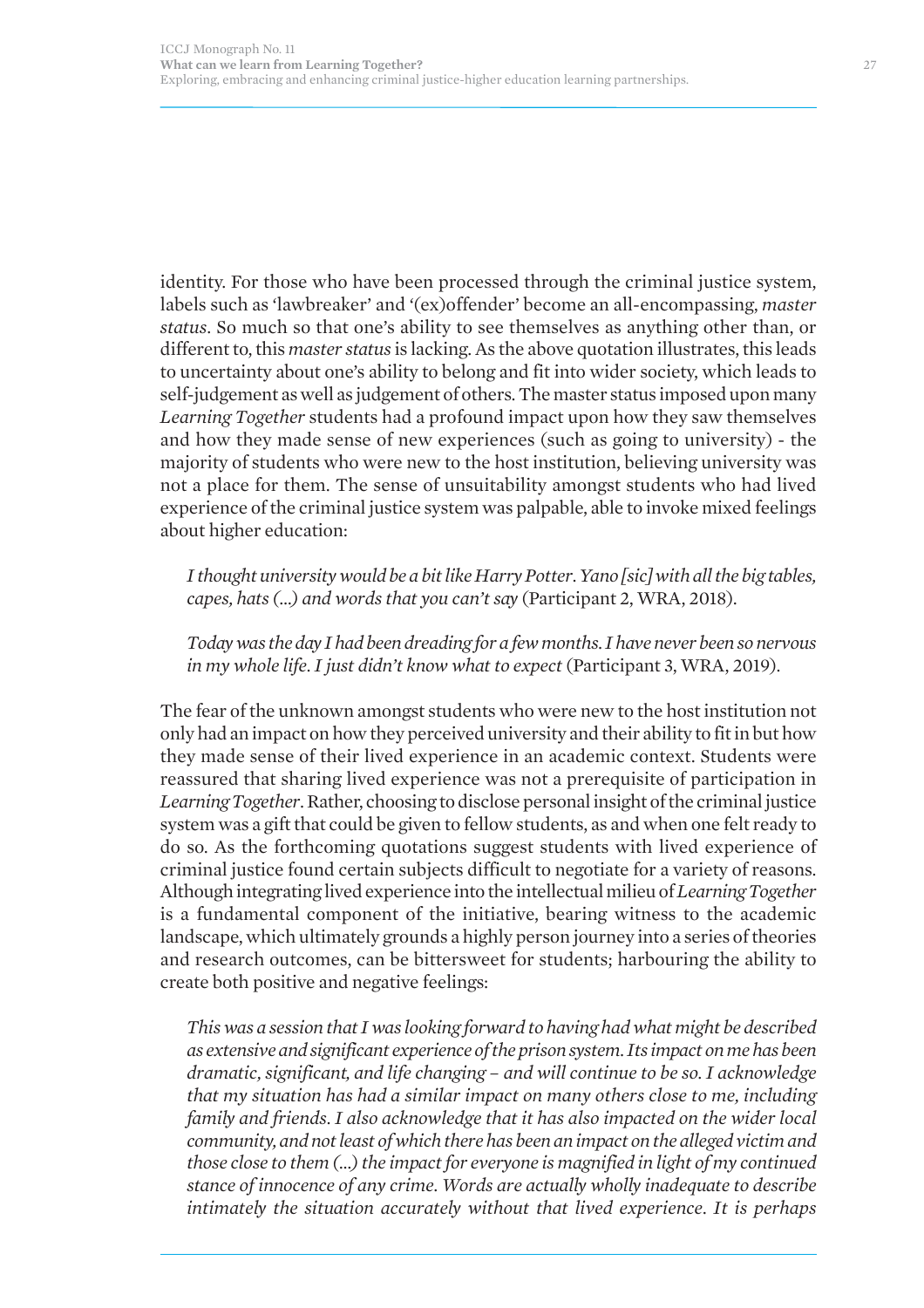*understandable that the prospect of this session for me raised many memories, questions, and concerns*(Participant 1, WRA, 2017).

*If someone has experienced something, then they are going to feel more strongly than someone who hasn't experienced it. My own experiences definitely have an impact on how I view things, sometimes I feel like my own views and feelings over rape and sexual assault can cloud my judgement and be my sole focus. Which is just a coping mechanism really, but on the other hand, I think no these are serious, life changing, devastating crimes and I should be looking at how the justice system sees them* (Participant 4, WRA, 2019).

Meeuwisse *et al*. (2009) suggest that if students feel they do not fit in, their social and cultural practices are inappropriate and their tactic knowledge is undervalued, they are more inclined to withdraw from higher education (see also Cotton *et al*. 2016, Kuh *et al*. 2006, Richardson 2007 and Thomas, 2011). This, combined with the presence of uncertainty and insecurity amongst students who were new to the host institution, meant pastoral care alongside active attempts to help students engage with the wider academic community (within and beyond the host institution) were important components of *Learning Together*. The author sought to make herself available as much as possible for students who were new to the host institution to prevent programme withdrawal (due to feeling like they 'don't belong' etc.). Being available as and when a student knocks on your office door, in crisis, in need of reassurance, in turmoil, in a highly emotional state or completely over-joyed is difficult to promise and indeed, manage. The sense of openness, fluidity and approachability that surrounded our approach to pastoral care (working with students beyond the confines of taught sessions) was vital to maintain the interest of the student and their ability to participate in the programme. For many students, the non-judgemental 'listening ear' provided by higher education (and those within it) was a new experience, that was to be savoured at any given opportunity. Managing the availability of a 'listening ear' amongst lecturers involved in *Learning Together* was, however, a complex process characterised by teamwork, patience, skill and endurance. Upon reflection, it would seem that such endeavours provided an impromptu opportunity for the author to engage in ad-hoc discussions about 'university life' with *Learning Together* students. During which, it became apparent that the learning process (particularly the critical exploration of a subject that many of our students live and breathe on a day-to-day basis) holds the ability to both directly and/or indirectly push and pull people towards personally and professionally challenging places that one may not have necessarily explored if it were not for the programme. Bearing witness to multiple and varied experiences of pedagogical push and pull brought into sharp focus just how profound and ingrained feelings of unsuitability and fear where amongst each cohort – with many students drawing upon such feelings to frame their initial experience of university and make sense of this new beginning - a chance to start again, become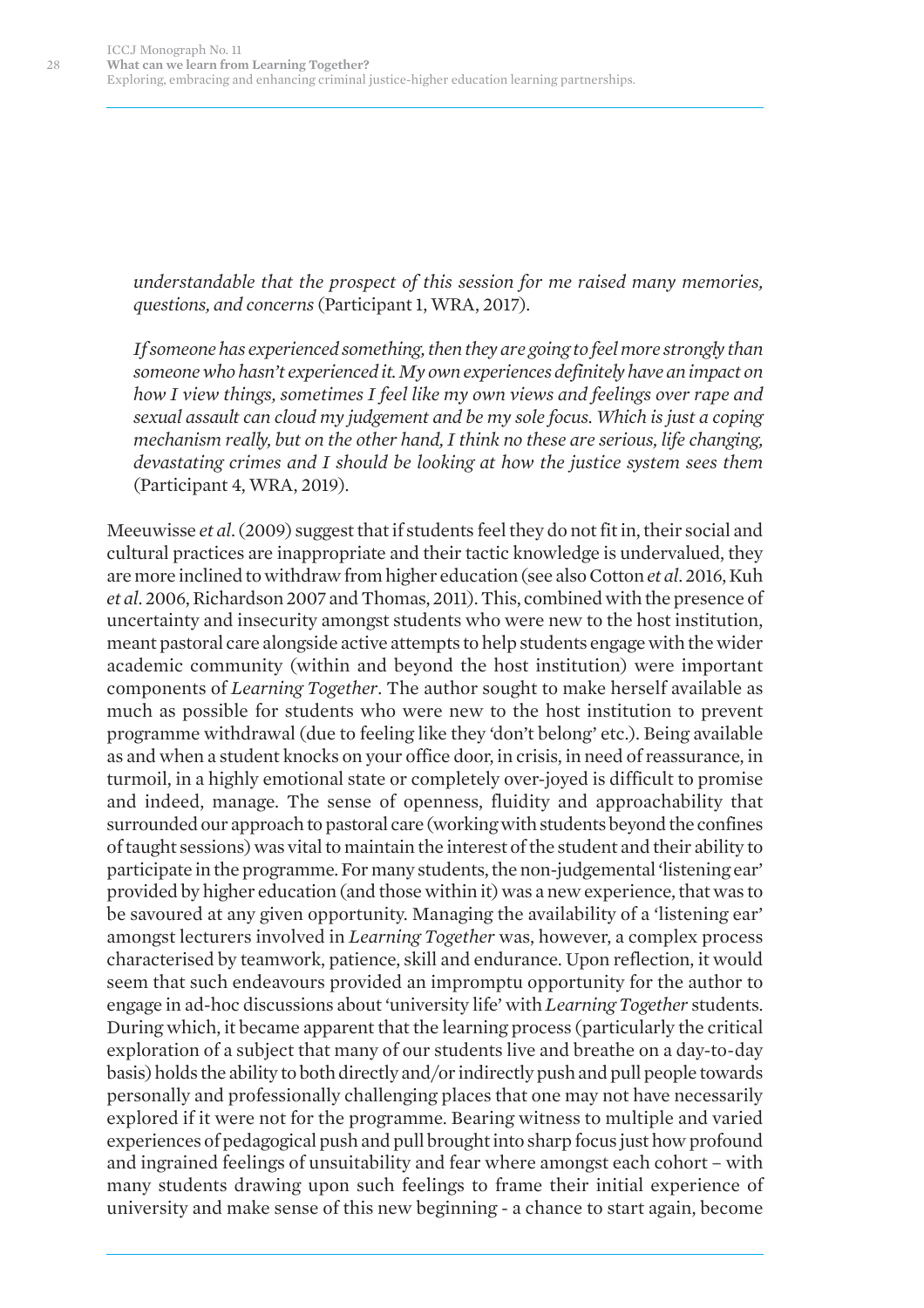something different and ultimately make some kind of change to their current lifestyle. This sense of 'newness' and 'becoming' went on to invoke a real sense of anticipation and hope amongst students that university could, and indeed would, provide a transformative experience of some nature:

*This is all-new to me but then again, so is going to jail and getting a criminal record at the age of 52* (Participant 5, WRA, 2019).



monds

### **Figure 3: Untitled**

*This picture represents the Redmonds Building and the sense of belonging that this [Learning Together] has given me (…) Taking part in something bigger, something more, a new journey of selfimprovement'* (Participant 6, VRA, 2019).

*Being a part of learning together is a way of me fighting back against my ex and the system (…) I've been at a crossroads in my life recently and lost a hell of lot the last few months, but I feel like I've come away from learning together today feeling like I'm finally on the right path. After today's session, I already feel that I want to come to university full time in September. I've always put off coming to uni because I thought I was too old and not clever enough but the thoughts about uni have come and gone so much over the years and my recent situation has only pushed me further and encouraged me to want to come to uni full time* (Participant 4, WRA, 2019).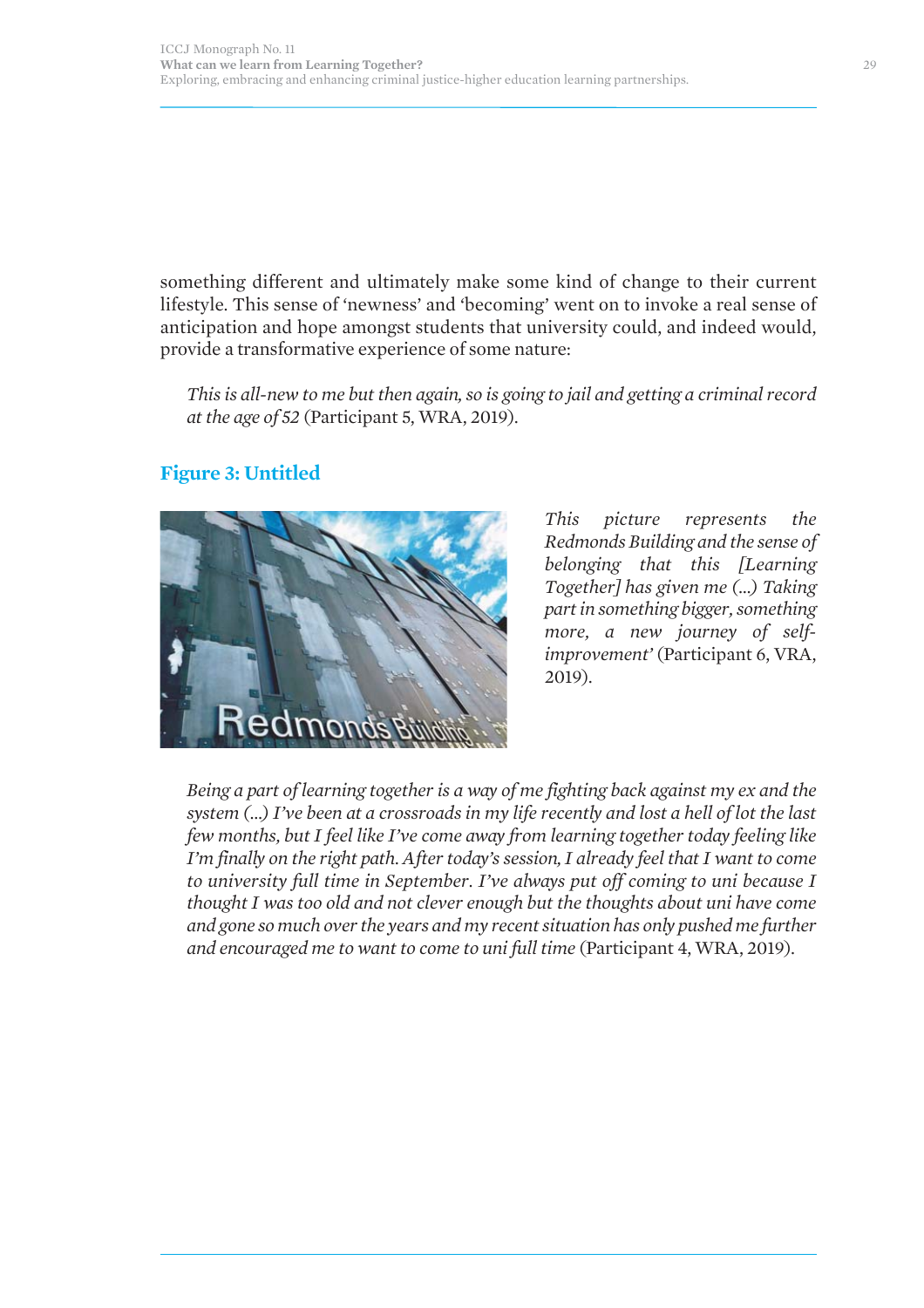## **Figure 4: Untitled**



*Something as simple as being given this pack made me feel really good, part of something more, part of a new journey* (Participant 6, VRA, 2019).

The above quotations illustrate how education can be a site of both transformation and resistance. Existing literature highlights the transformative potential of higher education, particularly for those with lived experience of the criminal justice system (Maruna 2001, Holzer *et al*. 2003, Maruna *et al*. 2004, Armstrong and Ludlow 2016). Yet little attention has been invested in how higher education can provide a site of resistance for those who have been involved in the criminal justice system. Field and Morgan-Klein (2010) define student-hood as the way in which learners think of themselves, including the extent to which they develop an identity as a student. The findings presented here illustrate just some of the ways in which students involved in *Learning Together* saw student-hood as an act of resistance. By virtue of being involved in *Learning Together*, students (with lived experience of criminal justice) felt that they were proving to themselves and others that they could not only go to university but also thrive as a student. Wearing a student lanyard within and beyond their university building and identifying as a student, not 'lawbreaker' or '(ex)offender' was subsequently, an act of resistance in itself.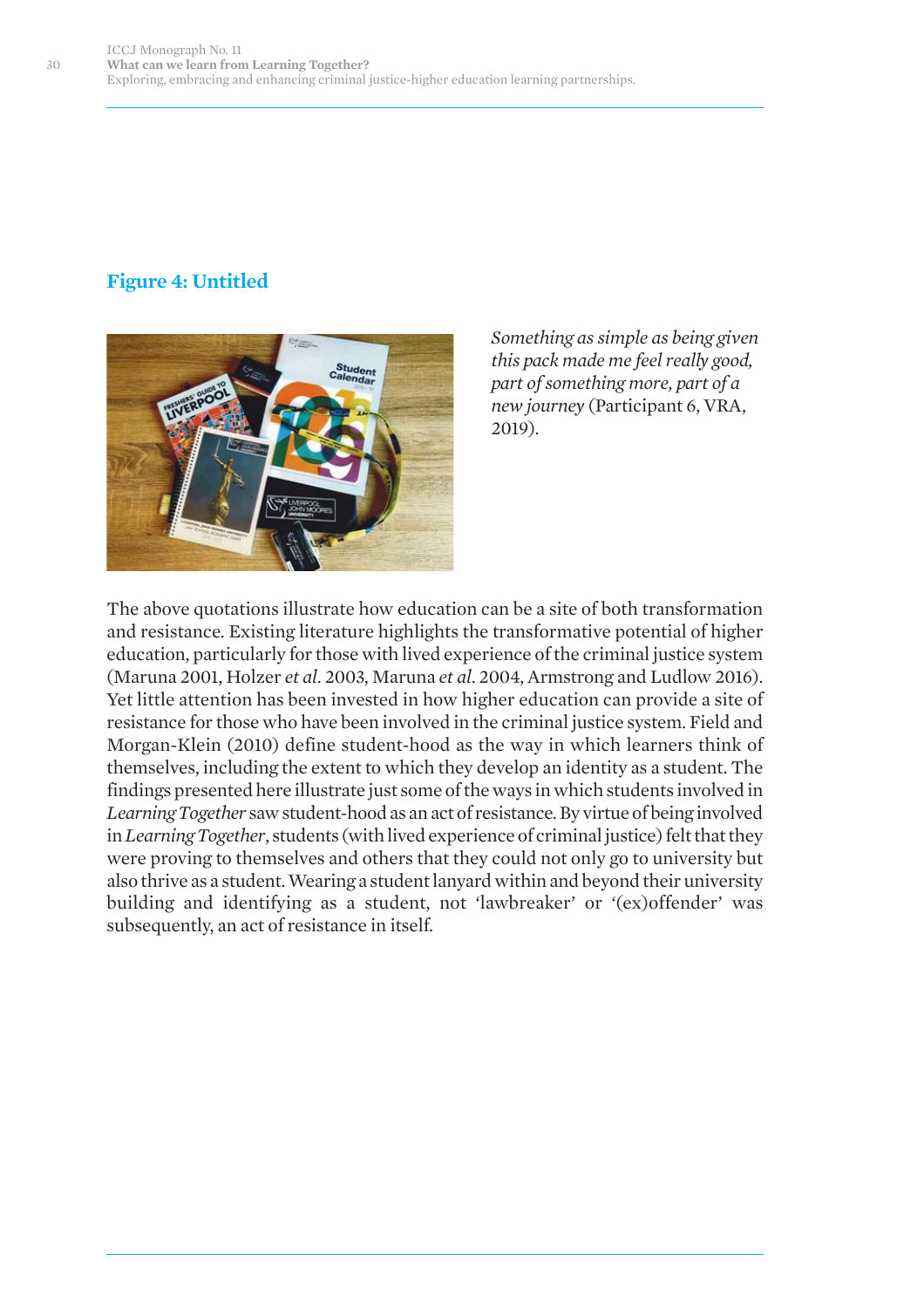### **Figure 5: Making friends in the dark**



*It seems like a dark and lonely coffee break outside a university building, however, it represents a space that I socialised with newer students to LJMU for the first time (…) We all stayed an additional half an hour to meet with each other each week, even though it was cold and dark. I took this photo as I felt it was a moment I didn't want to forget. Little did I know it became a weekly meet up spot that has been the highlight of my Learning Together experience* (Participant 7, VRA, 2019).

To create an opportunity for students to engage in an educational endeavour that facilitated both acts of transformation and resistance, the author (alongside others involved in the design and delivery of *Learning Together*) had to embrace the unknown. From the inception of *Learning Together*, within the host institution, the author described the initiative as a liminal space on the periphery of higher education and criminal justice practice (Gosling and Burke 2019). This was primarily because the initiative did not neatly fit into mainstream higher education or criminal justice service provision. Rather, it operated on the margins of both sectors. Although the host institution and partner criminal justice services perceived the initiative as an inherently 'good thing' there was, in the beginning, a lack of clarity surrounding what a university-based *Learning Together* could achieve. This ambiguity allowed the author (alongside Professor Lol Burke) to embrace a fluid approach when creating and developing *Learning Together*, utilising students' experience of the programme in real time to steer and direct the initiative's evolution. Although insightful, attempts to adopt such a flexible approach were challenging. Upon reflection, it would be fair to say that the author readily embraced both personal and professional uncertainty as she embarked upon her *Learning Together* journey; simultaneously negotiating discussions about innovative practice and risk management.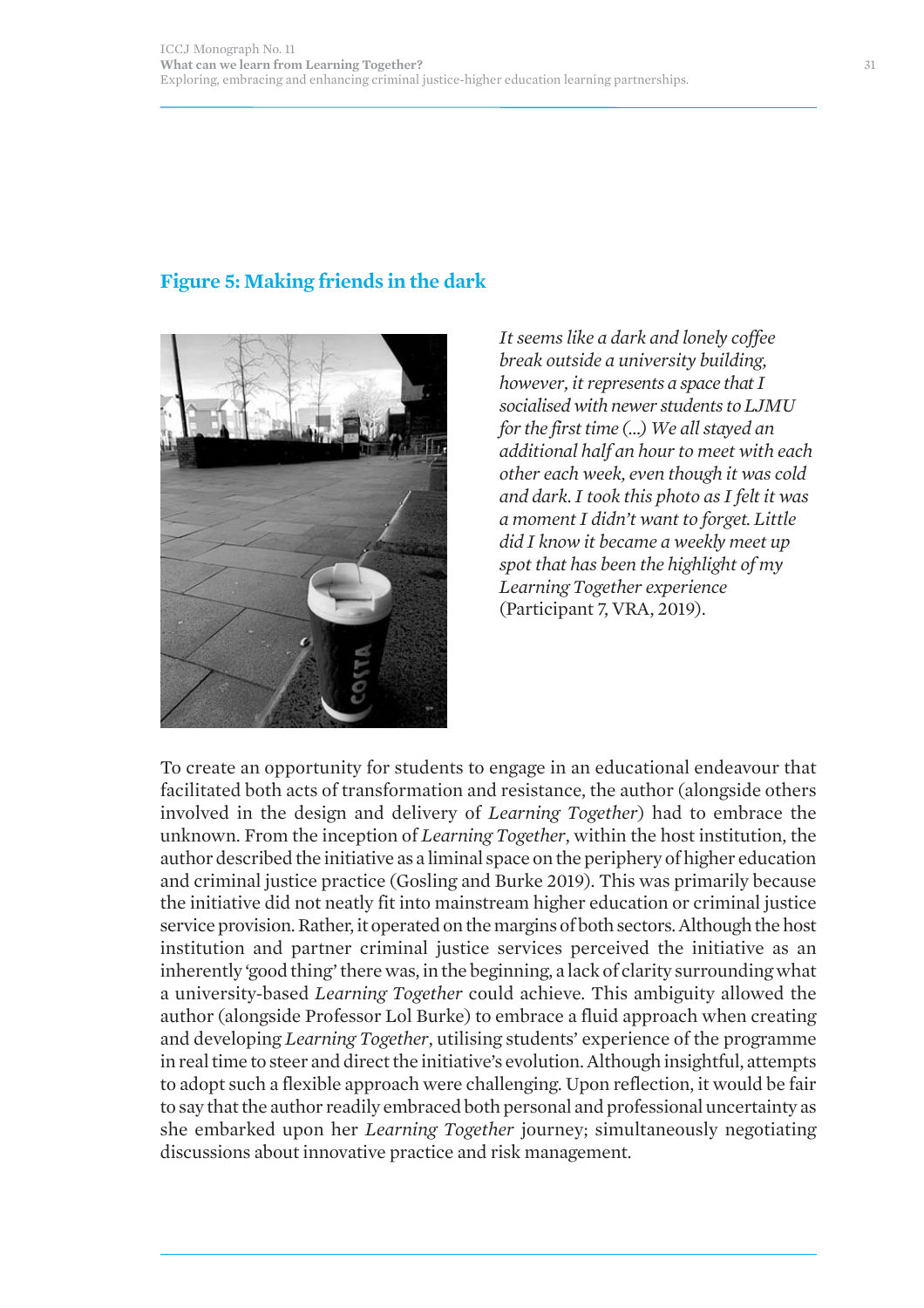Although this was an intellectually stimulating position to be in, creating and developing a new initiative, within a higher education setting, meant that the author had to take steps and risks that extended beyond the remit of typical day-to-day duties (Gosling and Burke 2019). Existing literature on community-engaged pedagogy provided a way in which the author could make sense of emerging efforts to reduce the socio-cultural distance between academic researchers and their local community. In order to build upon this theoretical insight and make sense of endeavours to bring together local criminal justice and higher education providers, the author drew upon the work of Lyng (2005) who devised the term edgework to explain why people take risks as part of leisure activities. Edgework is a socio-psychological concept that understands voluntary risk taking as a temporary escape from social boundaries. Edgework is not a theory of crime per se. Rather, it is a concept of the sociology of risk to define the search for and/or experience of physical or psychological borderline experiences. Risky actions are therefore, understood as an escape from the obligations imposed by rationales and restrictions. In other words, going right to the edges of acceptable behaviour, challenging the rules of what is acceptable and exploring the edges that exist along cultural boundaries.

According to Lyng (2005), edgework (as an activity primarily carried out in leisure time) is a compensatory antithesis to the everyday, permeated by bureaucracy and economic constraints. Albeit in a different context and for different reasons, Gosling and Burke (2019) identify with the notion of edgework in their pursuit to create a *Learning Together* initiative within a university setting - working on the edges of traditional practice in higher education whilst at the same time exploring cultural boundaries between the host institution and local criminal justice service provision. In using the phrase, pedagogical edgework, Gosling and Burke (2019) provide a way in which stakeholders and interested parties can make sense of responsible risk-taking whilst communicating how initiatives, such as *Learning Together*, are able to work at the periphery of institutionally recognised practices. Gosling and Burke (2019) coined the term pedagogical edgework to illustrate how educators can embrace uncertainty and begin to explore cultural boundaries between the known and unknown. According to Rooijen (2018), taking risks is imperative for achieving innovation in higher education. It is also particularly helpful when attempting to solve differences in ideas and making informed decisions (Koh *et al*. 2015). During the process of risk taking, a level of personal, pedagogical and professional uncertainty arises (Dewey 1916). The term pedagogical edgework can subsequently be utilised as a point of reference. As a way in which individuals can work together to confidently, explore vulnerability and uncertainty.

Although existing literature recognises that teaching is an inherently emotional practice, there is relatively little research into the role of emotion in the classroom (Frenzel *et al*. 2016). This may be because emotional responses are often constructed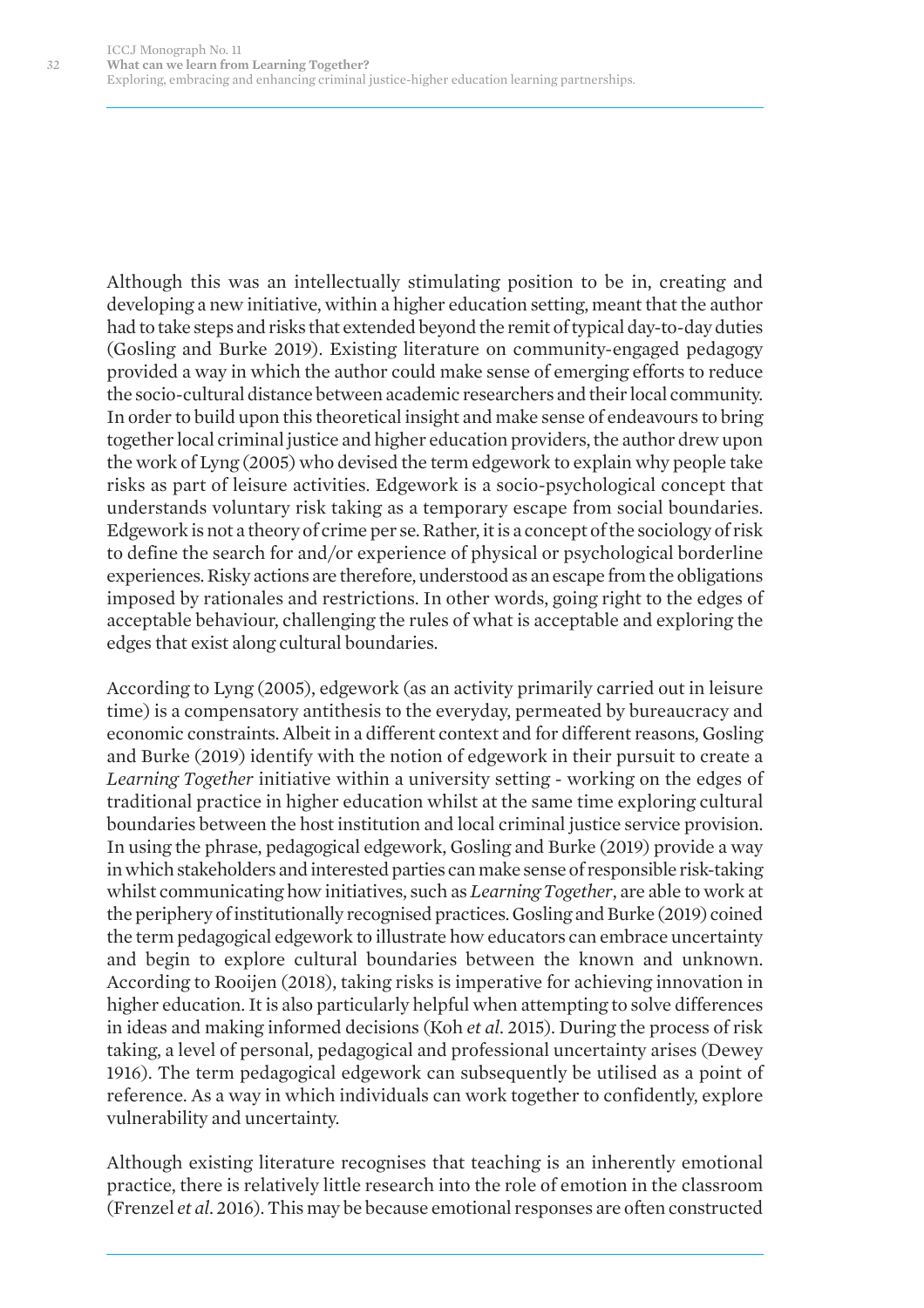as irrational responses 'beneath the facilities of thought and reason' (Ahmed 2004: 03) and as a result, are something to be regulated and repressed (Sutton and Wheatley 2003). Connelly and Joseph-Salisbury (2019) suggest that little is known about how emotional experiences are shared in the classroom even though scholars are increasingly recognising the importance of 'difficult knowledge' (Britzman 1998) and discomforting emotions (Boler and Zembylas 2003). A pedagogy of discomfort acknowledges that discomfort is not only unavoidable but also necessary when teaching about social injustice (Boler 1999). Through encouragement to move beyond comfort zones, learners can be challenged to question the hegemonic worldviews that underpin the unequal societies in which they live (Zembylas 2015) and engage in a process of life-long learning.

#### **Figure 6: Untitled**



*My most significant picture is of the court room in the crown court which was the last room I saw as a free man with no convictions (…) The first time I walked in and sat down made me realise this is not the place I want to be* ( Participant 5, VRA, 2019).

Managing a pedagogy of discomfort requires a degree of *reciprocal reaching* (Gosling and Burke 2019). The reciprocal reaching that takes place amongst and between students involved in *Learning Together* is a form of edgework as they are encouraged to explore boundaries, manage uncertainty and engage in discussions that they may not have experienced if it was not for their participation in the initiative. Engaging in the process of reciprocal reaching not only helped to foster a strong sense of belonging amongst and between students but helped to turn potential sites of division and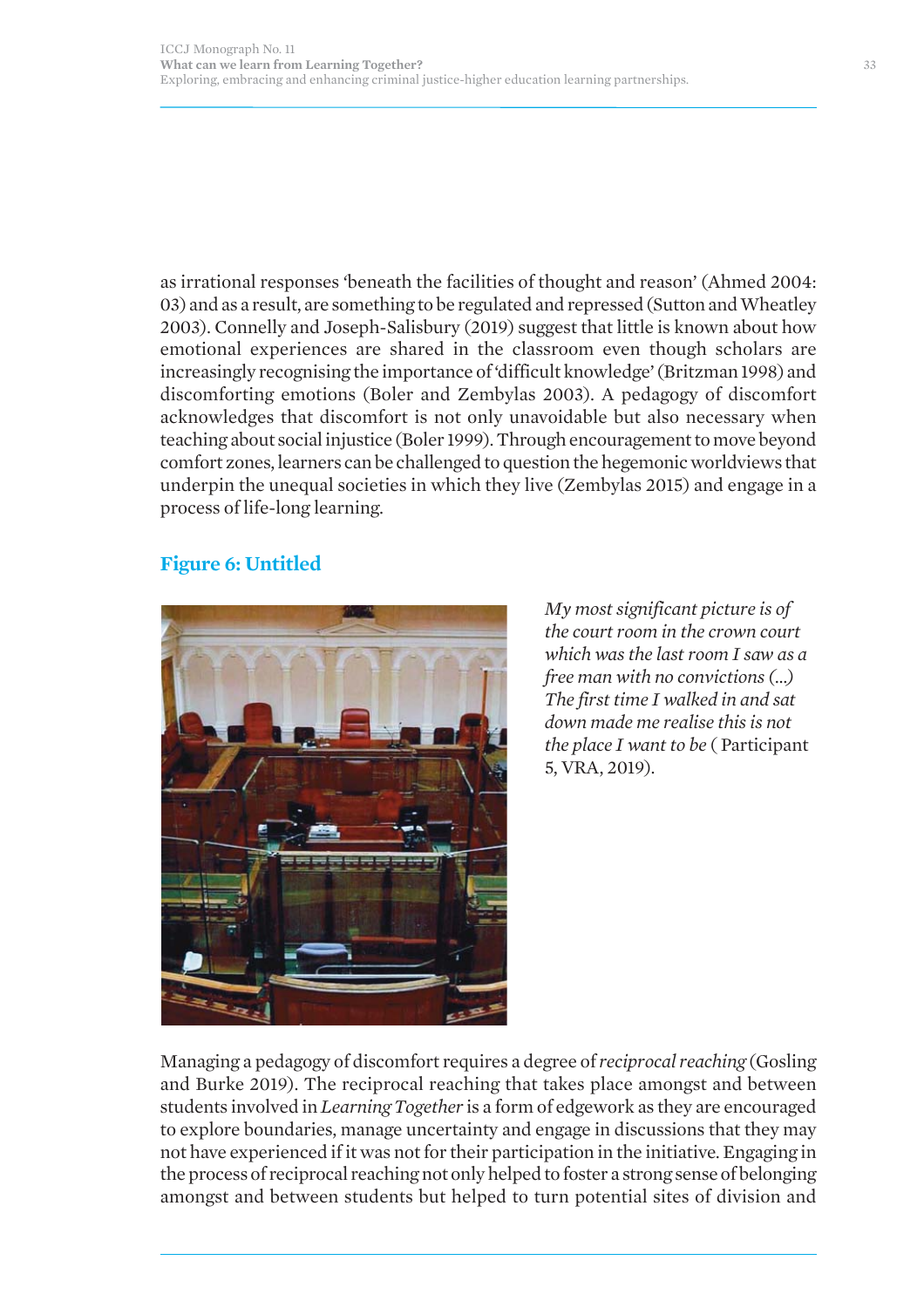separation into means of cohesion (Gosling and Burke 2019). Rather than dividing, discussions about difference (whether actual or perceived) provided a way in which students bonded, engaged in honest, authentic conversations about themselves as individuals (rather than students) and disclosed (for the first time) feelings of unbelonging in higher education. The reciprocal reaching that takes place between students highlights how complex and multifaceted the notion of belonging within a higher education context is, particularly within higher education institutions that are occupied by a varied student population. Perhaps naively, the author believed that students who were new to the host institution would be more likely to grapple with belonging uncertainty given that *Learning Together*was a completely new experience within an unfamiliar setting (Gosling and Burke 2019). However, as the forthcoming quotation illustrates, belonging uncertainty was just as prevalent amongst students from the institution's postgraduate community.

*At times I felt excluded [from postgraduate studies], but I'm not sure whether that's my own insecurities because I've always been kind of, not fearful, but anxious going into a classroom because of certain backgrounds that I come from (…) I do feel like I'm sat at the end of the table kind of thing. So, when I go into the classroom for Learning Together, and I'm not an ex-offender or anything, but I feel more like them than an MA student* (Participant 9, FG, 2018).

Belonging uncertainty amongst students from the postgraduate community within the host institution illustrate a need to recognise and work towards supporting students who have indirect experience of the criminal justice system. Research suggests that the primary purpose of a prison sentence (or indeed any sentence handed down by the courts) is to punish someone who has broken the law (The Scottish Centre for Crime and Justice 2015). However, given the practical, financial, social and emotional effects of imprisonment, a custodial sentence can also have a punitive consequence for family members. To date, the higher educator sector has largely failed to recognise that students may have indirect experience of the criminal justice system. This over-sight provides a stark contrast to calls from the European Commission, who suggest higher education must play a part in facing up to Europe's social and democratic challenges. This means ensuring higher education is inclusive, civic-minded and connected to the community (European Commission 2019):

*Me and my brother are very different, I did Criminology, he's a criminal. Same background, raised the exact same, it's ironic that we are kind of in these parallel worlds. I wasn't necessarily academic, but I got the grades because I didn't want to be a statistic from my area* (Participant 9, FG, 2018).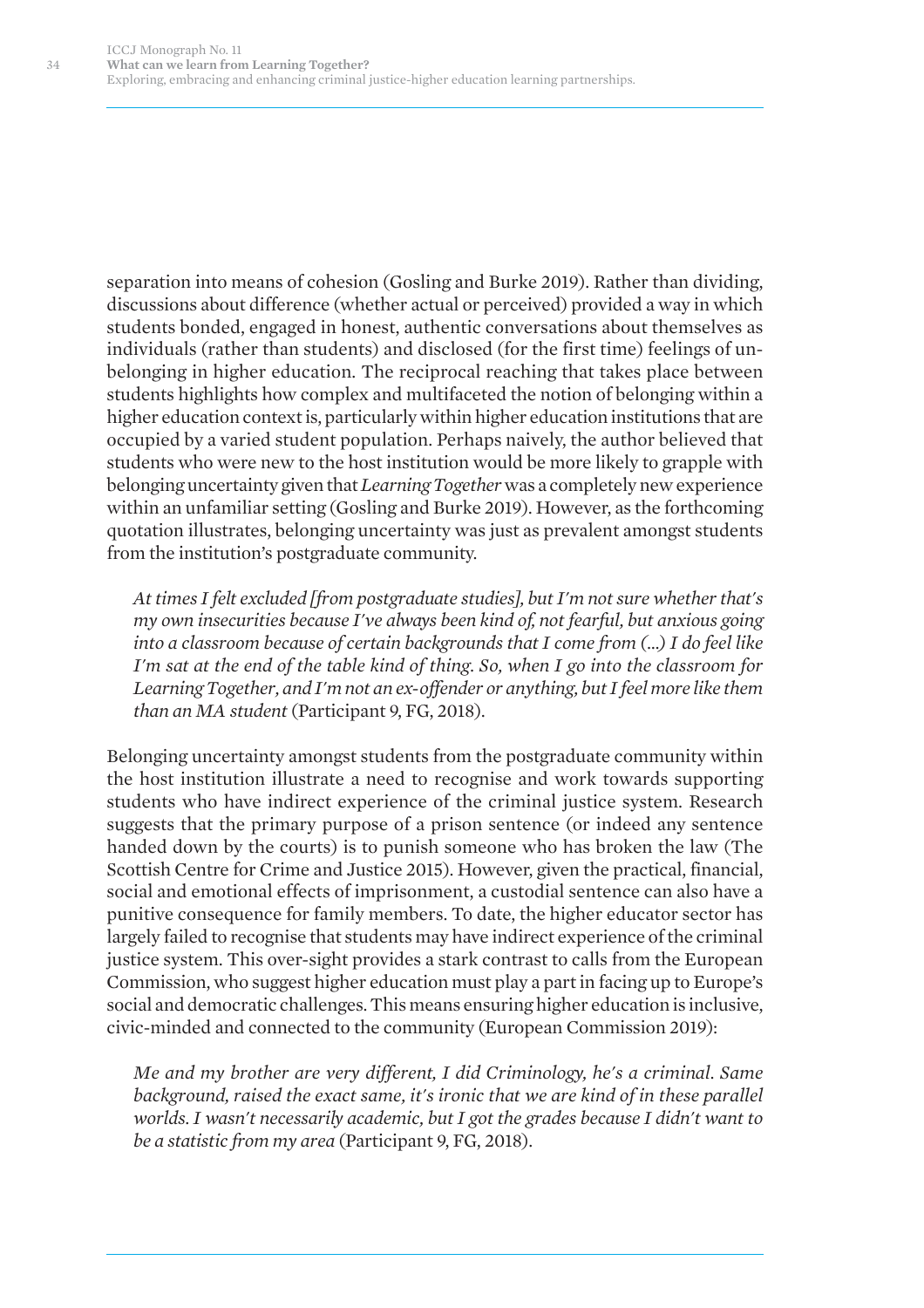*The debate moved onto how children follow in the footsteps of their parents with history of criminal behaviour, with some sharing how their children have gone down the same road that they did and they find it difficult to steer them away from crime and so blame themselves. This is something I feel passionately about, coming from a deprived background with a parent who was in and out of prison in my early years, not only effected by early school years but as I got older I realised that was not the sort of behaviour I wanted to maintain* (Participant 10, WRA, 2019).

These quotations illustrate how indirect experience of the criminal justice system influenced a student's decision to apply to university and choice of subject area. In an attempt to become more civic-minded and connected to the community, the higher education sector should not only enhance access to university for people with criminal convictions (direct experience of the criminal justice system) but, engage in an active attempt to provide tailored support, guidance and opportunities for those who have indirect experience of the criminal justice system. If education is to be truly transformational, we, as a society, must engage in more nuanced discussions about student's personal and professional motivations, experiences and aspirations both before and during their journey through higher education. Recognising and indeed working with those who have direct and/or indirect experiences of criminal justice will subsequently, go some way to develop our understanding of the emotionally complex nature of higher education.

In addition to students with direct and indirect lived experience of criminal justice, there are also those with professional experience of the criminal justice system. From the inception of *Learning Together* (within the host institution), both the author and Professor Lol Burke were keen to ensure practitioners from the local criminal justice community were involved in the initiative. The programme supports self-referrals from practitioners across prison, probation and third sector organisations within the local community. The experience and craftsmanship offered by practitioners throughout the duration of *Learning Together* is invaluable, helping to nurture, supplement and guide discussions about contemporary frontline practice. In addition, the reciprocal reaching that takes place between students from 'different sides of the fence' (so to speak) cultivates an honest, grounded critique of criminal justice policy and practice that goes some way to help students crystallise both personal and/or professional views on emerging penological issues:

*The discussions made me question some of the perhaps lazy assumptions I make. My views are based on the experience of working in prisons for over 20 years. However, I'm aware that I have a lot of anecdotal knowledge, a lot of local knowledge, but I don't have an over-view, nationally. I certainly don't have opinions and views that are based on evidence-based research (…) I would like to be able to link up my thoughts, ideas and experience to a wider rationale – i.e., I know that in the past I have discussed*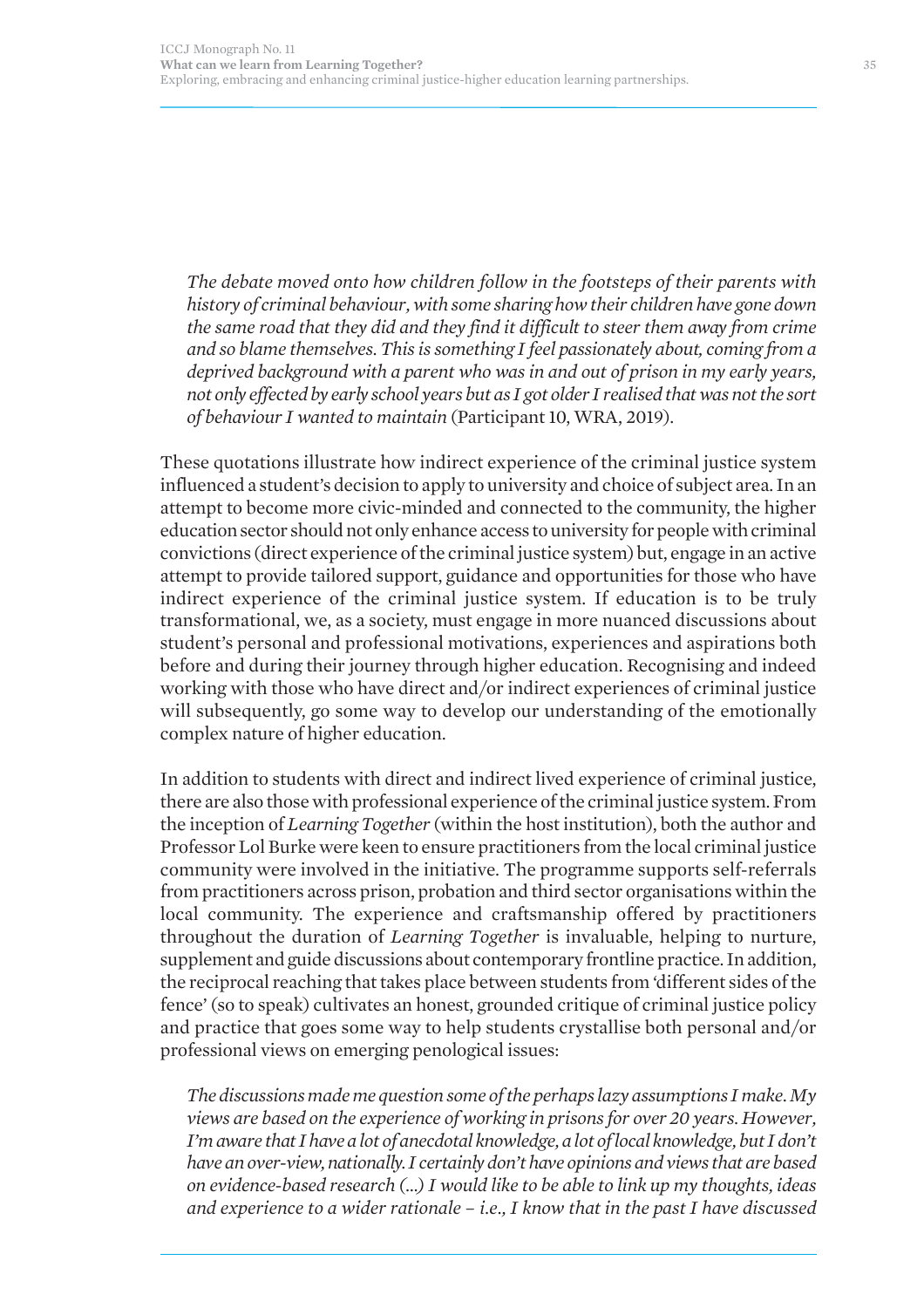*prison work and experiences with [name removed] and she has been able to put these views into a broader, more valid context* (Participant 11, WRA, 2017).

*Throughout the two hours I started to consolidate some of my rather nebulous and unformed views. Having a distance and being surrounded by people talking about the topic of crime and criminality I realise that I have become a little lazy in thinking about the many aspects of crime and the criminal justice system and have tended to fall back on subjective, personal experience (…) I realise that the more I think and talk about crime, the less I actually know* (Participant 11, WRA, 2017).

Although practitioners were not particularly vocal during classroom discussions, their reflective accounts (both written and visual) highlight an unequivocal willingness to engage in reflective practice: learning through and from experience, towards gaining new insights of the self (Boud and Fales 1983, Boud *et al*. 1996, Jarvis 1992 and Mezirow 1981). Scholars suggest that reflective practice involves examining assumptions associated with everyday activities. It calls for practitioners to become self-aware, critically evaluating their own responses to situations (O'Hara 2011, Dewey 1998). The aim of reflective practice is to transform a situation in which obscurity, doubt, conflict and disturbance is experienced, into a situation that is clear, coherent and settled (Dewey 1998). According to Lyons (2010), reflective inquiry is the foundation of professionalism. This is because frontline professionals need to 'think well' when working with people who have been involved in crime (O'Hara 2011):

*Prior to working with probation, I was a prison officer for a number of years. In our session 'does prison work?' it was difficult for me to listen to some of the criticism of the work that I did for many years. I know I strived to do a good job, but could we have done things better? It is only since working in the community with those subject to prison licences, that I have truly realised the impact of things like recall. And yet, only in recent weeks have members of parliament began to speak openly again about the impact of short-term prison sentences, not just for the prisoner, but potentially their family, partners, children and employers. To what purpose does a four-week custodial sentence serve?* (Participant 6, WRA, 2019).

*Despite being surrounded by 'criminals' for a large part of my life I realise how difficult it is for me to stay balanced and logical when I am exposed to the despair that is rife in the criminal justice system. I am unable to totally distance myself from an emotional response to the terrible things I see in prison and this consequently has and does affect my ability to be fair, balanced and logical* (Participant 11, WRA, 2017).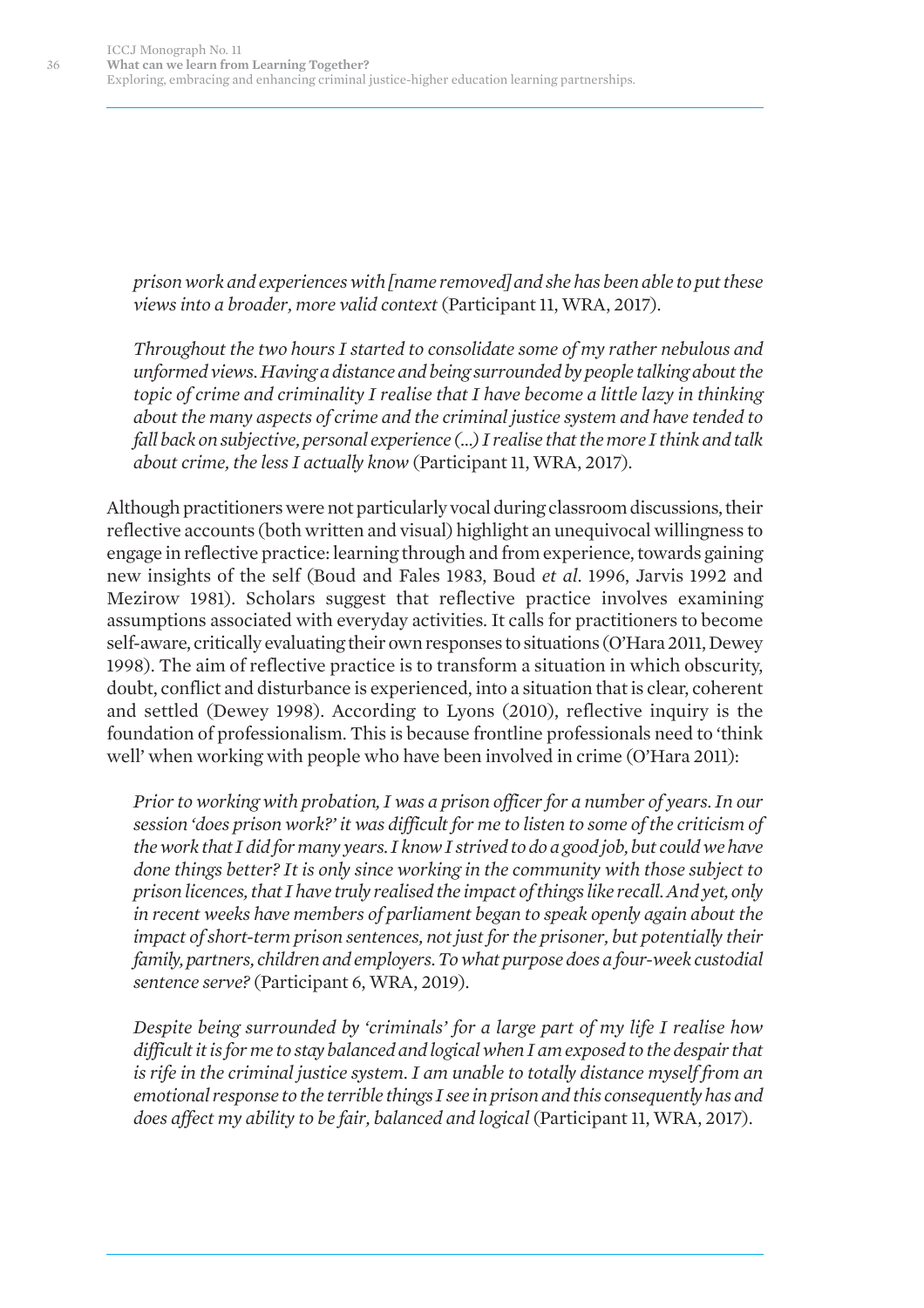### **Figure 7: Untitled**



*I am currently a case manager so to hear other students express critical thinking in relation to what we do was difficult at times (…) and yet I agreed with most of what was said* (Participant 6, VRA, 2019).

Greene (1997) suggests that in addition to thinking well, reflective practice requires professionals to be 'wide-awake'. According to O'Hara (2011), best results are obtained when we are challenged to use our imagination and consider what can be achieved when we understand behaviour in the context of place, time and social structures. The findings presented throughout this section illustrate how the intellectual milieu of the initiative provides an opportunity for students (particularly those from the local practitioner community) to not only reflect upon their craft but enhance their criminological imagination. The criminological imagination addresses how we gain our knowledge about crime and justice and how the criminal justice system (in its broadest sense) uses this knowledge in criminal justice policy and process (Barton *et al*. 2006). Rather than focusing on an individual who is involved in crime, the criminological imagination tries to understand the social and economic contexts that produce not only crime, but responses to it:

*I'm also aware that since I was last a student, I have become less adept, less comfortable theorising and discussion hypothetical situations. Even though I understand why the exercise is useful I now think that working in a prison environment has probably done something to my tolerance levels and definitely made me more cynical. I suppose I'm saying that I am more interested in outcomes than I used to be and more intolerable of myriad, hypothetical and meanderings* (Participant 11, WRA, 2017)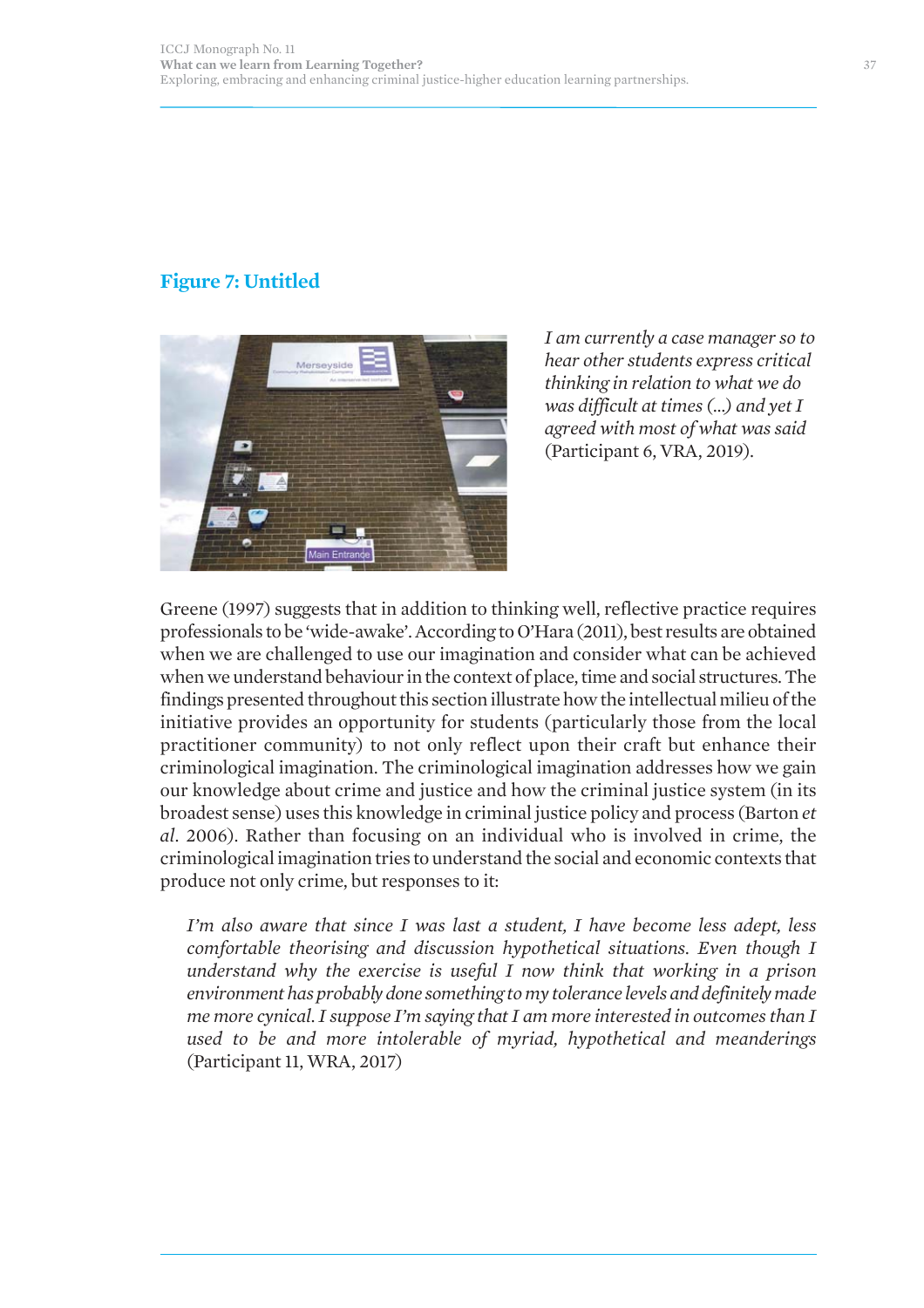### **Figure 8: Untitled**



*This picture represents a probation officer, three magistrates, police and 'criminals' (…) I put the Lego pieces together to represent social constructionism. If it is possible to construct a criminal justice system, then it is possible to deconstruct it and make it better (…) Notice the faces of the police are clear cut and well presented but the faces of the 'criminals' are unshaven and angry'* (Participant 6, VRA, 2019).

Schon (1987) suggests that practitioners, who receive encouragement to think carefully about what they do, while they do it, learn in a more profound way. Figure 5 provides just one example of how a student, who is also a case manager for a local probation service, utilised their criminological imagination to deconstruct a taught session on social constructionism. Developing one's criminological imagination requires a degree of emotional labour, particularly amongst and between students from the local criminal justice practitioner community. Reflecting on the way in which people regulate and use their emotions in their work has become a significant area of study in recent years (Knight *et al*. 2016), yet little attention has been invested in how people make sense of the emotions of practice in a pedagogical sense. In addition to helping current practitioners expand their criminological imagination, *Learning Together* created opportunities for 'practitioners of the future' to reflect upon their current attempts to engage with the local provision of criminal justice. In addition, the process of reciprocal reaching saw students from within the postgraduate community make numerous attempts to draw parallels between their experience as a student and the lived experiences of those who have been directly involved in the criminal justice system.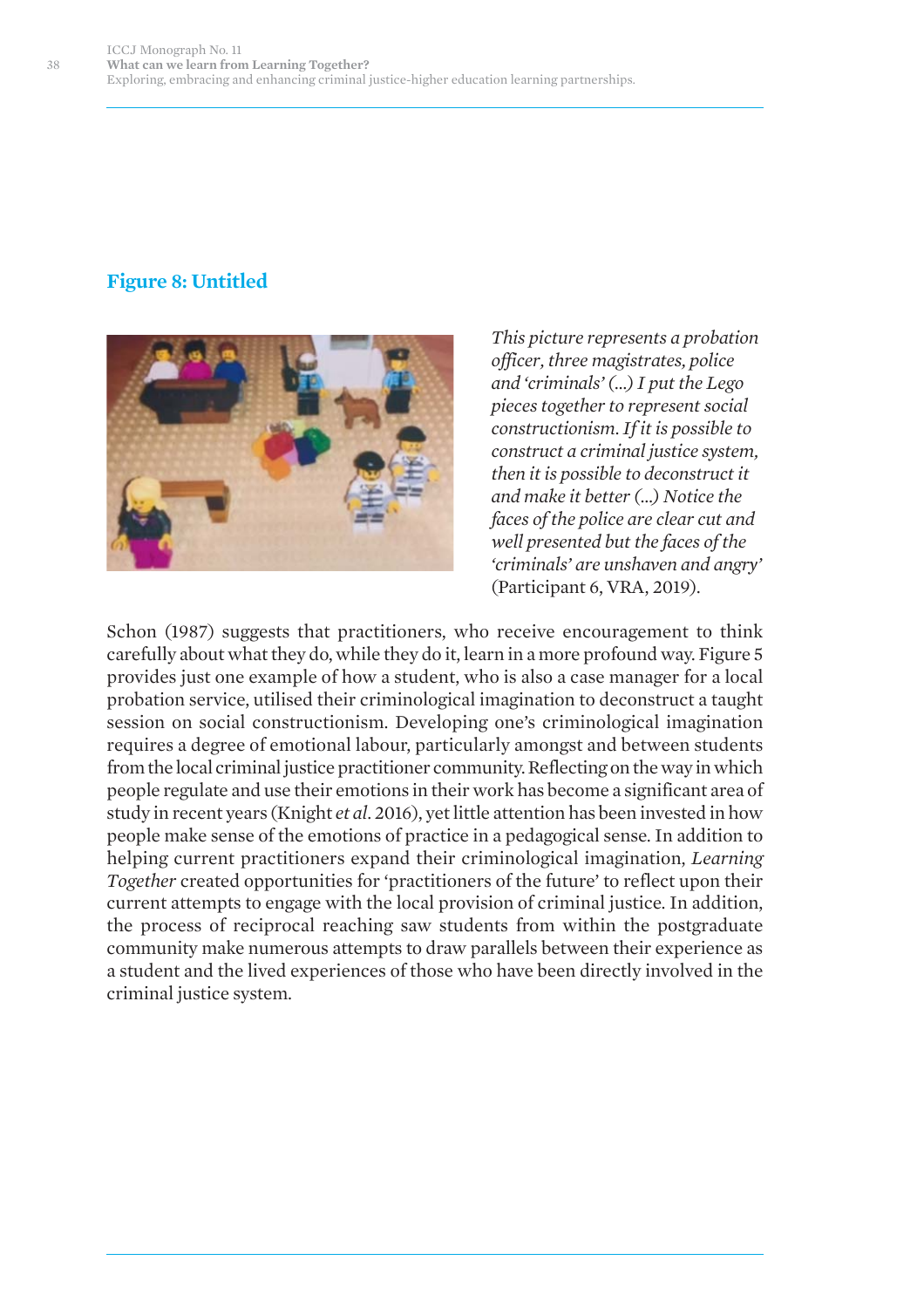*I hope this will make me a better practitioner one day. I come into this with a very narrow idea of Criminal Justice and the people involved in it but really opened up a world to me. I feel I have a better understanding of the complexity now (…) I think it has made me more considerate, empathetic and open* (Participant 12, WRA, 2017).

*I feel my participation in this programme has vastly helped improve my relationship with the individual I support as a befriender. I have learned to have a more open mind towards certain aspects of rehabilitation and resettlement. I have found this to be very effective in our relationship as it really helps to give the participant a sense of achievement as well as learning something new that they look forward to attending every week* (Participant 10, WRA, 2019).

### **Figure 9: Untitled**



*Probationary is such a confusing 'piece of art' (…) in many ways the game mimics the confusion of student life. So many pathways, options, so much to consider (…) Life in education doesn't always go right – in no way am I comparing university students experience to being on license by the way – just the confusion. The rules and expectations often change and are open to interpretation* (Participant 14, VRA, 2019).

*This was quite a frustrating but interesting session as there were no right answers to the complex questions and I feel this relates to some of the issues in society in terms of Criminal Justice (…) This session left me within a lot of unanswered questions* (Participant 12, WRA, 2017).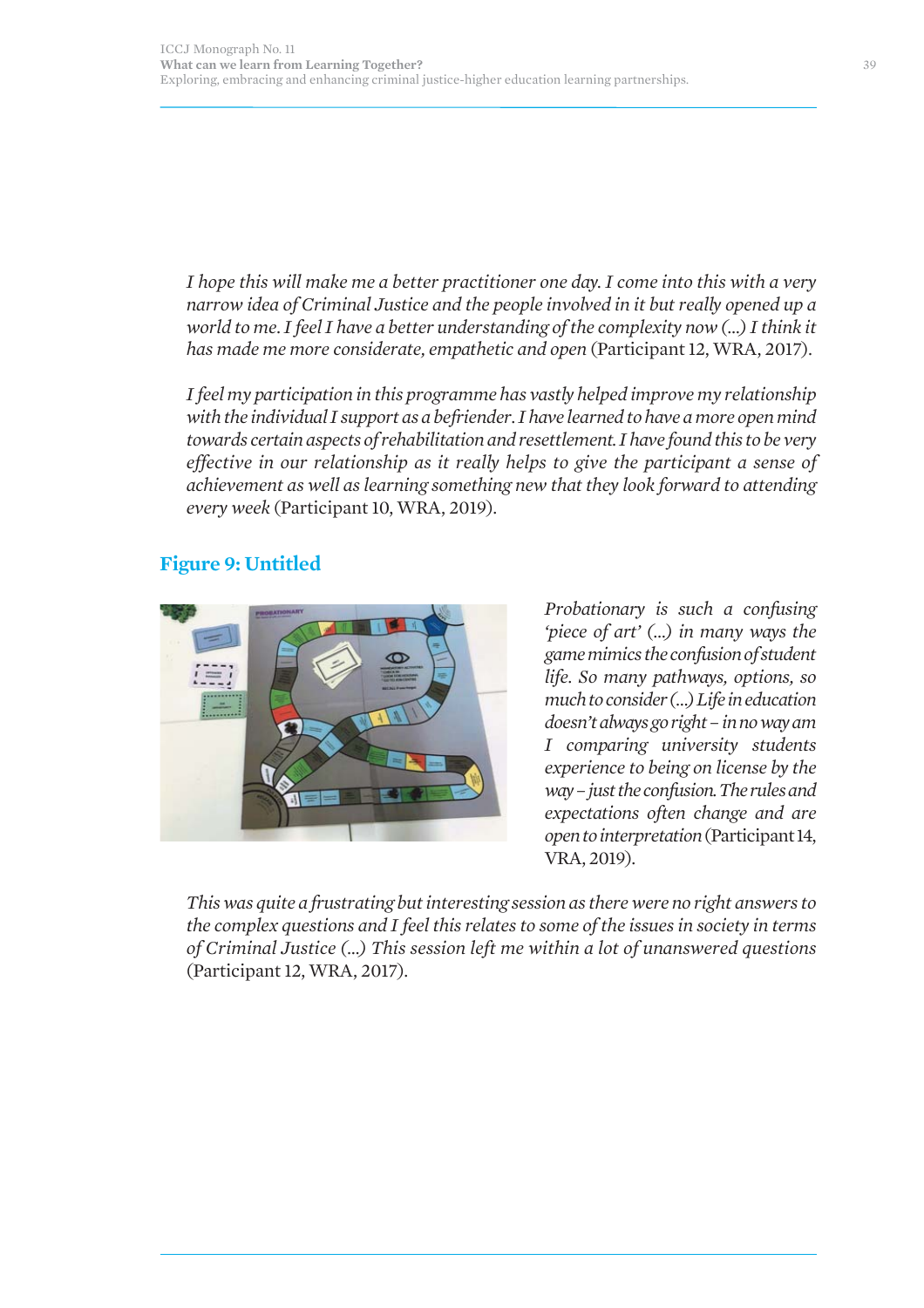### **Figure 10: Untitled**



*This was taken in a coffee place (…) It's a bit of a gimmick but they give you a timer which tells you when your tea has infused (…) I thought it captured a lot of what me and some others were discussing in the first session which had themes of 'waiting' and 'delays' in terms of how the justice system can be so slow (…) Students (…) are bound by deadlines and alarms so we can relate to a lot outside of that too* (Participant 13, VRA, 2019).

The reciprocal reaching that took place between *Learning Together* students provided an opportunity for individuals, who ordinarily would not have met, to engage with their own, as well as others, personal and/or professional experiences beyond the confines of traditional pedagogical boundaries. Bringing such a diverse collection of people together, within a university setting, meant that more focus and attention was invested in discussions about belonging in higher education and what it means to be a student. During a focus group, students from the institution's postgraduate community attempted to explain 'student-hood' and university life to interns (students with lived experience of the criminal justice system) leading the discussion. Although the findings are not explicitly linked to their experience of *Learning Together*, the quotations below include a series of sentiments and experiences that – albeit in a different context - were commonly referred to by those who had personal and/or professional experience of the criminal justice system.

*I feel like with uni, you have to fit a mould (…) That's what it makes you feel like. If you don't fit within the box, then there's something not quite right with you* (FG, 2017).

*I'm here because society has made me believe that I need to be here because I can't just walk off the streets where I come from and go into the kind of work that I want to do because I don't have letters after my name. I am relatable. I've seen the oppression that criminal justice brings. I've felt the emotion. So, for me, I'm only here because society has made me feel like I have to be* (FG, 2017).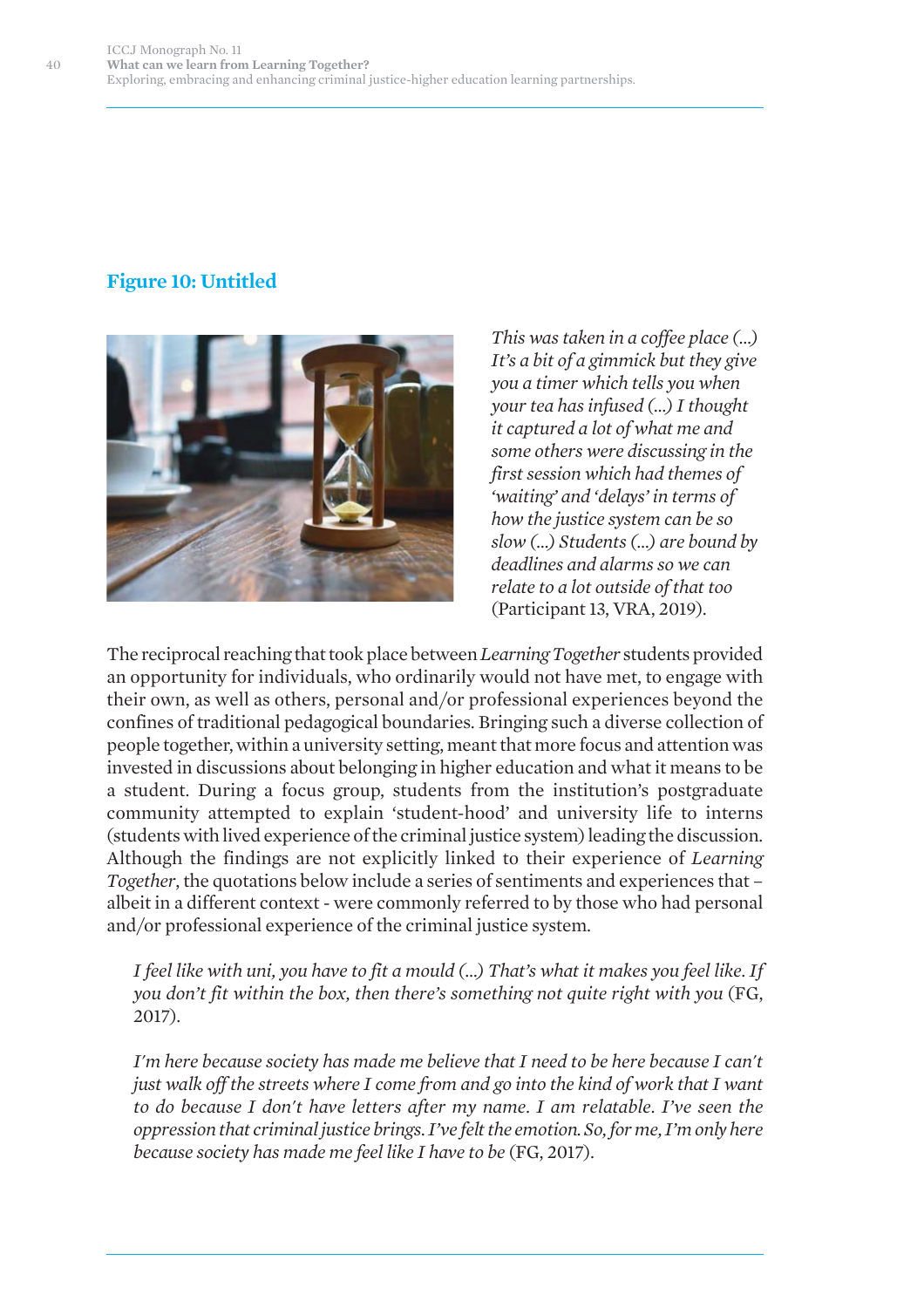*It's like you've dumped people from a very early age, like from five years old, and you've put them into this system and throw all this knowledge and information at them, but you haven't taught them how to process it. You haven't trained them how to utilise that in real life (…) That for me, is where education has gone wrong, its literally input, input, input* (FG, 2017).

Students who had extensive experience of higher education utilised similar terminology and phrases as those who had lived experience of the criminal justice system to describe and indeed, make sense of two separate (but seemingly interconnected) sectors: higher education and criminal justice. Mann (2010) suggests that it is possible to view experiences of alienation as arising from a particular social condition in which students now find themselves - a condition in which there is a greater focus on performativity and functionality, as well as a greater focus on efficiency and effectiveness. Manageralism has become so pervasive that it has infiltrated every eventuality of human existence (Klikauer 2015, Deem *et al*. 2007) from the higher education sector to the criminal justice system. The parallels in experience that can be drawn between the criminal justice system and higher education sector are under-researched and largely ignored. It is therefore, anticipated that the discussion presented throughout this monograph will go some way to open a more honest and indeed meaningful conversation about how the two sectors can work together to enhance the lived experiences of those involved in their machinery. The findings presented here provide a tangible example of *how commonality can be found in difference* and how responsible risk-taking can provide a way in which longstanding 'traditions' can be challenged as well as an opportunity to accommodate partnership working that supports dynamic practice within and between two cornerstones of modern society.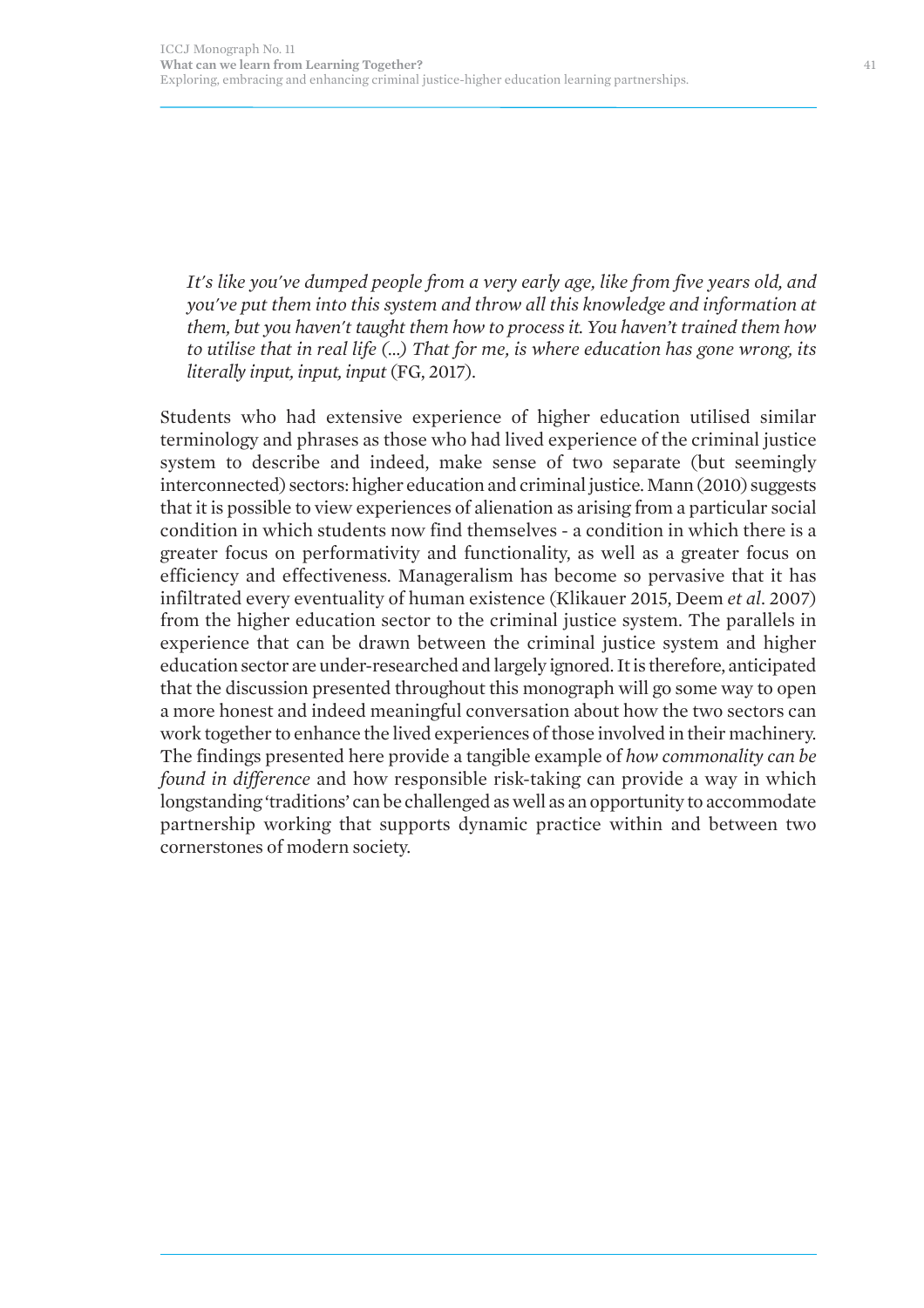## **Chapter 6:**  Conclusion

Over a period of three academic years, ethnographic data was collected to *explore* the experiences of staff and students, from within one situated university, who took part in *Learning Together*. A series of themes in and around *reflexivity, belonging* and *identity* have been discussed to illustrate how criminal justice-higher education, learning partnerships can *embrace* uncertainty (and cultural difference) to create a bespoke educational opportunity that is able to *enhance* access to and experience of higher education for those who have personal and/or professional experience of the criminal justice system. Adopting edgework as an approach and conceptual framework to create inclusive, yet diverse learning spaces has helped to increase and inform the author's understanding of how and why people (particularly those with criminal convictions) engage with higher education. Gosling and Burke (2019) suggest that the edgework associated with *Learning Together* (in a university setting) supports conversations about *who* students are, how they came to be involved in higher education, their motivations for doing so and rationale for continued engagement – particularly when a sense of belonging and affinity with the sector is lacking and/or challenged. In addition, the edgework required to make initiatives such as *Learning Together*work hold the ability to shed light on the presence and impact of *pedagogical push and pull* amongst students (and staff ) – regularly visiting challenging places and negotiating points of tension and strain. This is not to say that such experiences do not exist beyond the confines of *Learning Together*. Rather, it is an observation, albeit simple, that innovative practice, responsible risk-taking and compassion can go some way to changing longstanding conversations about what it means to learn, and indeed belong, in a university setting.

The title of this monograph opens with a question: *What can we learn from Learning Together*? For me, this initiative provides a vehicle through which the unknown can be embraced and acknowledged to bring about change. *Learning Together* has provided more than an opportunity for students and staff within one situated university to engage in a though-provoking educational activity. It has created a discrete site of resistance, between two separate but inter-connected sectors, that (albeit from a grass-roots perspective) challenges the current status quo. As *Learning Together* is situated within a university (as opposed to a custodial setting), the author is able to engage senior managers, from across the institution, in discussions about how people with criminal convictions access and experience higher education within the host institution. Such conversations have not only helped to demystify the ambiguity which surrounds *institutional processes*, but provided an opportunity for various people from across the institution, to come together and think differently about the issues facing potential and indeed current students with criminal convictions (within and beyond *Learning Together*). In addition, such lessons have reiterated a need to engage in more honest conversations with students – from across the board – about their experiences of higher education. As the previous discussion highlighted, such endeavors highlight just how prevalent and indeed present, the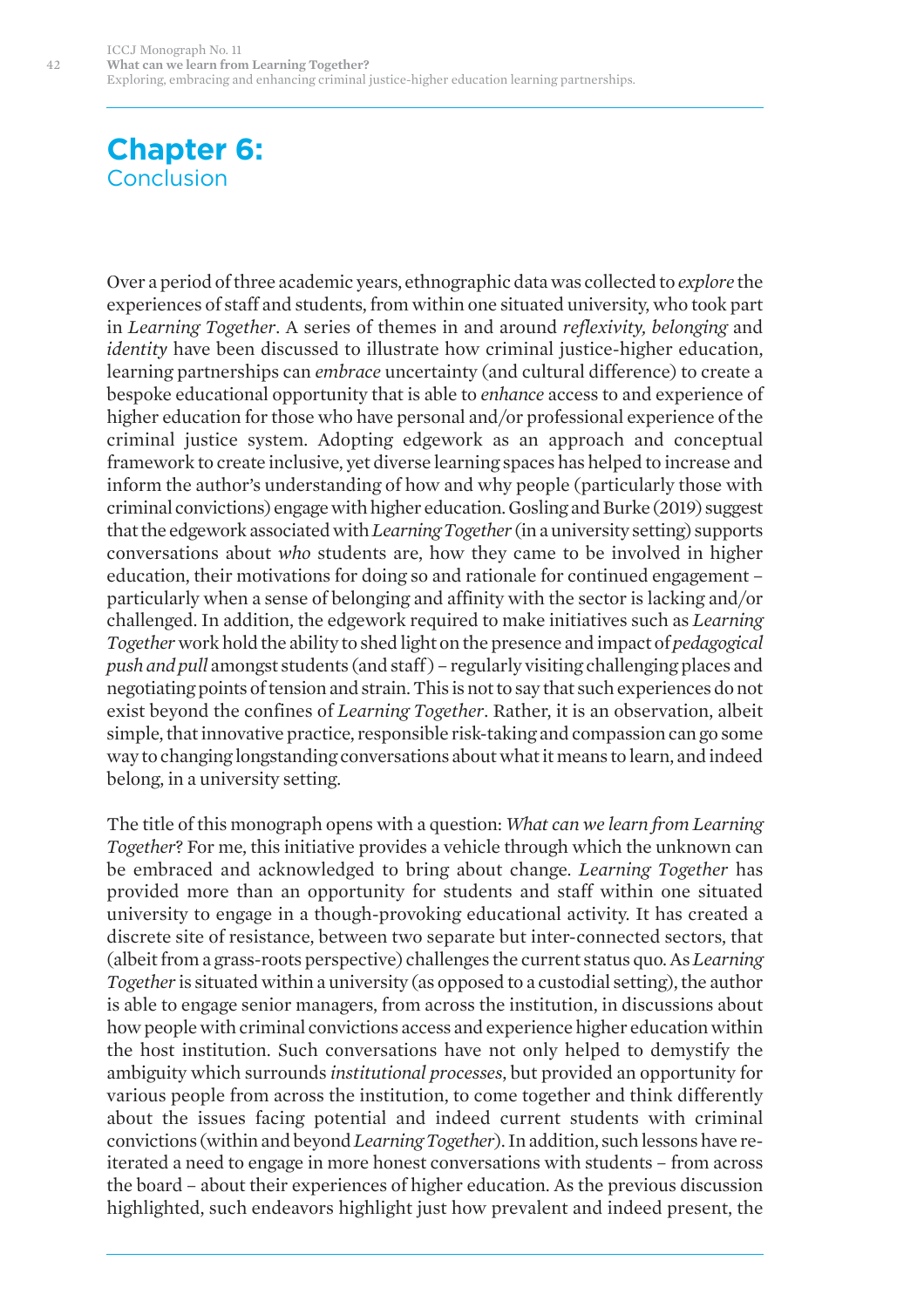criminal justice system actually is amongst students who do not declare a criminal conviction when they apply to university. Whether people like it or not, higher education and criminal justice are sitting side by side in contemporary western society.

Initiatives such as *Learning Together* are working with this longstanding familiarity and unapologetically championing those who have remained, and/or continue to remain in the shadows. It is through such celebration that change is being achieved and recognised. Although a step in the right direction, the socio-political climate that surrounds such endeavors are seemingly stuck in a time warp. Chris Millward, Director for Fair Access and Participation at the Office for Students, claims:

*We've improved opportunity by widening access to higher education, but we are a long way from equality of opportunity. There are substantial gaps between underrepresented groups and other students at every stage of higher education (…) Achieving this equality of opportunity is not just important for individuals to unlock their potential. It is also important for a cohesive and just society. Success will depend on how universities and colleges work with schools and employers and how they support students through all stages of the lifecycle (…) It will be judged ultimately by whether there is a significant reduction in the gaps we see for access to, success in and progression beyond higher education.* (Office for Students 2019)

Although Millward draws upon the longstanding positive rhetoric of the widening participation agenda, we are still to see any ambition to work alongside criminal justice services in an attempt to provide *equality of opportunity* amongst all members of society- individuals who have direct experience of the criminal justice system are likely to possess some, if not all, of the characteristics that the Universities and Colleges Admissions Service (UCAS) and UK government call disadvantaged (Unlock 2018). In addition to lacklustre rhetoric, Millward fails to exhibit any desire to take new (but informed) risks when it comes to widening participation for people with criminal convictions. This is despite the fact that we, as a sector, are aware that without taking bigger risks in admissions we are always going to exclude students who did not get a head start in life and have limited cultural capital due to entrenched inequality (Straughan 2019). Although the recent UCAS decision to 'ban-the-box' has merely displaced (rather than eradicated) the criminal convictions screening process for potential university students, we, as a sector, currently occupy a unique position. With responsibility for criminal conviction screening now firmly placed at the front door of each institution, the sector could embrace this unique moment in time, be bold and take bigger risks that could subsequently result in real change throughout the sector.

Breaking away from arbitrary and ill-informed processes towards a genuine commitment to provide transformative educational experiences for all, would go some way in helping the sector to become more civic-minded and representative of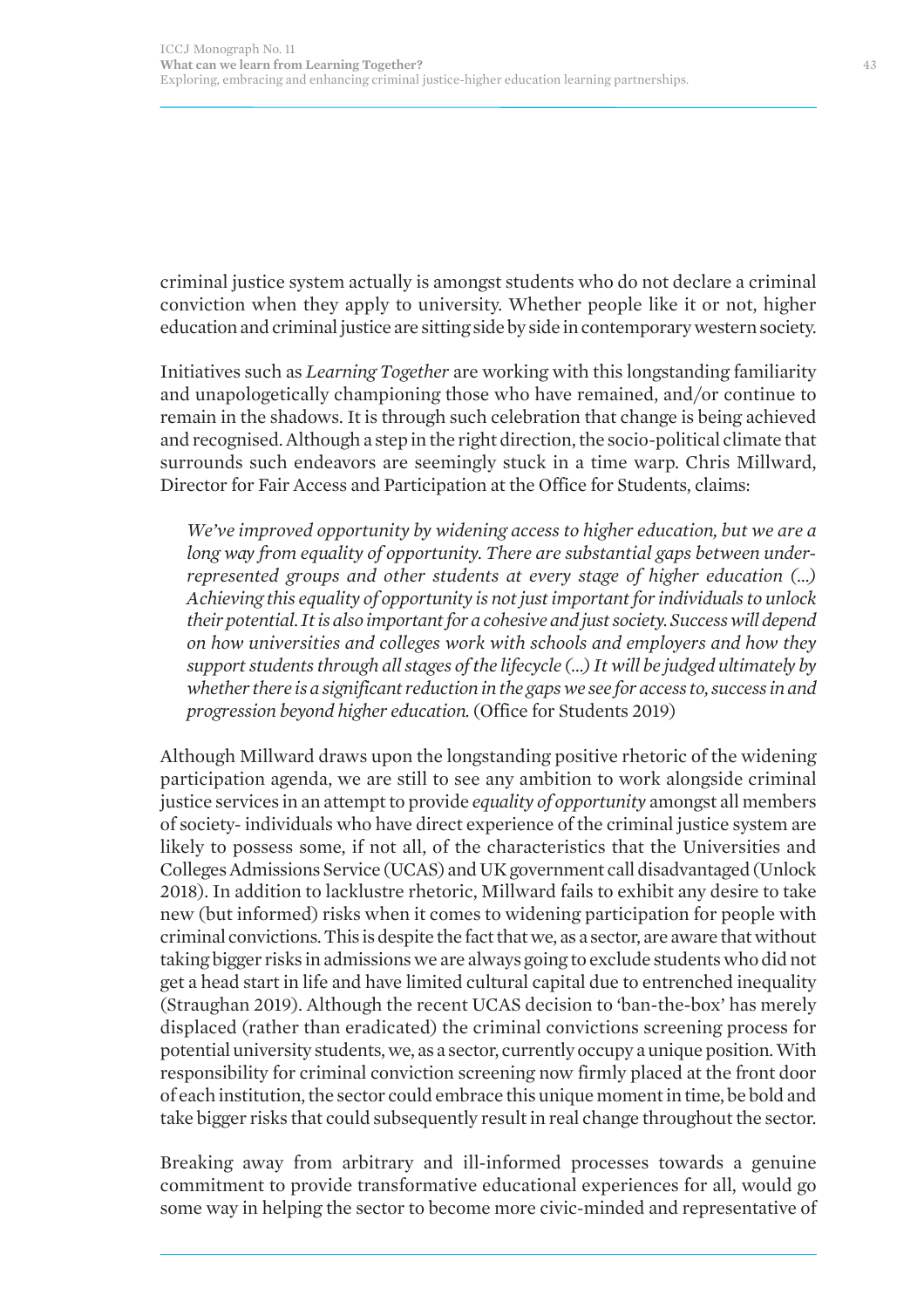the community to which they belong. The findings presented throughout this monograph illustrate how the creation and maintenance of a criminal justice-higher education learning partnership has been built upon the willingness of one local university and criminal justice community to engage in *reciprocal reaching*: drawing from within each sector's pool of expertise and experience to negotiate the unknown and take responsible risks. Although the findings are lacking in generalisability, they do go some way in opening up a conversation about how the higher education sector could work alongside (potential and current) students with criminal convictions in a more inclusive, open-minded fashion if it were to work closer with local criminal justice providers.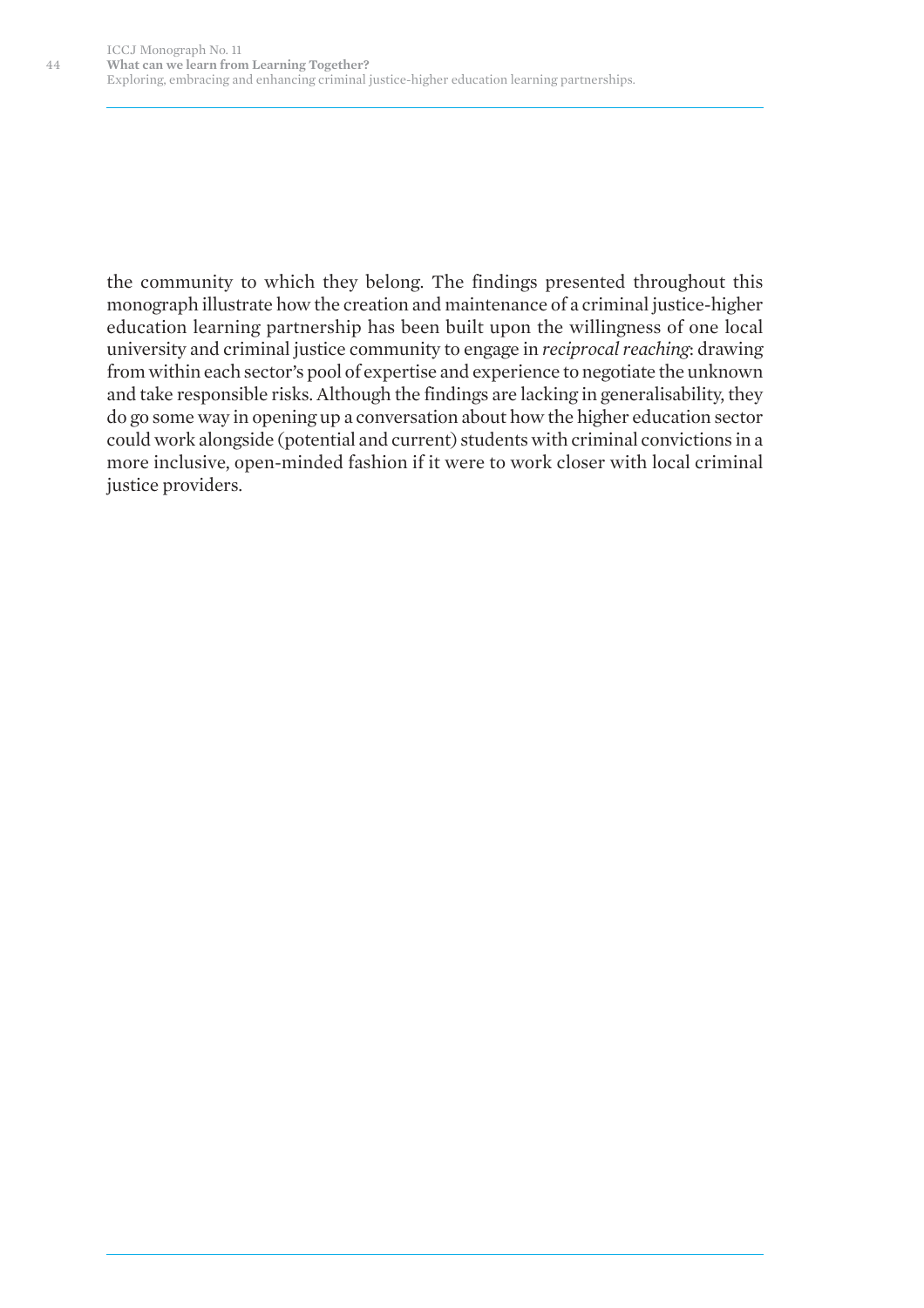# **References**

Ahmed, S. (2004) The Cultural Politics of Emotion, London: Routledge.

Ahn, M. and Davis, H. (2016) The complexity of students sense of belonging in HE institutions. Available on-line at: https://www.researchgate.net/ publication/308305047\_ The\_complexity\_ of\_students'\_sense\_of\_ belonging\_to\_higher\_education\_institutions [accessed 28.12.2018].

Anderson, S. (2016) 10 female photojournalists with their lenses on social justice. MashableUK. Available on-line at: https://mashable.com/2016/03/19/femalephotojournalists-social-justice/?europe=true [accessed on 28.08.2019]

Araújo, N., Carlin, D., Clarke, B., Morieson, L., & Wilson, R. (2014) Belonging in the First Year: A creative discipline cohort case study, *International Journal of the First Year in Higher Education*. 5(2): 21–31.

Armstrong, C. (2008) What you need to know about widening participation. Available on-line: https://www.jobs.ac.uk/careers-advice/working-in-highereducation/1146/what-you-need-to-know-about-widening-participation [accessed on 03.07.2018].

Armstrong, R. and Ludlow, A. (2016) Educational Partnerships between Universities and Prisons: How Learning Together can be Individually, Socially and Institutionally Transformative, Prison Service Journal 225: 9-17: Available on-line at: https://www.crimeandjustice. org.uk/sites/ crimeandjustice.org.uk /files/PSJ%20225%20 May%202016.pdf [accessed on 31.05.2019]

Bakhtin, M. (1981) The dialogic imagination. Four essays, Austin: University of Texas Press.

Barnes, D. (1996). An Analysis of the Grounded Theory Method and the Concept of Culture, *Qualitative Health Research* 6(3): 429–441.

Barnett, R. (2007) A Will to Learn, Maidenhead: Open University Press.

Barton, A., Corteen, K., Scott, D. Whyte, D. (2006) *Expanding the Criminological Imagination - Critical Readings Criminology*, Willan Publishing: Devon.

Beckett Wilson, H. (2014). Criminal Justice? Using A Social Capital Theory to Evaluate Probation-Managed Drug Policy, *Probation Journal*. 61(01): 60-78.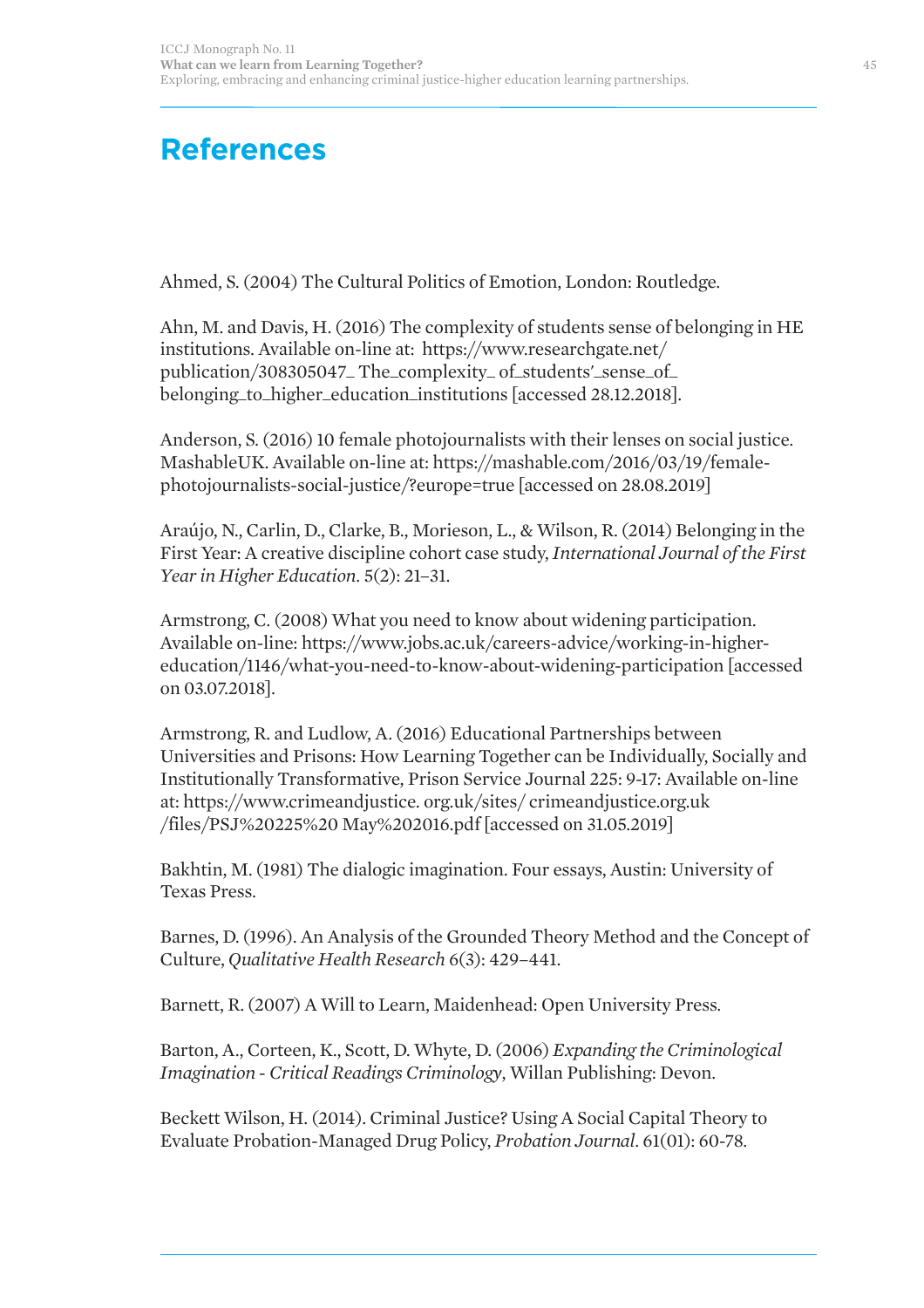Best, A. and Laudet, W. (2010). Recovery Capital as Prospective Predictor of Sustained Recovery, Life Satisfaction and Stress among former Poly-Substance Users, *Substance Use and Misuse*, 4: 27–54.

Bhattacharya, D., Kanaya, S., and Stevens, M. (2013) Are University Admissions Academically Fair. Department of Economics, University of Oxford. Available online at: http://www.skope.ox.ac.uk/wp-content/uploads/2013/11/WP115.pdf [accessed on 12.07.2018].

Boler, M. (1999) Feeling Power: Emotions and Education, New York: Routledge.

Boler, M. and Zembylas, M. (2003) Discomforting truths: The emotional terrain of understanding differences in Tryfonas, P. (ed.) *Pedagogies of Difference: Rethinking Education for Social Justice*, New York: Routledge (110–136).

Bottoms, A., Shapland, J., Costello, A., Holmes, D. and Muir, G. (2004). Towards Desistance: Theoretical Underpinnings for an Empirical Study, *Howard Journal of Criminal Justice* 43(4): 368–389.

Boud, D., & Fales, A. (1983). Reflective learning: Key to learning from experience. *Journal of Humanistic Psychology*, 23(2): 99–117.

Boud, D., Keogh, R., & Walker, D. (1996) Promoting reflection in learning: A model in Edwards, R. Hanson, A. and Raggatt, P. (Eds) *Boundaries of adult learning*, London and New York: Open University (18-39).

Bourdieu, P. (1986) The forms of Capital in Richardson, J. (ed.). *Handbook of Theory and Research for the Sociology of Education*, New York: Greenwood (241-258).

Britzman, D. (1998) On some psychical consequences of AIDS education in Pinar, W. (ed.) *Queer Theory in Education*, Mahwah, NJ: Lawrence Erlbaum Associates  $(265 - 277)$ .

Bruner, E., M. (1993) The ethnographic self and the personal self in Benson, P. (eds) Anthropology: a Literature, Urbana: University of Illinois Press (1-26).

Burke, P. J. (2012) The Right to Higher Education: Beyond Widening Participation, London: Routledge.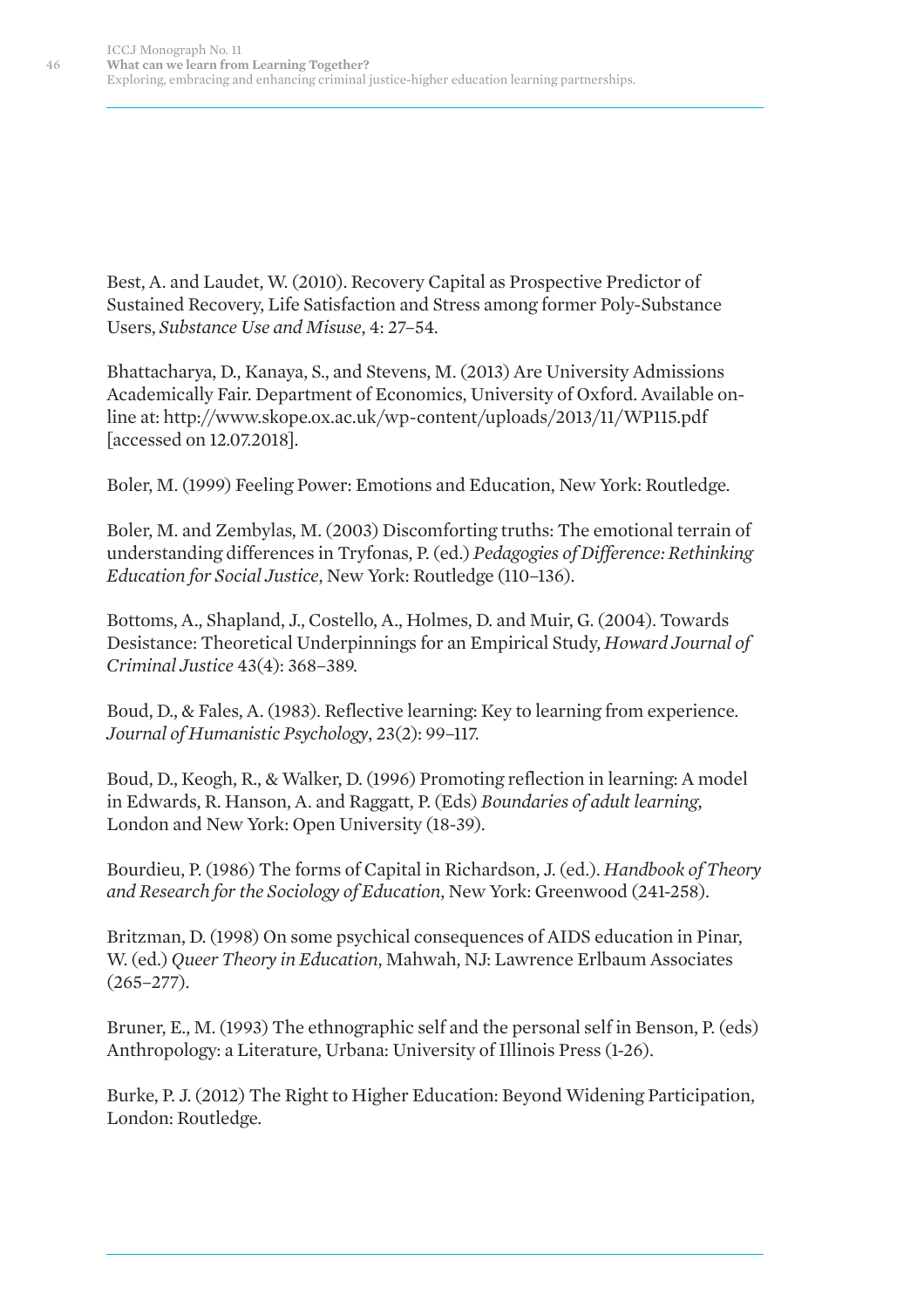Champion, N. (2018) Turning 180 Degrees. The Potential of Prison University Partnerships to Transform Learners into Leaders. A report for the Winston Churchill Memorial Trust Fellowship (year 2017). Prisoners Education Trust. Available on-line at:https://www.wcmt.org.uk /sites/default/files/reportdocuments/Champion%20N%20Report%202017%20Final.pdf [accessed on 31.05.2019].

Champion, N. and Noble, J. (2016) What is Prison Education For? A theory of change exploring the value of learning in prison. Prisoners Education Trust. Available on-line at: https://www.prisonerseducation.org.uk/data/ Theory%20of%20Change%20Report%20FINAL.pdf [accessed on 03.07.2018].

Charmez, K. (2006). Constructing Grounded Theory - A Practical Guide through Qualitative Analysis. London: Sage.

Coates, S. (2016). Unlocking Potential - A Review of Education in Prison, Ministry of Justice. Available on-line at: https://assets.publishing.service.gov.uk/ government/uploads/system/uploads/ attachment \_data/file/524013/educationreview-report.pdf [accessed on 31.05.2019].

Colman, C. and Laenen, F. (2012). Recovery Came First. Desistance versus Recovery in the Criminal Careers of Drug-using Offenders, *The Scientific World Journal* Available on-line at: http://www.ncbi.nlm.nih.gov/pmc/articles/ PMC3544251/ [accessed 01.04.2013] (1-9).

Connor, D. and Tewksbury, R. (2012) Ex-Offenders and Educational Equal Access: Doctoral Programmes in Criminology and Criminal Justice, *Critical Criminology*, 20: 327-340.

Cotton, D. Joyner, M., George, R., and Cotton, P. (2016) Understanding the Gender and Ethnicity Attainment Gap in UK Higher Education *Innovations in Education and Teaching International*, 53 (5): 475–486.

Cranton, P. (2002) Teaching for Transformation - New Directions for Adult and Continuing Education. 93: 63-71.

Darke, S. and Aresti, A. (2016) Connecting Prisons and Universities through Higher Education. Prison Service Journal 225. Available on-line at: https://www.crimeandjustice.org.uk/sites/crimeandjustice .org.uk/files/PSJ%20225%20May%202016.pdf (26–32).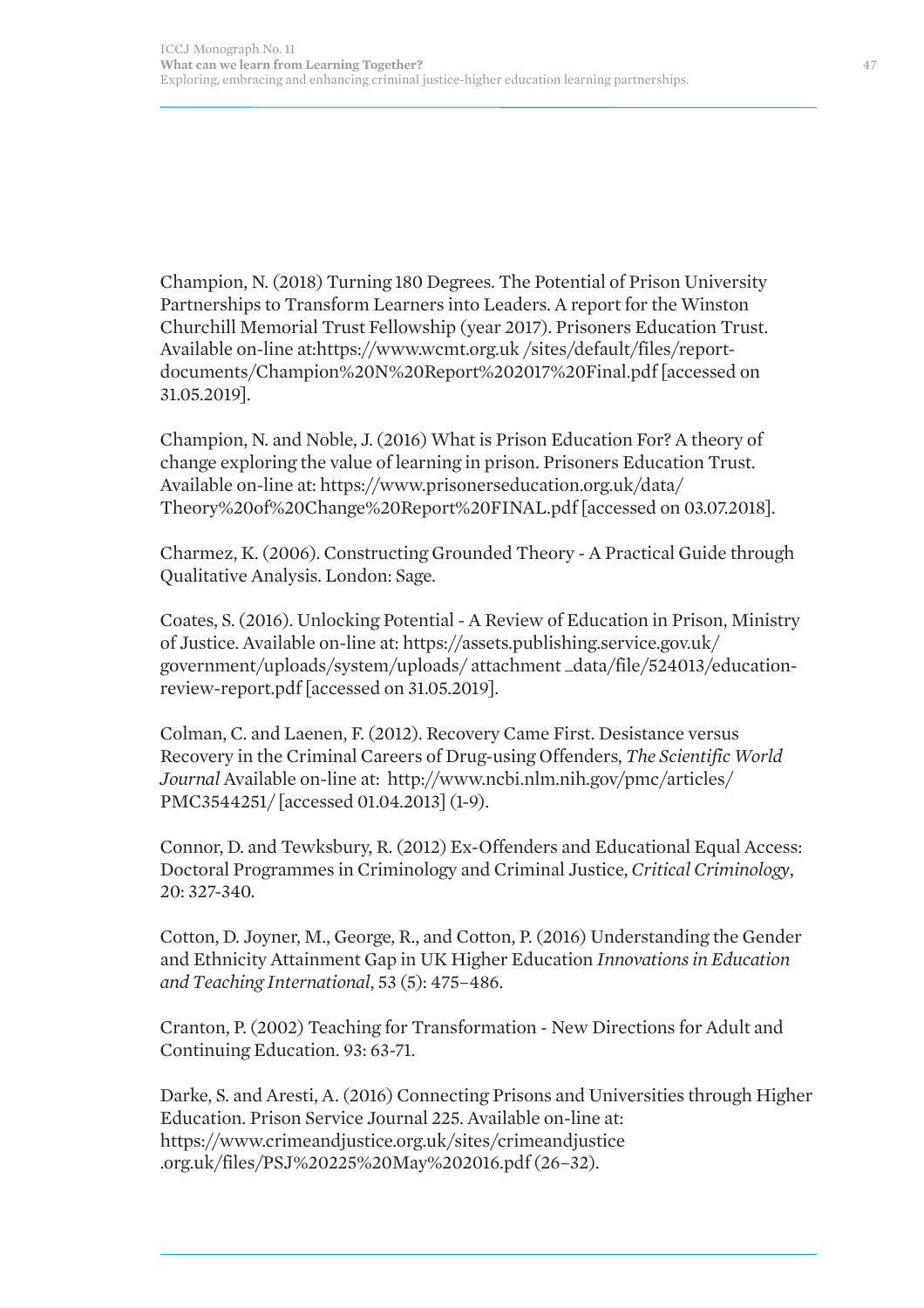Deem, R. Hillyard, S. and Reed, M. (2007) *Knowledge, Higher Education, and the New Managerialism: The Changing Management of UK Universities*, Oxford: Oxford University Press.

Devlin, M. (2011) Bridging the socio-cultural incongruity: conceptualising the success of students from low socio-economic status backgrounds in Australian higher education, *Studies in Higher Education*, 9: 1–11.

Dewey, J. (1916) *Democracy and education New York,* NY: Free Press.

Dewey, J. (1933/1998). *How we think: A restatement of the relation of reflective thinking to the educative process*, Boston, MA: Houghton-Mifflin.

Dey, I. (1999) *Grounded Theory*, San Diego: Academic Press.

Edwards, D., & McMillan, J. (2015) Completing university in a growing sector: Is equity an issue? *Australian Council for Educational Research*. Available on-line at: http://research.acer. edu.au/higher\_education/43/ [accessed on 02.01.2019]

Erb, S. and Drysdale, M. (2017) Learning attributes, academic self-efficacy and sense of belonging amongst mature students at a Canadian University, *Students in the Education of Adults.* 49(1): 62–74.

European Commission (2019) Education and Training. Available on-line at: https://ec.europa.eu/education/policies/higher-education/inclusive-andconnected-higher-education\_en [accessed on 29.06.2019].

Farrall, S. (2002). *Rethinking What Works with Offenders*, Collompton: Willan.

Farrall, S. and Maruna, S. (2004). Desistance-Focused Criminal Justice Policy Research: Introduction to a Special Issue on Desistance from Crime and Public Policy, *The Howard Journal*, 43(4): 358-36.

Field, J., & Morgan-Klein, N. (2010) *Student-hood and identification: Higher education as a liminal transitional space (University of Stirling, Scotland)*, Paper presented at the 40th Annual SCUTREA Conference, University of Warwick, Coventry.

Fitzgibbon, W. and Stengel, C. (2017) Womens vices made visible: Photovice in visual criminology, *Punishment and Society*, 20 (4): 411-431. Available on-line at: https://journals.sagepub.com/doi/ full/10.1177/1462474517700137 [accessed on 28.08.2019].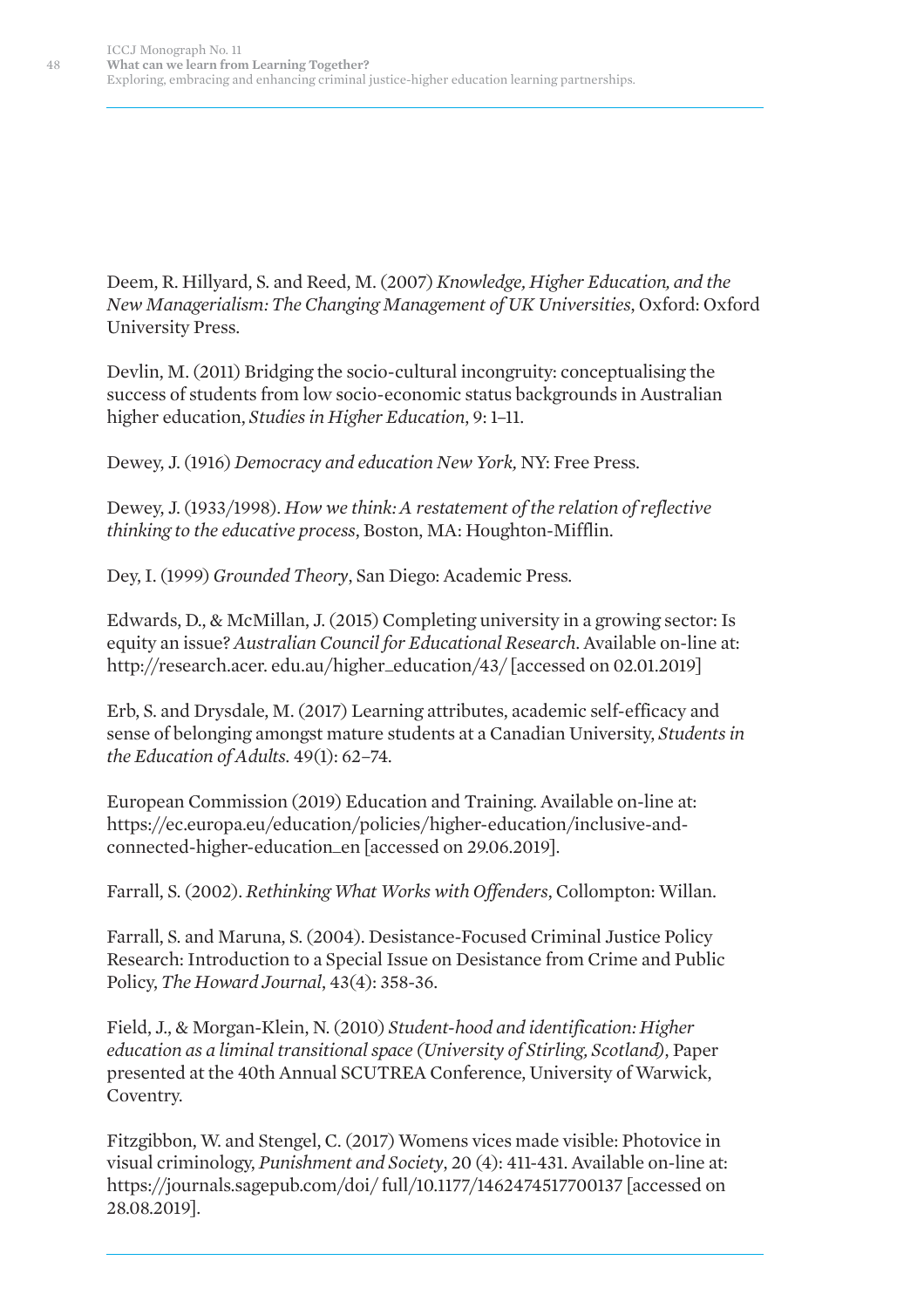Ford, J. A., & Schroeder, R. D. (2010). Higher education and criminal offending over the life course, *Sociological Spectrum*, 31: 32-58.

Frenzel, A. C., Pekrun, R., and Goetz, T. (2016) Measuring teachers' enjoyment, anger and anxiety: The Teacher Emotions Scales (TES), *Contemporary Educational Psychology* 46:148–163.

Gibbons, C. (1994) *Talking about Crime and Criminals: Problems and Issues in Theory Development in Criminology*, Englewood Cliffs, NJ: Prentice Hall.

Giordano, P.C., Cernkovich, S. A. and Rudolph, J.L. (2002) Gender, Crime and Desistance. Toward a Theory of Cognitive Transformation, *American Journal of Sociology*, 107(4): 990–1064.

Giroux, H. (2010) Paulo Freire and the Crisis of the Political, Power and Education 2(3). Available on-line at: https://journals.sagepub.com/doi/pdf/ 10.2304/power.2010.2.3.335 [accessed on 08.06.2019].

Giroux, H. (2011) *On Critical Pedagogy*, London: The Continuum International Publishing Group.

Gosling, H. (2017) Creating and developing inclusive learning environments beyond the prison gate in *Emerging Voices. Critical Social Research by European Group Postgraduate and Early Career Researchers*

Gosling, H. and Burke, L. (2019) People like me don't belong in places like this - Creating and Developing a Community of Learners beyond the Prison Gates, *Journal of Prisoner Education and Re-entry.* 6 (1). Available on-line at: https://scholarscompass.vcu.edu/cgi/viewcontent.cgi? article=1125&context=jper

Gottfredson, M. and Hirschi, T. (1990) *A General Theory of Crime*, Cambridge: Stanford University Press.

Gray, D. (2009) *Doing Research in the Real World*, 2nd Edn, London: Sage.

Greene, M. (1997) Metaphors and multiples: Representation, the arts, and history. Phi Delta Kappan, 78: 387–394.

Hammersley, M. (1990) *Reading Ethnographic Research: A Critical Guide*, London: Longmans.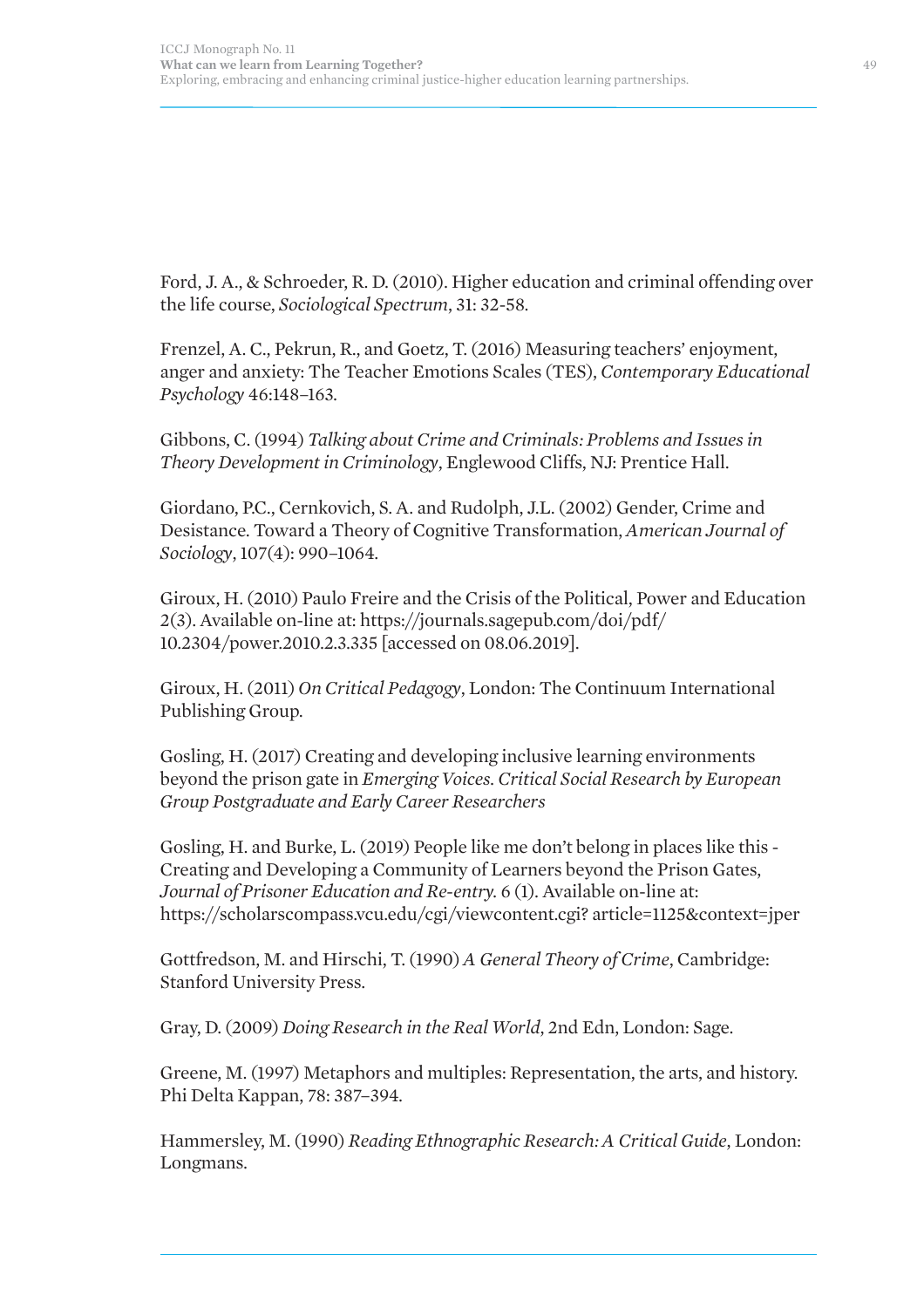Higher Education Academy (2012) Building Student Engagement and Belonging in Higher Education at a time of Change - A Summary of Findings and Recommendations from the What Works? Student Retention and Success Programme. Available on-line at: https://www.heacademy.ac.uk/system /files/what\_works\_summary\_report\_0.pdf [accessed on 02.01.2019].

Holzer, H. J., Raphael, S., & Stoll, M. A. (2003) Employment barriers facing exoffenders in Employment dimensions of re-entry: Understanding the nexus between prisoner re-entry and work, Paper presented at the urban institute reentry round table, May 19–20, 2003, New York: University Law School.

Hughes, K. (2017) Transition pedagogies and the neoliberal episteme: what do academics think? *Student Success*, 8(2): 21–30.

Inside-Out Centre (2018) Inside-Out Prison Exchange Programme. Social Change through Transformative Education. Available on-line at: https://www.insideoutcenter.org/ [accessed on 31.05.2019].

Jarvis, P. (1992) Reflective practice and nursing, *Nurse Education Today*, 12(3):174– 181.

Just Is: Learning Together (2018) Who and What is Learning Together? Data collection results: November 2018.

Kahu, E. and Nelson, K. (2017) Student engagement in the educational interface: understanding the mechanisms of student success, *Higher Education Research and Development*, 37(1): 58–71.

Kahu, E., Stephens, C., Leach, L., and Zepke, N. (2013) The engagement of mature distance students, *Higher education research & development*, 32(5) :791–804.

Kent State University (2018) Statistical and qualitative data analysis. Software: about NVivo. Available on-line at: https://libguides.library.kent.edu/statconsulting/NVivo [accessed on 10.07.2018].

Kim, R. H., & Clark, D. (2013). The effect of prison-based college education programs on recidivism: Propensity Score Matching approach, *Journal of Criminal Justice* 41: 196-204.

Klikauer, T. (2015) What is Managerialism? *Critical Sociology* 41(7–8): 1103–1119.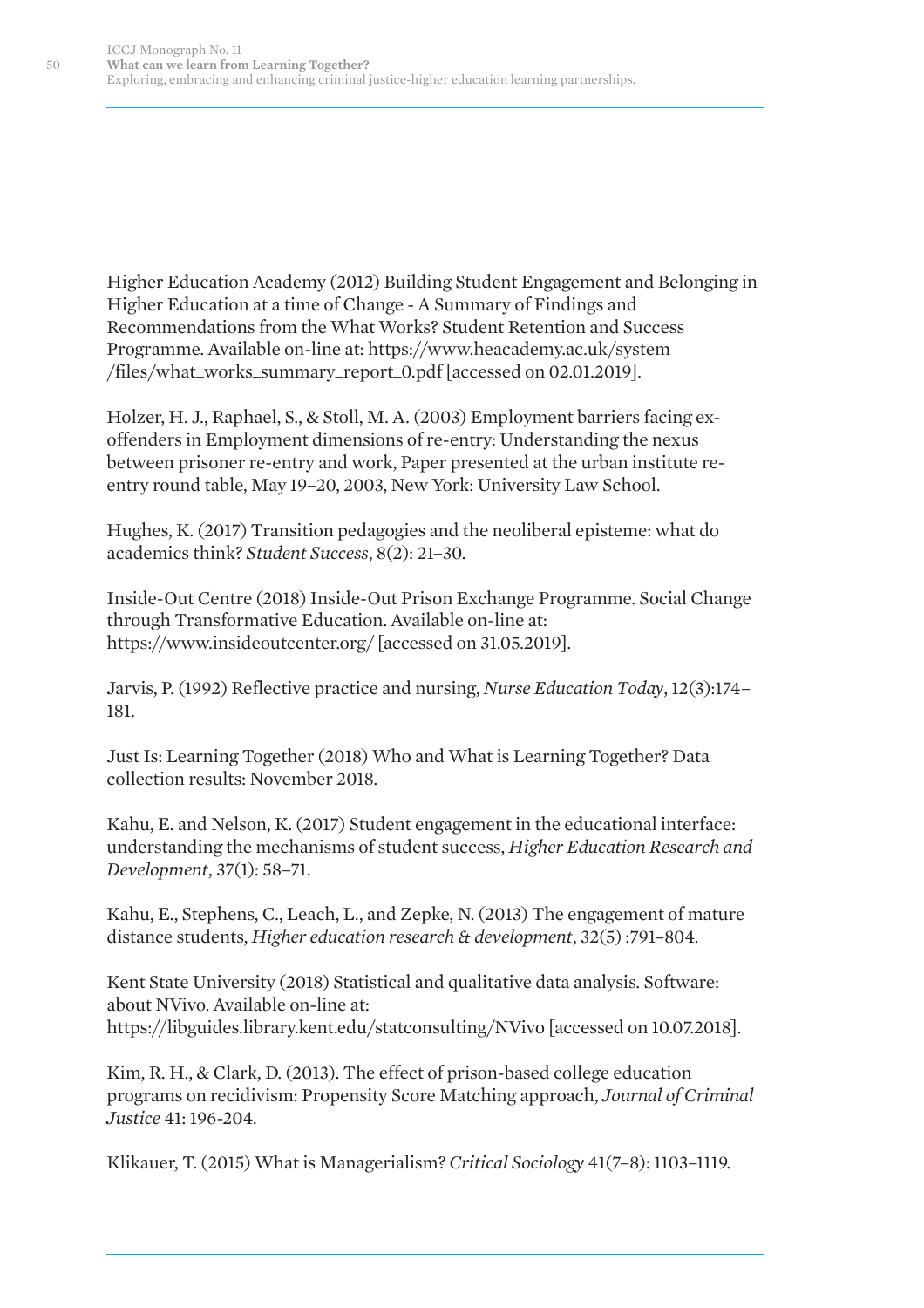Knight, C. Phillips, J., and Chapman, T. (2016). Bringing the feelings back: returning emotions to criminal justice practice, *British Journal of Community Justice*, 14(1): 45-58.

Koh, E., Yeo, J., and Hung, D. (2015) Pushing boundaries, taking risks, Learning: Research and Practice. 1 (2). Available on-line at: https://www.tandfonline.com/ doi/full/10.1080/23735082.2015.1081318 [accessed on 08.06.2019].

Kuh, G. Kinzie, J., Buckley, A., Bridges, K., and Hayek, J. (2006) *What Matters to Student Success: A Review of the Literature*, Washington, D.C.: National Postsecondary Education Co-operative.

Laub, J. and Sampson, R. (2003). *Shared Beginnings, Divergent Lives: Delinquent Boys to Age 70*, Cambridge MA: Harvard University Press.

Lave, J. and Wenger, E. (1991) *Situated Learning: Legitimate Peripheral Participation*, Cambridge: Cambridge University Press.

Lea, M. R., and Street, B. V. (2006) The Academic Literacies model: Theory and applications. Theory into Practice, 45(4): 368–377.

LeCompte, M. and Goetz, J. (1982) Problems of Reliability and Validity in Ethnographic Research. *Review of Educational Research*, 52(1): 31–60.

Lett, J. (1990) Emics and Etics: Notes on the Epistemology of Anthropology in Headland, T.N., Pike, K.L. and Harris, M. (eds.), *Emics and Etics: The Insider/Outsider Debate: Frontiers of anthropology*, New York: Sage.

Lichterman, P. (2015) Interpretative reflexivity in ethnography, *Ethnography*, 18(1). Available on-line at: https://journals.sagepub.com/doi/full/10.1177/ 1466138115592418 [accessed 15.06.2019]

Lockwood, S., Nally, J. M., Ho, T., and Knutson, K. (2012) The effect of correctional education of post-release employment and recidivism: A 5 year follow up study in the state of Indiana, *Crime & Delinquency*, 58: 380-396.

Ludlow, A. and Armstrong, R. (2019) Learning Together: being, belonging and becoming. Cambridge Centre for Teaching and Learning. Available on-line at: https://www.cctl.cam.ac.uk/tlif/learning-together/details [accessed on 31.05.2019].

Lyng, S. (2005) *Edgework: the sociology of risk taking*, Routledge: New York.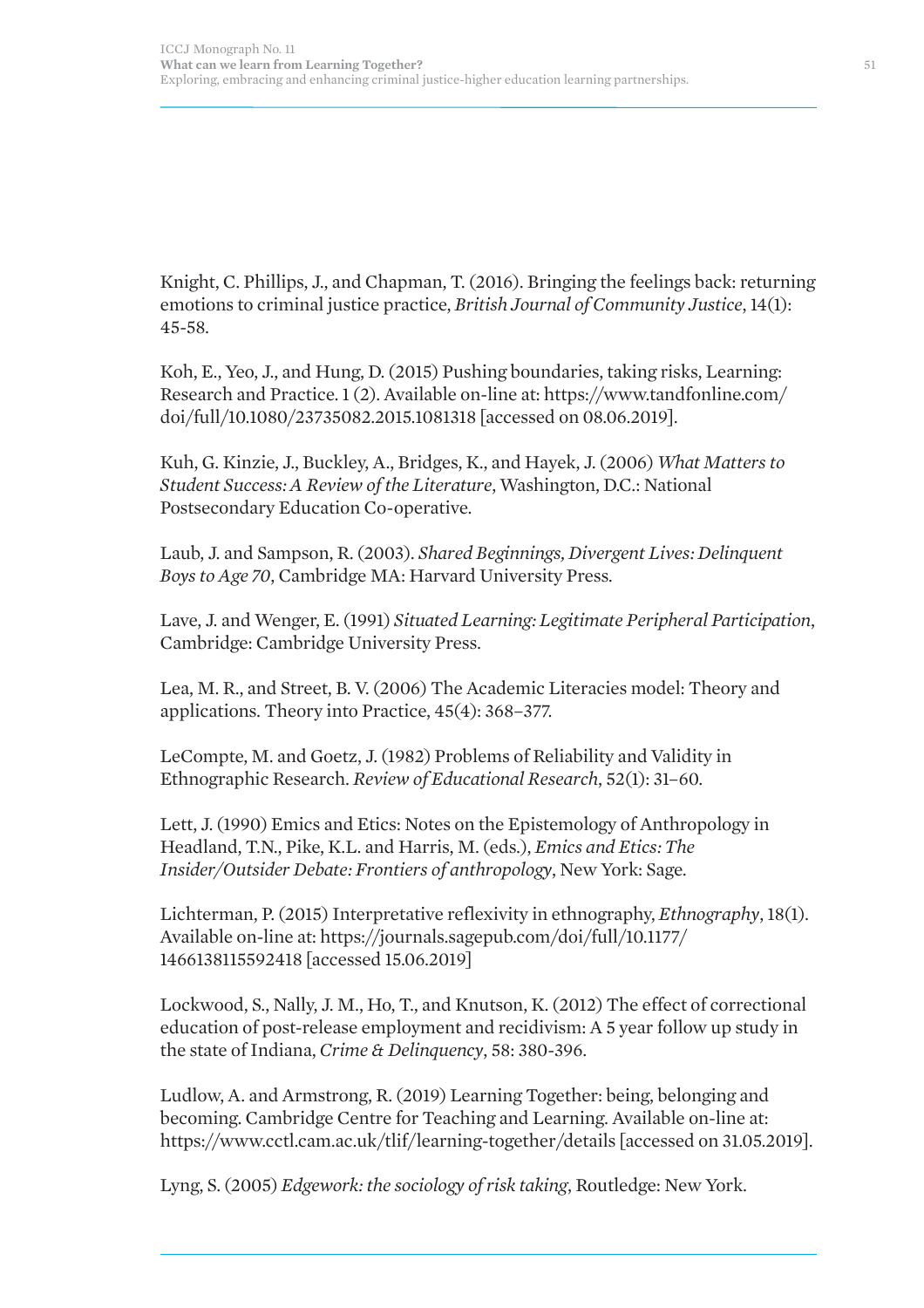Lyons, N. (2010) Reflection and reflective inquiry: Critical issues, involving conceptualizations, contemporary claims and future possibilities in Lyons, N. (Ed) *Handbook of reflection and reflective inquiry: Mapping a way of knowing for professional reflective inquiry*, New York: Springer (3-22).

Mair, G. & May, C. (1997) *Offenders on Probation*, Home Office: London.

Mann, S. (2001) Alternative Perspectives on the Student Experience: Alienation and Engagement. *Studies in Higher Education*. 26(1): 7-19. Available on-line at: https://www.tandfonline.com/doi/pdf/10.1080/03075070020030689?needAccess= true [accessed on 16.06.2019]

Maruna, S. (2001) *Making good: How ex-convicts reform and rebuild their lives*, Washington, DC: American Psychological Association.

Maruna, S. and Farrall, S. (2004) Desistance from Crime: A Theoretical Reformulation in *K¨ olner Zeitschrift f ¨ ur Soziologie und Sozialpsychologie* 43: 171–94.

Maruna, S., Immarigeon, R., & LeBel, T. P. (2004) Ex-offender reintegration: Theory and practice in Maruna, S., Immarigeon, R (Eds) *After crime and punishments: Pathways to offender reintegration. Cullompton*, England: Willan Publishing: 3-26.

Mawby, R. and Worrall, A. (2013) *Doing Probation Work – Identity in a Criminal Justice Occupation*, Abingdon Oxon: Routledge.

May, V. (2011) Self Belonging and Social Change, *Sociology*, 45(3): 363–378.

McNeil, F. (2009) What Works and What's Just? *European Journal of Probation*,  $1(1): 21-40.$ 

McNeil, F. and Whyte, B.C. (2007) *Reducing Reoffending: Social Work and Community Justice in Scotland*, Devon: Willan.

McNeill, F., Farrall, S., Lightowler, C. & Maruna, S. (2012) How and why people stop offending: discovering desistance. Insights evidence summary to support social services in Scotland. Available on-line at: http://eprints.gla.ac.uk/79860/1/ 79860.pdf [accessed on 19.06.2019].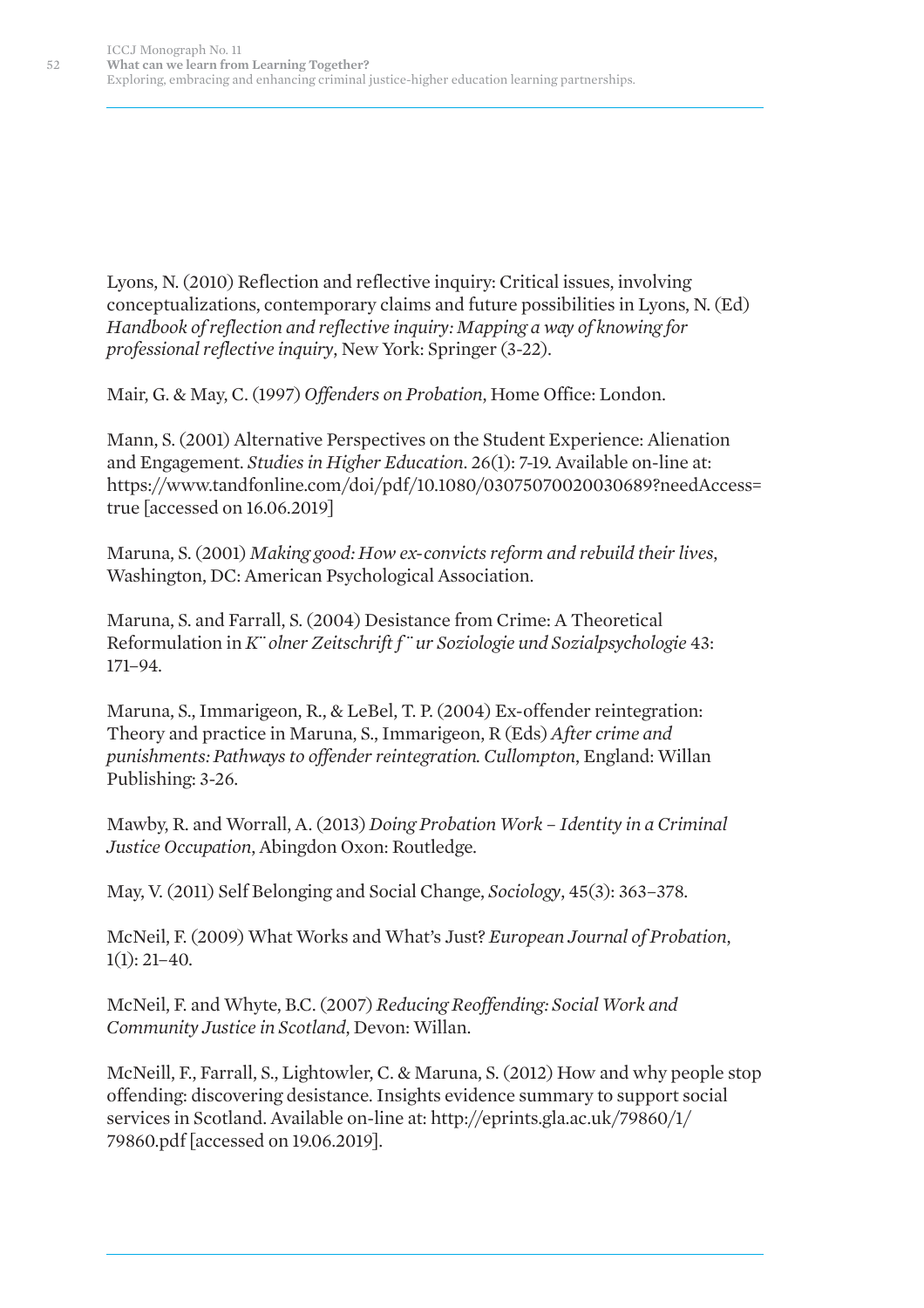Meeuwisse, M., Severiens, S., and Born, M. (2009) Learning Environments, Interaction, Sense of Belonging and Study Success in Ethnically Diverse Student Groups, *Research in Higher Education* 51: 528–545.

Mezirow, J. (1981) A critical theory of adult learning and education, *Adult Education*, 32(1): 3–24.

Ministry of Justice (2015) Ministry of Justice Information Release, *National Offender Management Service Annual Report 2014/15: Management Information Addendum:* Available on-line at: https://www.gov.uk/government/uploads/system/ uploads/attachment\_data/file/449925/mi-addendum.pdf\_- \_Adobe\_Acrobat\_ Pro.pdf [accessed on 31.05.2019].

Ministry of Justice (2018) *Education and Employment Strategy*, Available on-line at: https://www.gov.uk/government/publications/education-and-employmentstrategy-2018 [accessed on 03.07.2018].

Mortari, L. (2015) Reflectivity in Research Practice: An Overview of Different Perspectives, *International Journal of Qualitative Methods* 14:(5) Available on-line at: https://journals.sagepub.com/doi/full/10.1177/1609406915618045 [accessed on 31.05.2019].

Naik, S., Wawrzynski, M., and Brown, J. (2017) International Students' Co-Curricular Involvement at a University in South Africa, *Journal of International Students*, 7(4): 2166–3750.

National Criminal Justice Arts Alliance (2019) *Arts and Criminal Justice*, Available on-line at: https://www.artsincriminaljustice.org.uk/arts-and-criminal-justice/ [accessed on 28.08.2019].

Nugent, B. and Schinkel, M. (2016) The Pains of Desistance, *Criminology and Criminal Justice*, 16(5): 568 – 584.

Office for Students (2019) *How the Office for Students will drive change*, Available on-line at: https ://www.officeforstudents.org.uk/news-blog-and-events/pressand-media/how-the-office-for-students-will-drive-change/ [accessed on 29.06.2019].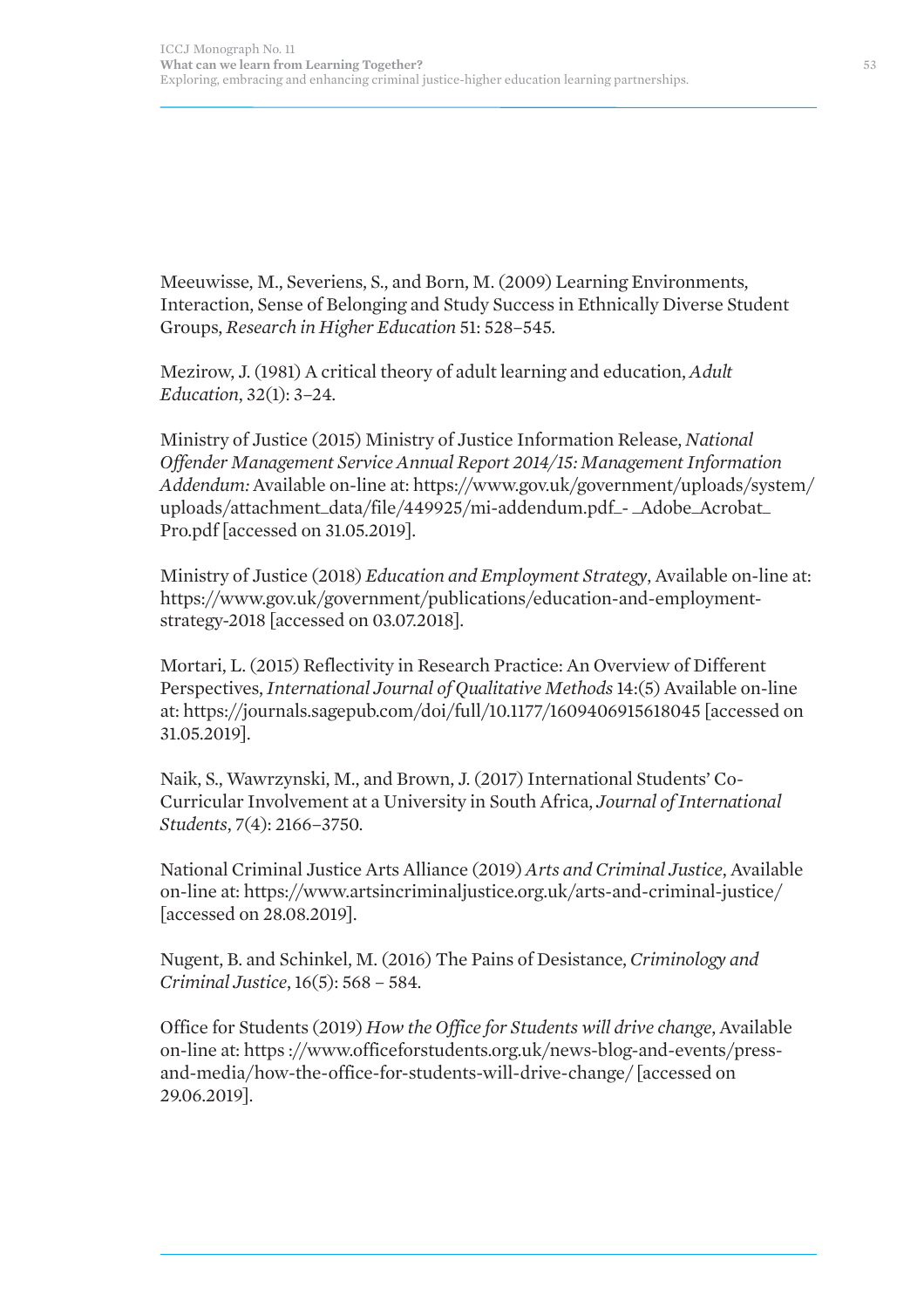O'Hara, M. (2012) A care practitioner's perspective on the need for reflective practice in the work of prison officers, social care practitioners and gardaí in the Republic of Ireland, Reflective Practice. International and Multidisciplinary Perspectives. 13 (1). Available on-line at: https://www.tandfonline.com/doi/ pdf/10.1080/14623943.2011.616886?needAccess=true [accessed on 08.06.2019]

Polk, K. (1991) Review of a General Theory of Crime, *Crime and Delinquency*, 37(4): 575-581.

Power, A. (2010) Community engagement as authentic learning with reflection, *Issues in Educational Research*, 20(1): 57–63.

Prison Reform Trust (2017) *Prison: The Facts. Bromley Briefings. Summer 2017.* Available on-line at: http://www.prisonreformtrust.org.uk/portals/0/documents /bromley%20briefings/summer%202017%20factfile.pdf [accessed on 03.07.2018].

Prisoners Education Trust (2018a) https://www.prisonerseducation.org.uk/whatwe-do/work-with-universities/prison-university-partnerships-in-learning/ [accessed on 08.06.2019].

Prisoners' Education Trust (2018b) UCAS bans the box, promoting fair chances in higher education. Available on-line at: https://www.prisonerseducation.org.uk/ media-press/ucas-bans-the-box [accessed on 26.03.2019]

Richardson, J. (2007) *Degree Attainment, Ethnicity and Gender - A Literature Review*, London: HEA/ECU

Rooijen, M. (2018) Balancing Risk and Innovation in Higher Education. Available on-line at: https://evolllution.com/managing-institution/higher\_ed\_business /balancing-risk-and-innovation-in-higher-education/ [accessed on 08.06.2019]

Ruby, J. (1980) Exposing Yourself: Reflexivity, anthropology and film, *Semiotica*. 30:153-179.

Rubin, C., Martinez, L., Chu, J., Hacker, K., Brugge, Doug., Pirie, A., Allukian, N., Rodday, A., and Leslie, L. (2012) Community-engaged Pedagogy: A strengths-based approach to involving diverse stakeholders in research partnerships, *Community Health Partnerships*, 6(4): 481-490.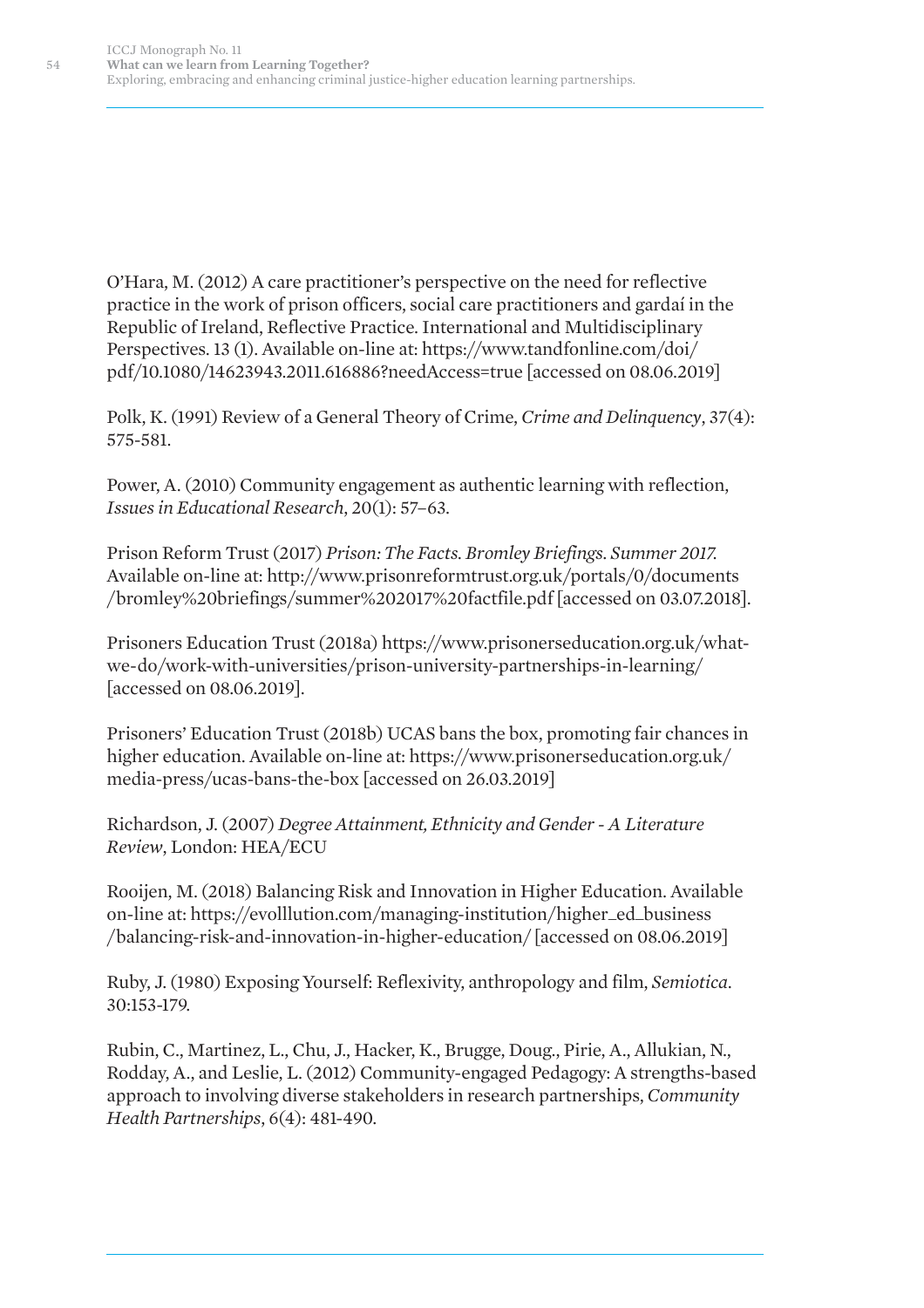Runell, L. (2015) Identifying Desistance Pathways in a Higher Education Programme for Formerly Incarcerated Individuals, *International Journal of Offender Therapy and Comparative Criminology*, 1–25.

Sampson, R. and Laub, J.H. (1993) *Crime in the Making: Pathways and Turning Points Through Life*, Cambridge: Harvard University Press.

Schon, D. (1987) *A Review of Educating the Reflective Practitioner*. Jossey-Bass: San Francisco. Available on-line at: http://www.thecommonwealthpractice.com/ reflectivepractitionerreview.pdf [accessed on 31.05.2019].

Smith, D. & Stewart, D. (1998) Probation and social exclusion in Finer, C., and Nellis, M. (Eds) *Crime and Social Exclusion*, Oxford: Blackwell Publishers.

Straughan, P. (2019) *Young Universities Summitt*. Available on-line at: www.timeshighereducation.cm/policy/young-universities-summit [accessed on 30.06.2019].

Strauss, A. and Corbin, J. (1990) *Basics of Qualitative Research*, London: Sage.

Sutton, R. and Wheatley, K. (2003) Teachers' emotions and teaching, *Educational Psychology Review* 15(4): 327–358.

Supiano, B. (2018) How Colleges can cultivate students' sense of belonging, The Chronicles of Higher Education. Available on-line at: https://www.chronicle.com/ article/How-Colleges-Can-Cultivate/243123 [accessed on 12.01.2019]

Tewksbury, R. and Ross, J. (2017): Instructing and Mentoring Ex-Con University Students in Departments of Criminology and Criminal Justice, Corrections. *Policy, Practice and Research*. 4(2). Available on-line at: https://www.tandfonline.com/ doi/full/10.1080/23774657.2017.1387081 [accessed on 08.06.2019].

The Scottish Centre for Crime and Justice (2015) *Impact of punishment: families of people in prison*, University of Glasgow - School of Education. Available on-line at: http://www.sccjr.ac.uk/wp-content/uploads/2015/10/SCCJR-Impact-of-crimeprisoners-families.pdf [accessed on 01.06.2019].

The Social Mobility Advisory Group (2016) *Working in Partnership: Enabling Social Mobility in Higher Education - The final report of the Social Mobility Advisory Group*. Available on-line at: https://www.universitiesuk.ac.uk/policy-and-analysis/ reports/Documents/2016/working-in-partnership-final.pdf [accessed on 31.05.2019].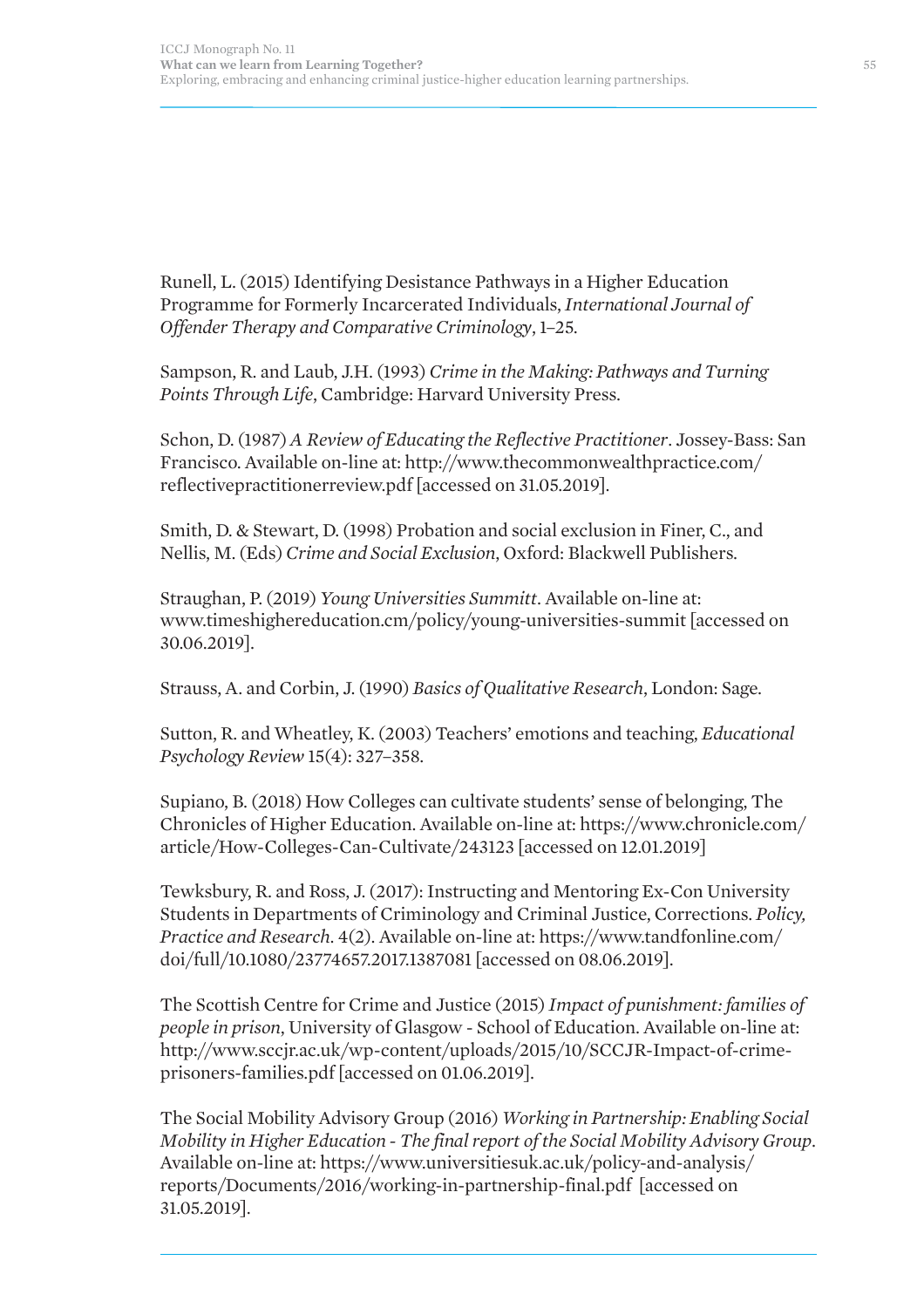Thomas, L. (2011) Do Pre-entry interventions such as 'aim higher' impact on student retention and success? A review of the literature, *Higher Education Quarterly* 65(3): 230–250.

Thomas, L. (2012) *Building Student Engagement and Belonging in Higher Education at a Time of Change - Final Report from the What Works? Student Retention and Success Programme*. London: HEFCE.

Thomas, K. (2019) *Rethinking Student Belonging in Higher Education - From Bourdieu to Borderlands*. Routledge Focus. Routledge: London and New York.

Trow, M. (1968) The Campus as a Context for Learning in Trow, M. *Twentiethcentury Higher Education: Elite to Mass to Universal*, Baltimore, MD: The Johns Hopkins University Press.

Unlock (2018) *University and College Admissions*. Available on-line at: http://www.unlock.org.uk/policy-issues/specific-policy-issues/universityadmissions/ [accessed on 17.10.2017].

Van den Scott, L. and Van den Hoonard, D. (2016) The Origins and Evolution of Everett Hughes's Concept: 'Master Status' in Helmes-Hayes, R. and Santoro, M. (Eds) *The Anthem Companion to Everett Hughes*. Anthem Press: Cambridge, 173- 192

Warren, E. (2015) *Degrees of Freedom - Expanding College Opportunities for Currently and Formerly Incarcerated Californians.* Stanford Criminal Justice Centre. Available on-line at: https://www.law.berkeley.edu/files/ DegreesofFreedom2015\_FullReport.pdf [accessed on 31.05.2019].

Weale, S. (2018) *UCAS drops need for university applications to declare convictions*. The Guardian 0n-line. Available on-line at: https://www.theguardian.com/ education/2018/may/29/ucas-drops-need-for-university-applicants-to-declareconvictions [accessed on 12.07.2018].

Webster, C., MacDonald, R. and Simpson, M. (2006). Predicting Criminality? Risk, Factors, Neighbourhood Influence and Desistance? *Youth Justice*. 6(11): 7–22.

Wenger-Trayner, E. and Wenger-Trayner, B. (2015) *Introduction to communities of practice - A brief overview of the concept and its uses*. Available on-line at: www.wenger-trayner.com/introduction-to-communities-of-practice/ [accessed on 06.07.2018].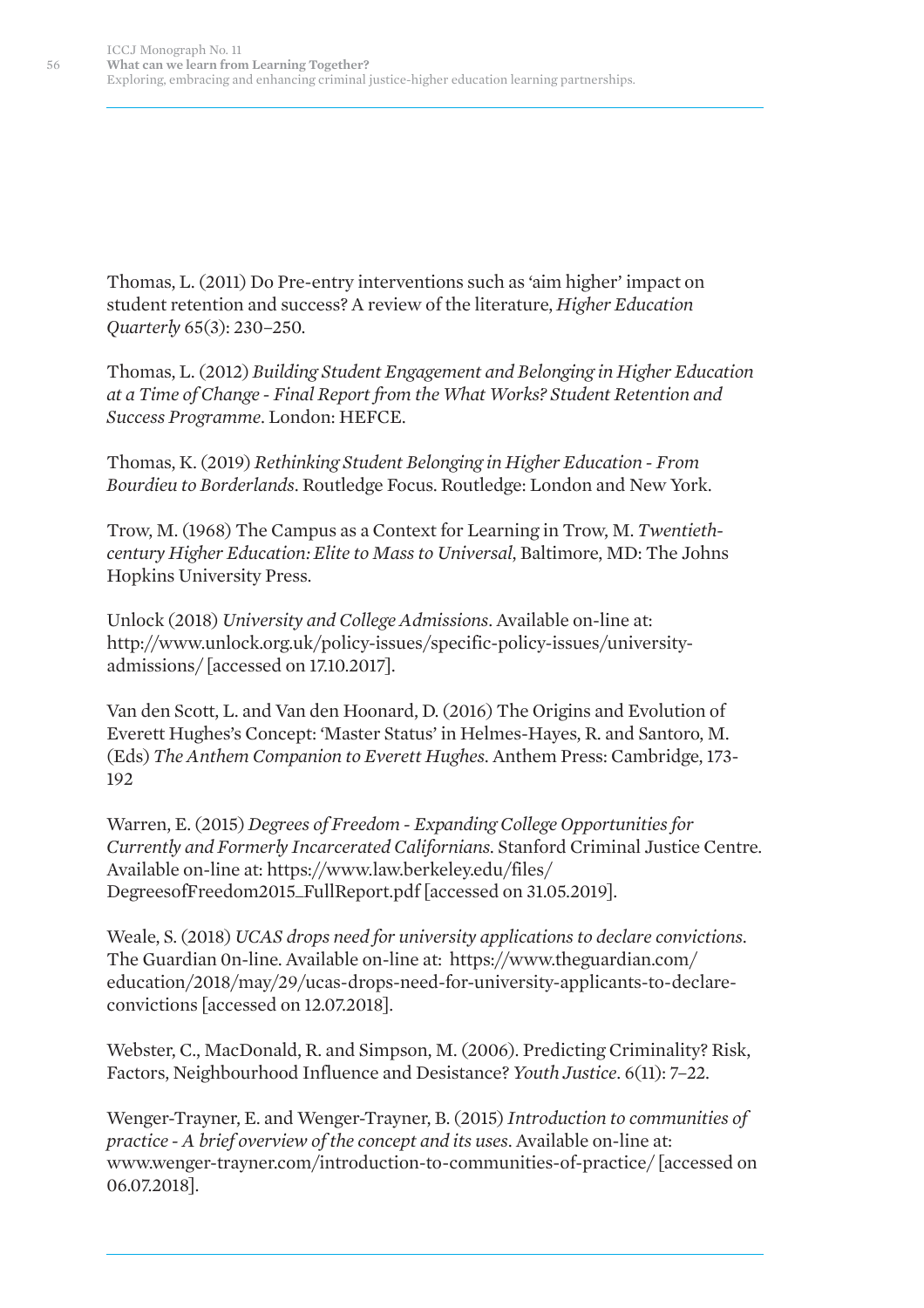Xerri, M., Radford, K., and Shacklock, K. (2018) Student engagement in academic activities: a social support perspective. *Higher Education*, 75: 589–605.

Zembylas M (2015) Pedagogy of discomfort and its ethical implications: The tensions of ethical violence in social justice education, *Ethics and Education* 10(2): 163–174.

Zgoba, K. M., Haugebrook, S., & Jenkins, K. (2008). The influence of GED obtainment on inmate release outcome, *Criminal Justice and Behaviour,* 35(3): 375-387.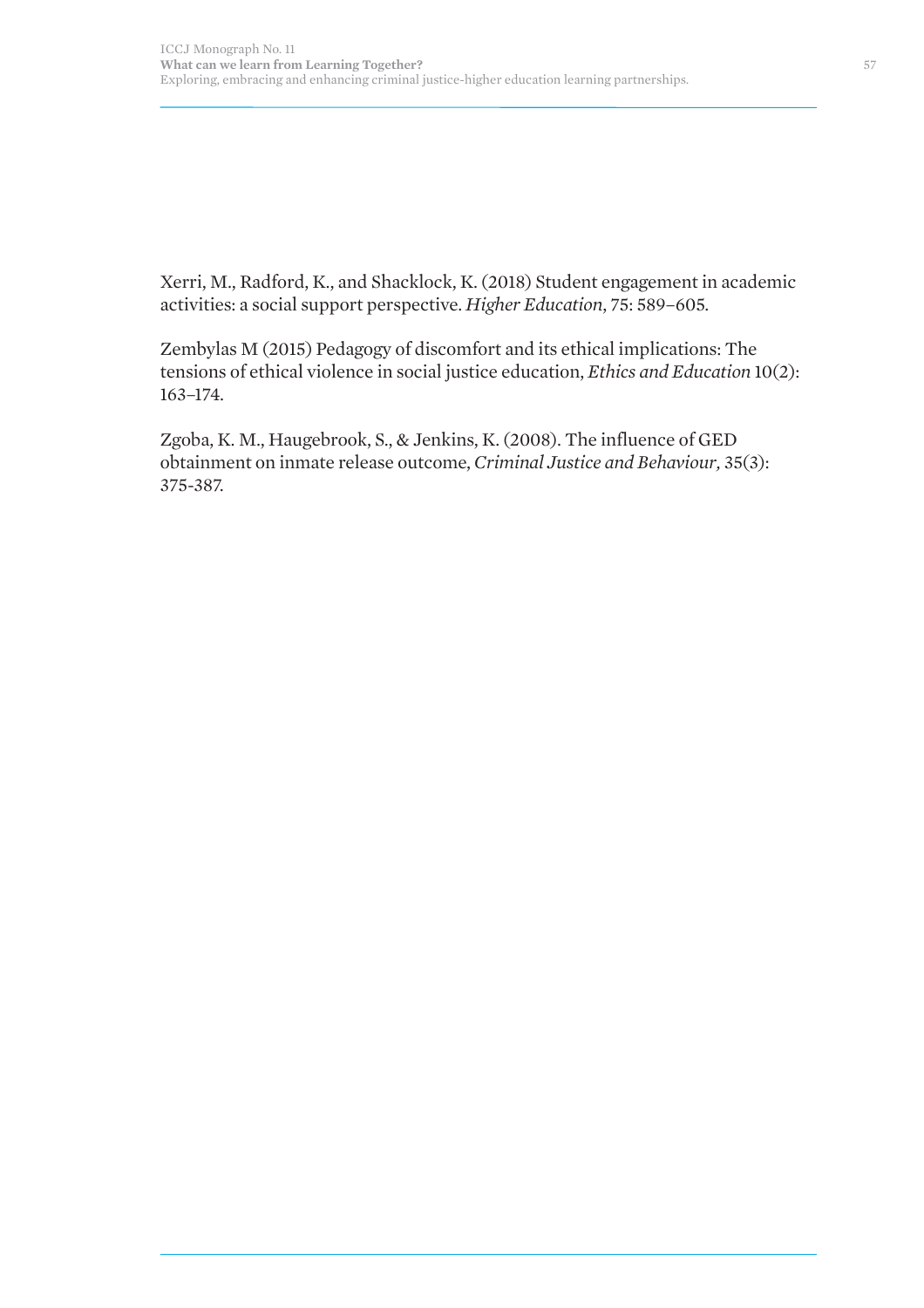**ICCJ Monograph No. 11**

# **What can we learn from Learning Together?**



Exploring, embracing and enhancing criminal justice-higher education learning partnerships.

# Helena Gosling

**The ICCJ Monograph Series:**

**ICCJ Monograph No. 1** Oldfield, M. (2002) *From Risk to Welfare: Discourse, Power and Politics in the Probation Service*

**ICCJ Monograph No. 2** Fowler, L. (2002) *Drugs, Crime and the Drug Treatment and Testing Order*

**ICCJ Monograph No. 3** McNeill, F., & Batchelor S. (2004) *Persistent Offending by Young People: Developing Practice*

**ICCJ Monograph No. 4** Fitzgibbon, D.W. (2004) *Pre-emptive Criminalisation: Risk Control and Alternative Futures*

**ICCJ Monograph No. 5** Bottomley, K., Hucklesby, A., Mair, G. & Nellis, M. (2005) *Electric Monitoring of Offenders: Key Developments*

**ICCJ Monograph No. 6** Burke, L. (2005) *From Probation to the National Offender Management Service: Issues of Contestability, Culture and Community Involvement*

**ICCJ Monograph No. 7** Stevens, A. (2006) *Confronting the Malestream: The Contribution of Feminist Criminologies*

**ICCJ Monograph No. 8** Brimley, J. (2009) *Effective Offender Management: Continuity, Compliance and Women Offenders*

**ICCJ Monograph No. 9** Albertson, K. & Fox, C. (2014) *Justice, with Reason: Rethinking the Economics of Crime and Justice*

**ICCJ Monograph No. 10** Worsfold, T. (2018) *Crossing the Bridge: From Offender to Probation Worker*

Monographs can be purchased online at www.napo.org.uk/publications